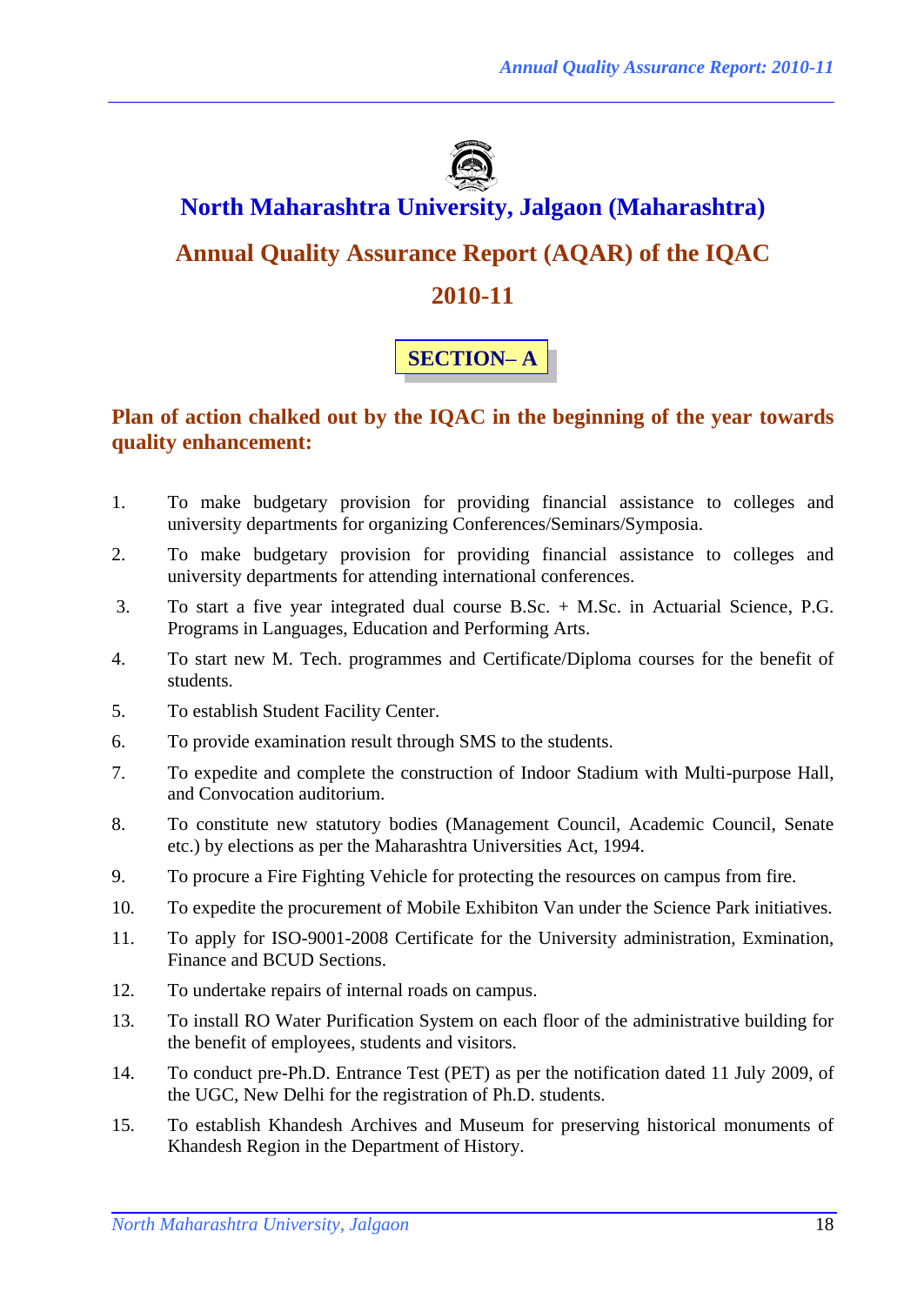- 16. To conduct "Environmental and Watershed Awareness Programmes" in rural areas of the Jalgaon, Dhule and Nandurbar districts, by the School of Environmental and Earth Sciences.
- 17. To revise the syllabi of the courses offered by P.G. Departents of University Campus as per Academic Flexibility.
- 18. To promote the research & extension (and to extend facilitation for researchers,) by enhancing the linkages with National/International academic and research bodies.
- 19. To procure advanced/high technology equipment and provide facilities to the laboratories on the University campus.
- 20. To strengthen the library and documentation facilty at the Gandhi Research Center of the University and to conduct examination on 'Gandhian Thoughts' for school and college students.
- 21. More butification of the university campus.
- 22. Enhancing Industry-University interactions.
- 23. To improve power supply of the School of Life Sciences under the UGC infrastructure grant.
- 24. To expediate the process of purchasing equipments sanctioned under the DST-FIST scheme.
- 25. To promote the in-plant training and instrumentation training.
- 26. To encourage faculties to start short-term projects as per the demand of the local industries.
- 27. To make efforts in improving the communication skill of the students on the campus and to prepare them to face the interview.
- 28. To develop required skills & technique in the field of Mass Communication and Journalism.
- 29. To inculcate the concept of 'Social Responsibility' among the students on campus.
- 30. To establish Women's Studies Centre at North Maharashtra University, Jalgaon.

**\*\*\*\*\*\*\***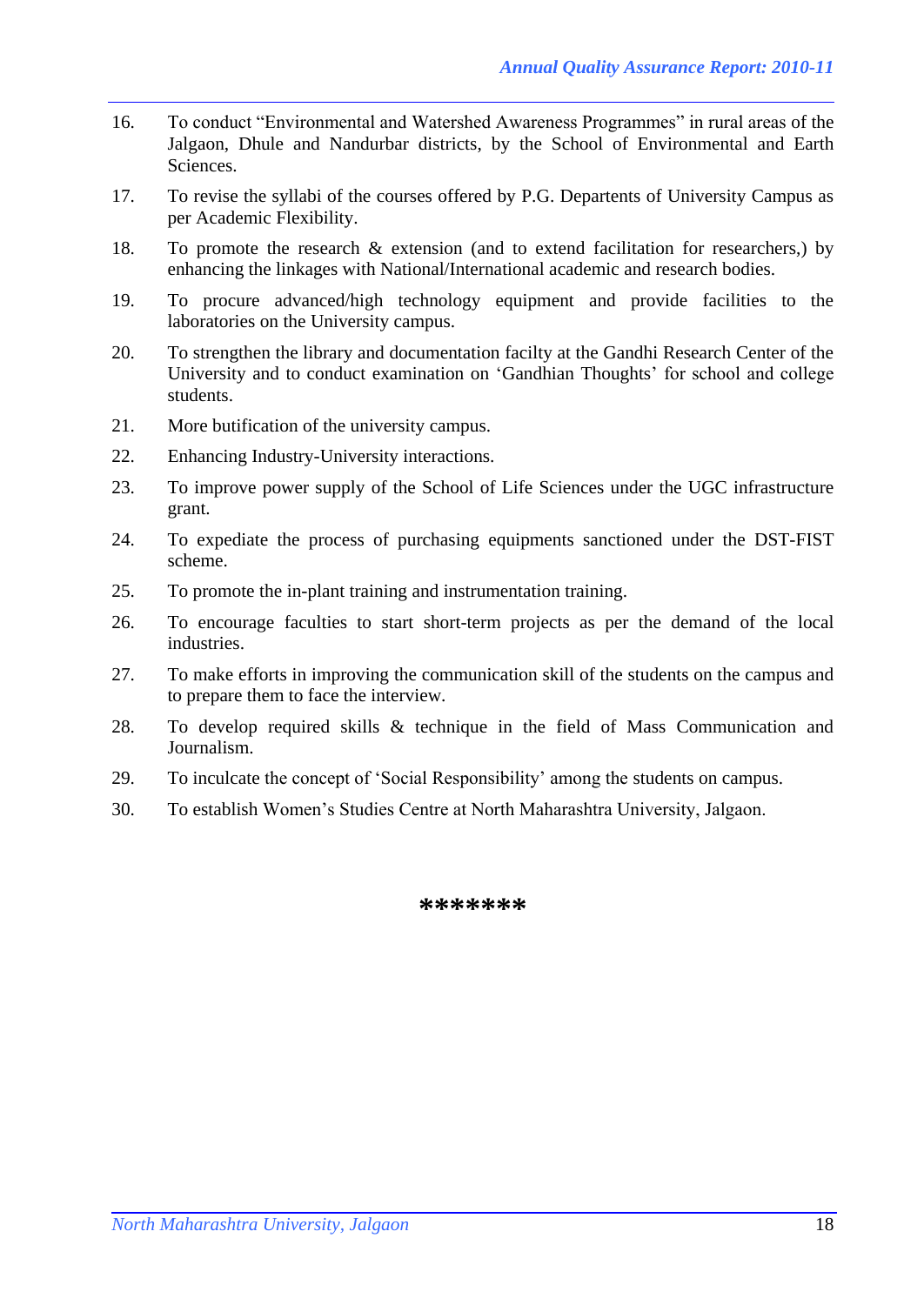## **SECTION– B**

#### **1. Activities reflecting the goals and objectives of the institution :**

The mission of the university is as follows:

*"To impart relevant quality higher education to the students, to groom them to be conscious researchers, technologists, professionals and citizens, bearing the torch for disseminating knowledge in masses for suitable socio-economic development of the society."*

Some major activities broadly reflecting the mission and objectives of the University are as below:

- i) Established counseling cell, Placement cell, Entrepreneurship Development Programme, Youth/Women empowerment programme, HIV/AIDS and Life Skill Education Centers Development, Tribal Development program.
- ii) Identification of short-term/PG Courses, Programs for Senior Citizens, creation of awareness about Child Labour, Right to Information Act, Networking & Strengthening of the NGOs.
- iii) In-plant training and instrumentation training and outdoor Media Study tour were organized.
- iv) Short-term projects based on the needs of the local industries were conducted.
- v) Organized programs for farmers, educated them regarding the various aspects of farming.
- vi) Efforts for improving communication skills, interview preparation, for the students on the campus.
- vii) Lectures from industry/academic personnel.
- viii) Invited talks on 'Dr. Babasaheb Ambedkar Thoughts.'
- ix) Updated the course structures as per the requirement of concerned field of study.
- x) Providing quality education for making efficient managers, technocrats, selfentrepreneurs and citizens of the country.
- xi) Seminars, symposia, conferences and workshops were organized for inculcating and appreciating research/scientific aptitude among students.
- xii) Participation in Refresher and Orientation course by the faculty of the University.
- xiii) To generate skilled software professionals to develop computing as well as soft skills among the students through six months full time Industrial Training for Computer Science Post-graduate projects in tune with industry demand.
- xiii) Organization of 'Science Day' celebrations.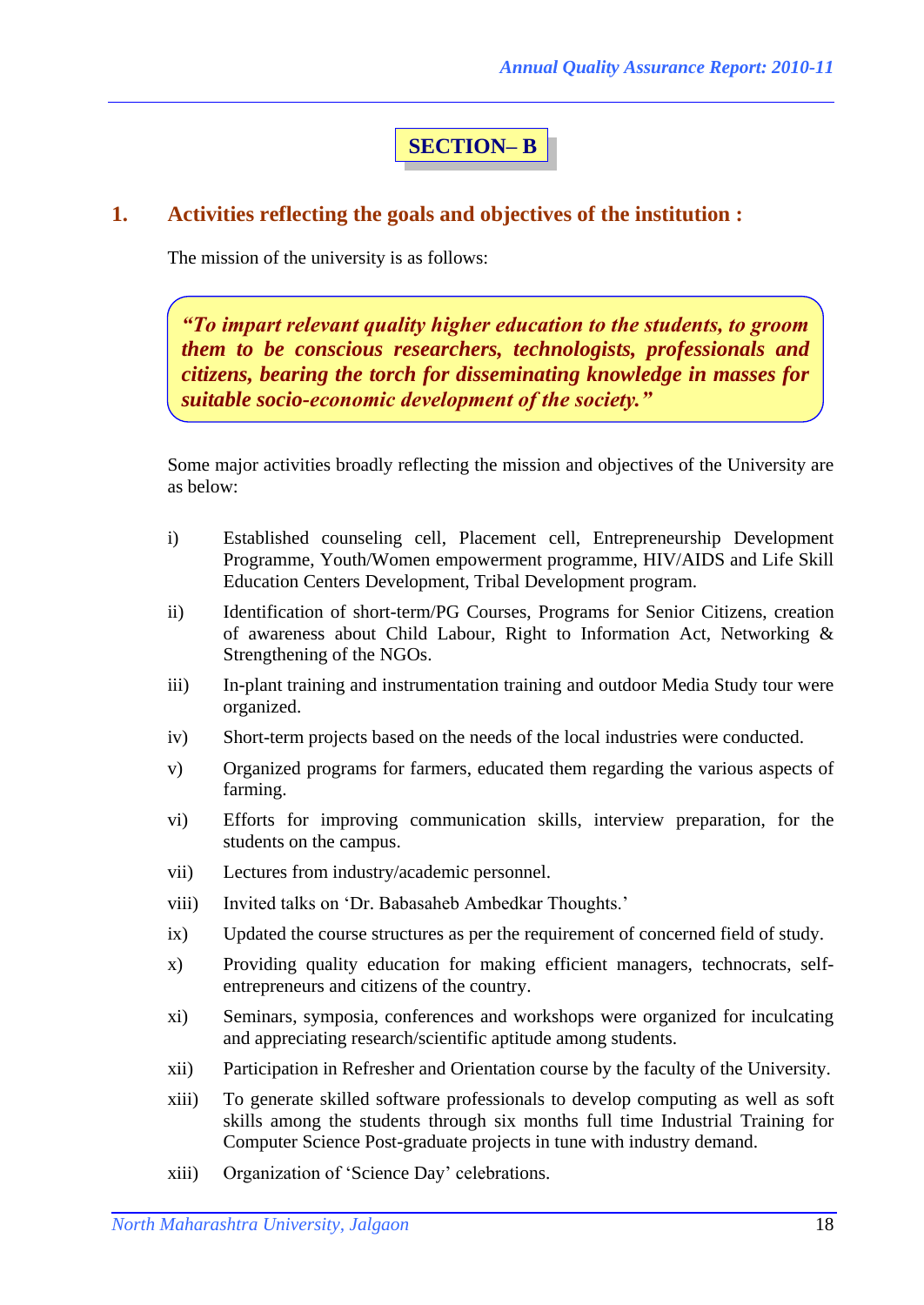- xiv) Guidance for competitive examinations.
- xv) Organization of AVISHKAR-2010 an University Level Research Festival.
- xvi) Organization of "MANTHAN-2011" which is a blend of IT Quiz & Programming Competition for UG, PG students.
- xi) Conducting NET/SET coaching guidance for the P.G. students of the University.
- xii) Encouraging students to participate in various competitions and events like seminars, workshops, research festivals, etc.
- xiii) Publication of 'UMAVI VARTA','GIRNANGAN' in which students have contributed by writing articles, poems, etc.
- xiv) Participation in Environmental Protection activity like 'Satpuda Survival Movement'.
- xv) Participation in 'Purshatam Karandak' (a drama competition), 'Debate Competition**'.**
- xvi) Celebration of 'Marathi Patrakar Din' and 'National Journalist Day'.
- xvii) To provide technical assistance to local industries, civic bodies and Government organizations.
- xviii) To create environmental awareness among the community.
- xix) To provide students with knowledge of the rich legacy and heritage of world literature as well as Indian literatures and language studies.
- xx) To help students to find avenues of employability and encourage selfentrepreneurship.
- xxi) Organized programs for students and society, in the field of classical music, instrumental music and other performing arts.
- xxi) Visit to laboratories for exploring research trends and career opportunities.
- xxii) To work on region-specific problems and to provide sustainable solutions.
- xxiii) In order to increase the scientific awareness and popularization of science, lectures were organized for high school students in Jalgaon City.
- xxiv) Undertaking developmental activities for the community through NSS.
- (xxv) Participation in various social activities such as blood donation, visit to School for mentally challenged children, etc.
- (xxvi) Organized SOUL program for providing training facility for the students associated with library management.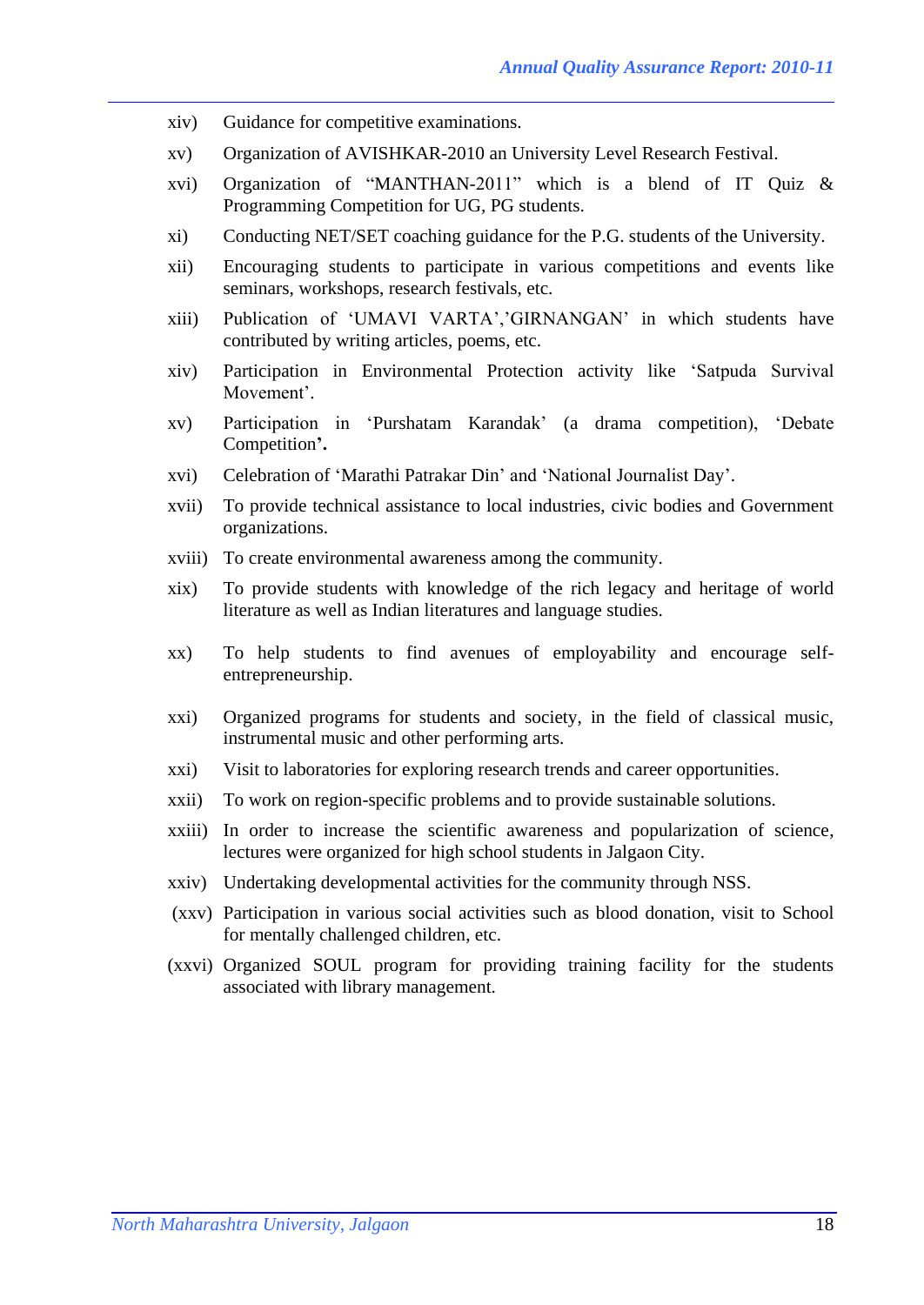## **2. New academic programmes initiated (UG and PG.) :**

Sensing needs of the society, industries and recommendations of the NAAC Peer Team, the university has started following new academic programmes on campus :-

| <b>Name of the Course</b>                                                                       | <b>Duration</b> |
|-------------------------------------------------------------------------------------------------|-----------------|
| M.Sc. (Analytical Chemistry)                                                                    | 02              |
| B.Sc. (Actuarial Science)                                                                       | 05              |
| M.Sc. (Actuarial Science)                                                                       | 05              |
| Certificate courses in Japanese                                                                 | 01              |
| Certificate courses Spoken English.                                                             | 01              |
| M.Ed. (Master of Education)                                                                     | 02              |
| M. Phil. in Education                                                                           | 02              |
| M.A. Music - Part I & II Vocal (Gayan) Instrumental (Tabla,<br>Harmoniuam)                      | 02              |
| M.A. Music - Part I & IIIInstrumental (Tabla, Harmoniuam)                                       | 02              |
| P.G. Diploma Course of MSW in Family and Child Welfare<br>and Urban Rural Community Development | 01              |
| P.G. Diploma in Psychological Guidance & Counseling                                             | $\Omega$ 1      |
| Diploma in Fine Animation                                                                       | 01              |
| Diploma in KIDS                                                                                 |                 |

## **3. Innovations in curricular design and transaction :**

In view of granting Academic Flexibility to University Schools/Departments, the Management Council in its meeting held on 30.01.2009 vide its Resolution No. 2/2009 resolved that all University Schools/Departments are given academic flexibility from the academic year 2009-2010. The University has prepared rules & regulation for implementing academic flexibility and Credit-Grade based Performance and Assessment (CGPA) system. The following innovations in curriculum design are made in various schools/departments of University during this year:

- i) Syllabus of M.Sc.-I (Physical Chemistry, Industrial Chemistry, Pesticides and Agrochemicals) revised and implemented in June 2010 and the M.Sc. – II in June, 2011.
- ii) Syllabus of Analytical Chemistry also framed and implemented in June, 2011.
- iii) Syllabus structure of innovations program B.Sc. and M.Sc. (Actuarial Science) is developed.
- iv) Syllabus of M.A. Marathi, Hindi, English were revised keeping in view the need of the students.
- v) Twelve credits shall be awarded to the Industrial Training/Project course, which will commence in IV Semester and the final work and report will be completed at the end of IV Semester for M.Sc. (Computer Science), M.Sc. (Information Technology) and which will commence in VI Semester and the final work and report will be completed at the end of VI Semester for M.C.A. The marks and the credits will be allotted at the end of IV Semester for M.Sc. (CS), M.Sc. (IT) and the end of VI Semester for M.C.A.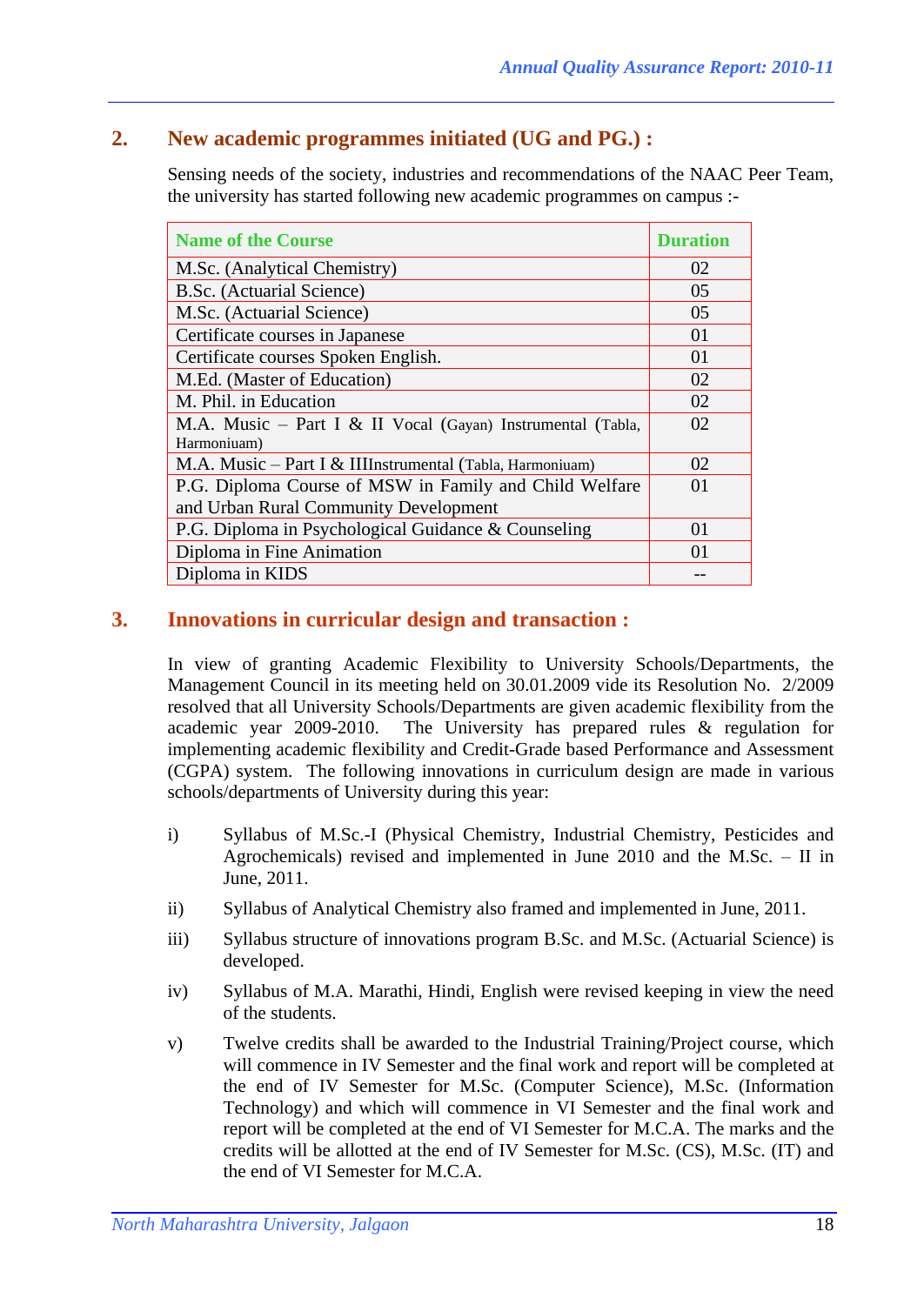- vi) One credit, in second semester (i.e. for Semester II M.Sc. and M.C.A.) for the Seminar and Three credits (in Semester III for M.Sc. and Semester V for M.C.A) for the Softskills Development Course have been allocated. The seminar shall be conducted as per the applicability of the subject. Every week there shall be a period for seminar wherein the students have to select the topic, carry out literature survey and prepare seminar report.
- vii) The University Department of Chemical Technology has accepted CGPA based credit system and academic flexibility pattern for all-round evaluation of B. Tech. and M. Tech. students. The students will undertake training in reputed Industry as a part of Curriculum, for six months.
- viii) The Department of Adult & Continuing Extension Education has designed syllabus of Diploma in Fine Animation and **KIDS.**
- ix) The Department of Management Studies has designed a curriculum for second year MBA semester IIIrd & IVth as per industry requirements along with revision of M.B.A. first year course.

#### **4. Interdisciplinary programmes started :**

The University has started following new interdisciplinary programme during the academic year 2010-11.

- i) P.G. Diploma in Actuarial Science (PGDAS).
- ii) Five year integrated program B.Sc. and M.Sc. (Actuarial Science).
- iii) M. Tech. Polymer Technology- 18 Seats (Full Time).
- iv) M. Tech. Oleo chemicals and Surfactants Technology- 18 (Full Time).
- v) M. Tech. Nano Science and Technology (covered under Innovative Programme of UGC).
- vi) M. Tech. Pharmaceutical Technology 18 seats (Full Time).

## **5. Examination reforms implemented :**

The following examination reforms were implemented by the University:

- i) Under academic flexibility, the examinations for Part-I and II of Science, Engineering & Technology and Commerce and Management faculties are conducted on the autonomous basis. A continuous evaluation system which includes home assignments and seminars by each student was followed as per the current trends in higher education.
- ii) The results of Schools/Departments of Science, Engineering & Technology and Commerce and Management faculties are declared within one week from the date of completion of examination.
- iii) Facility is provided for the students to obtain result through SMS.
- iv) Digitization/Scanning of all examination record for issuing of various certificates such as – duplicate marksheets and transcripts etc.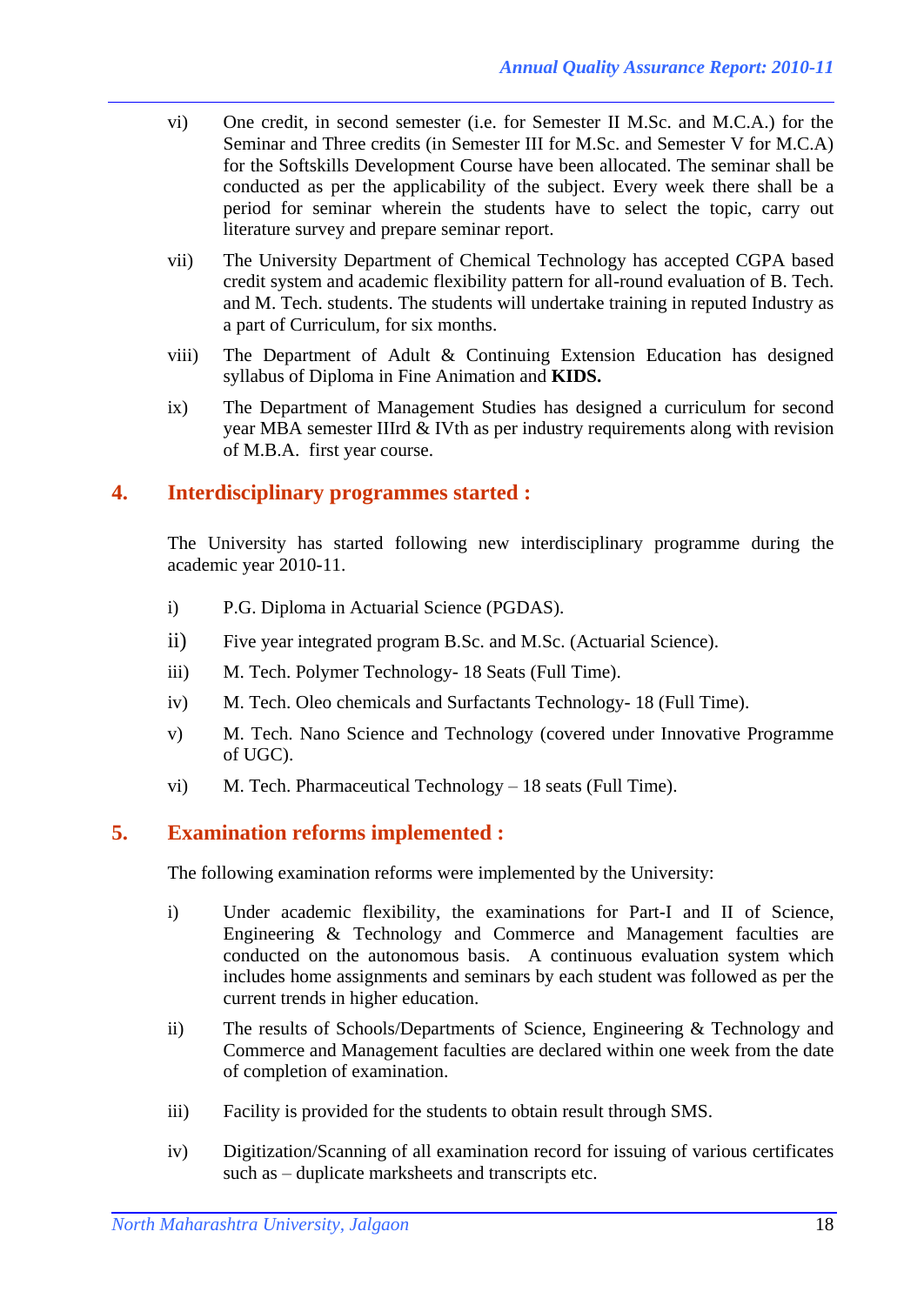- v) Establishment of Student Facility Center to provide Online/Telephonic support to the student as well as college.
- vi) Using MKCL DU Portal all the process of examination with the college is done through e-mail including eligibility, pre-examination work, results etc.

#### **6. Candidates qualified NET/SET/ GATE :**

The numbers of students qualified in the various national level competitive tests are given below:

| Sr. | <b>Name of Schools/Department</b>        | No. of candidates qualified |            |             |              |
|-----|------------------------------------------|-----------------------------|------------|-------------|--------------|
| No. |                                          | <b>NET</b>                  | <b>SET</b> | <b>GATE</b> | <b>Total</b> |
| 1.  | School of Life Sciences                  | 03                          |            | 02          | 05           |
| 2.  | <b>School of Chemical Sciences</b>       |                             | 01         |             | 01           |
| 3.  | School of Environmental & Earth Sciences | 01                          |            |             | 01           |
| 4.  | <b>Department Mathematics</b>            | 02                          | $\Omega$   |             | 03           |
| 5.  | Department of Education                  | 01                          | 08         |             | 09           |
| 6.  | University Department of Chemical Tech.  |                             |            | 04          | 04           |
| 7.  | Department of Library & Information Sci. | 01                          |            |             | 01           |
| 8.  | Department of Computer Science           |                             | 05         |             | 05           |
| 9.  | Department of Mass Communication &       | 01                          | 02         |             | 03           |
|     | Journalism                               |                             |            |             |              |
|     | <b>Total</b>                             | 09                          |            | 06          | 32           |

## **7. Initiative towards faculty development programme :**

(i) The University provides financial assistance and special leave to the faculty members for attending conferences, symposium, seminars and workshops both at National and International level. Faculty members of the various departments are regularly attending conferences/seminars/workshops for presenting/discussing ongoing research work.

The faculty members who have attended Refresher/Orientation Course are tabulated below:

| Sr.              | <b>Name of the faculty</b> | development<br>Name of the faculty                                             |
|------------------|----------------------------|--------------------------------------------------------------------------------|
| No.              |                            | programmes attended                                                            |
| $\sqrt{1.7}$     | Shri R. P. Gore            |                                                                                |
| 2.               | Dr. U. D. Patil            | UGC-Academic Staff College, Pune                                               |
| 3.               | Shri Tushar Deshpande      | University Refresher Course in 'Chemistry<br>and Chemical Technology' at UDCT, |
| $\overline{4}$ . | Dr. Navinchandra Shimpi    | NMU, (Sept. 12-Oct.02, 2011)                                                   |
| 5.               | Shri Mahendra Bari         |                                                                                |
| 6.               | Dr. P.R. Puranik           | Refresher Course in Environmental                                              |
|                  |                            | Sciences at UGC-ASC, Goa University,                                           |
|                  |                            | Goa (4-24 January, 2011).                                                      |

(ii) The RGS&TC NMU, Center has conducted All India EduSAT Orientation Meeting at Jalgaon SIT on January 20, 2011.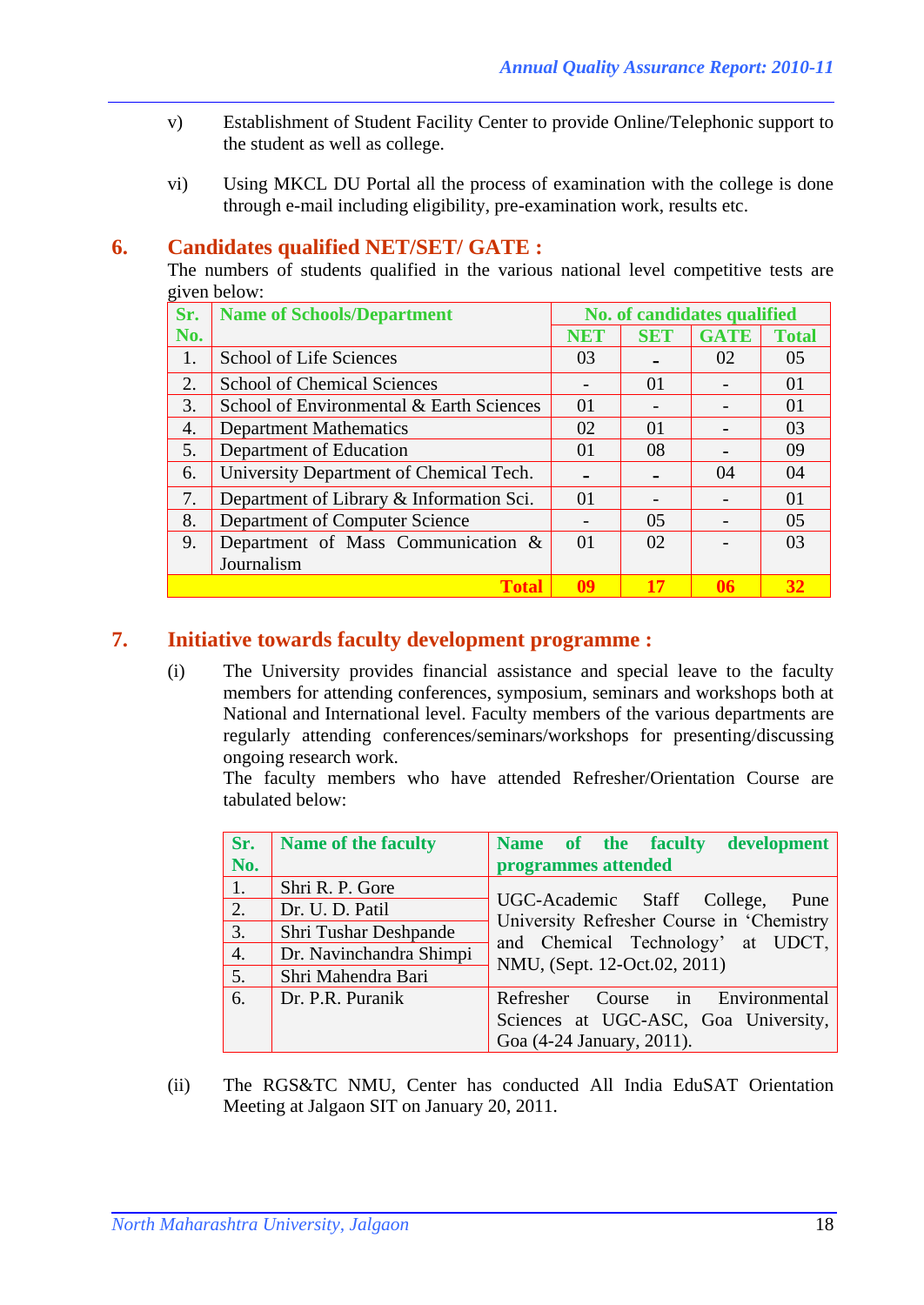# **8**. **Total number of seminars/workshops conducted:**

Various seminars/workshops conducted during this year are as given below:

| Sr. | Seminar/Symposia/Conference/Workshop                                                                           | <b>Duration</b>            |
|-----|----------------------------------------------------------------------------------------------------------------|----------------------------|
| No. |                                                                                                                |                            |
|     | Intel Teach Training Programme for Teachers Educators                                                          | 5-10 July, 2010            |
| 1.  | Workshop on Orthography                                                                                        | 28 July, 2010              |
| 2.  | Workshop on News Writing                                                                                       | 29 July, 2010              |
| 3.  | State level paper presentation competition on Hindi Day                                                        | 30 <sup>th</sup> Sept 2010 |
| 4.  | Workshop on Capacity Building of Women Managers in<br>Higher Education.                                        | 19-23 October,<br>2010     |
| 5.  | <b>NET/SET Coaching Classes</b>                                                                                | 23 Nov to 2 Dec<br>2010    |
| 6.  | National Workshop on "Official Statistics in National<br>Development".                                         | January 17-19,<br>2011     |
| 7.  | National Conference on Biotechnology for All.                                                                  | December 29-30,<br>2010.   |
| 8.  | Orientation programme on Mental Health and Mental<br>Hygiene                                                   | 08 December,<br>2010       |
| 9.  | University level Research Festival "Avishkar-2010"                                                             | 12-13 December,<br>2010    |
| 10. | Legal Awareness among Secondary and Higher Secondary<br>Teachers for Women's Empowerment in Nandurbar District | 3-4 January,<br>2011       |
| 11. | National Conference on Environmental Innovations for<br>Resource Sustainability.                               | 21-22 January,<br>2011     |
| 12. | Work Shop on Career Opportunities                                                                              | 28 Jan 2011                |
| 13. | Training Programme on Rain Water Harvesting<br>and<br>Artificial Recharge to Ground Water                      | 28 January, 2011           |
| 14. | Workshop on Use of Computer Analysis                                                                           | 09 February,<br>2011       |
| 15. | National Conference on Nurturing service industry for<br>economic development.                                 | 10-11 February,<br>2011    |
| 16. | Two day University level workshop on 'Environment<br>Communication'                                            | 14 & 15 Feb.<br>2011       |
| 17. | One day Capacity Building Workshop for Women Sarpanchs   20 February, 2011                                     |                            |
| 18. | Workshop on use of "SOUL" software in the Library<br>Management                                                | 21 February,<br>2011       |
| 19. | Seminar on Loksahitya Sansodhan Abhyasachya Navya<br>Desha                                                     | 23 Feb 2011                |
| 20. | One Day Workshop on International Year of Chemistry                                                            | 23 Feb. 2011               |
| 21. | Distance Education Programme on Science Writing                                                                | 24 Feb. 2011               |
| 22. | National Conference NCAC-2011                                                                                  | 23-24 February<br>2011     |
| 23. | National Workshop on Research Proposal Writing                                                                 | 27-28 February,<br>2011    |
| 24. | National Conference of Hindi On Bhartya Bhakti Sahitya<br>May Samajik Ekatmata                                 | 1-2 March 2011             |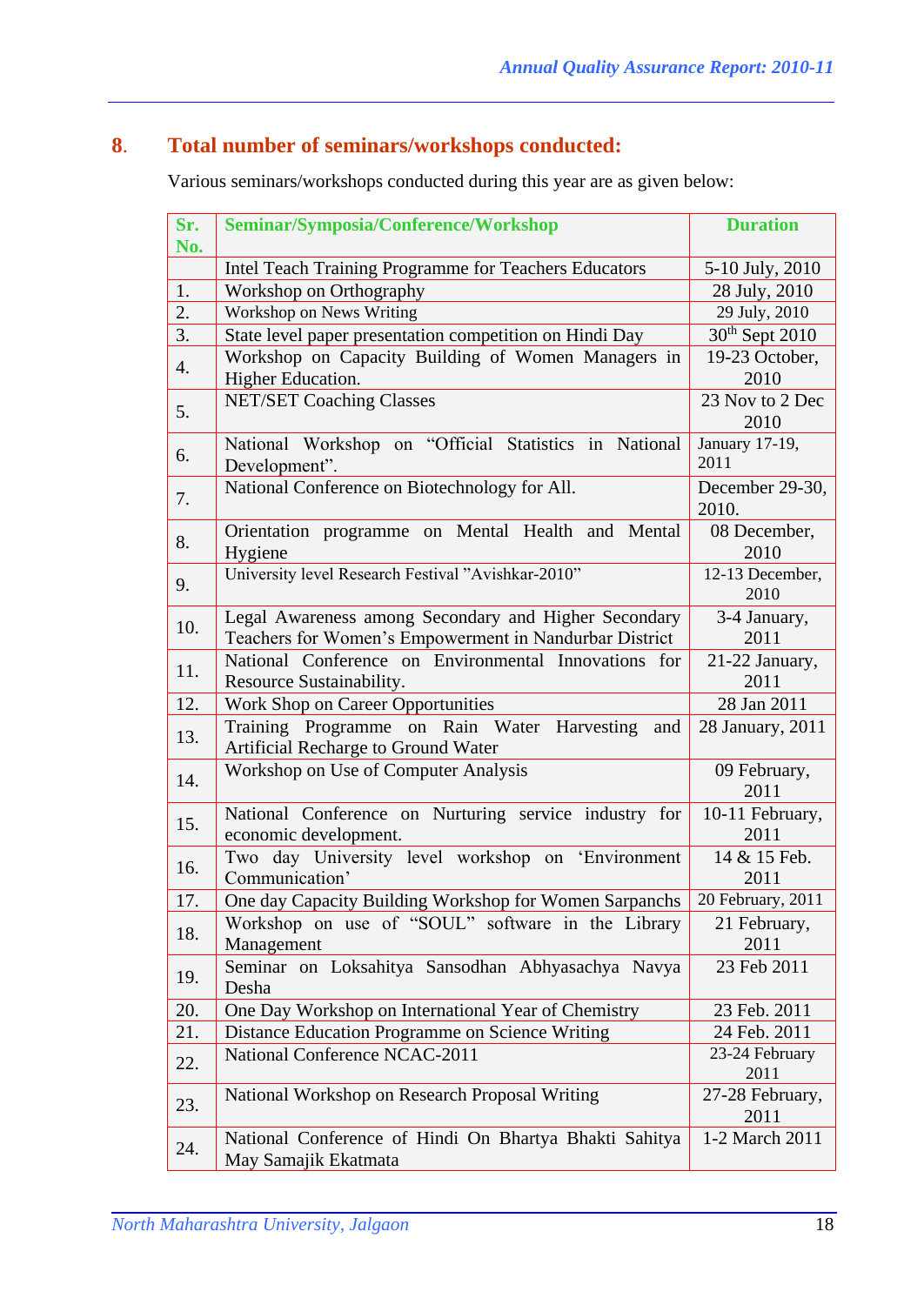| Sr. | Seminar/Symposia/Conference/Workshop                               | <b>Duration</b>    |
|-----|--------------------------------------------------------------------|--------------------|
| No. |                                                                    |                    |
| 25. | "MANTHAN-2011" Quiz UG and PG ( $143 + 78$                         | 4 March, 2011      |
|     | Participant)                                                       |                    |
| 26. | "MANTHAN-2011" Query Select Competition UG and PG                  | 5 March, 2011      |
|     | (55 Participant)                                                   |                    |
| 27. | Debug Competition                                                  | 5 March, 2011      |
|     | $C$ (48 UG+PG) Java (26 UG+PG)                                     |                    |
| 28. | Seminar on Women Empowerment                                       | 08 March, 2011     |
| 29. | National Conference on 'Nanostructures and Nanomaterials'          | $19th$ March, 2011 |
| 30. | VIPNET Camp on International Year of Chemistry                     | 4 April, 2011      |
| 31. | workshop on Biotechniques<br>Two<br>Hands<br>days<br><sub>on</sub> | July, 2011         |
|     | Sophisticated Instrumentation.                                     |                    |

## **9. Research projects :**

## **a) Ongoing:**

The following table gives information about the newly sanctioned research projects during this year to the members of faculty on campus –

| <b>Name of the Teacher</b>   | <b>Title of the Project</b>                  | <b>Funding</b> | <b>Amount</b> |
|------------------------------|----------------------------------------------|----------------|---------------|
|                              |                                              | <b>Agency</b>  | (Rs. in       |
|                              |                                              |                | Lakhs)        |
| Dr. V.V. Gite                | Eco-friendly two pack polyurethin            | UGC,           | 08.36         |
|                              | coatings from renewable sources :            | New Delhi      |               |
|                              | vegetable oils and carbohydrates.            |                |               |
|                              | Electrochemical Synthesis of Noble           | DST,           | 23.00         |
|                              | Nanoparticles<br>Metal<br>using              | New Delhi      |               |
| Dr. K.K. Sharma              | Biocompatible Stabilizers : Evaluation       |                |               |
|                              | of its Effect in the DNA Base Damage         |                |               |
|                              | Induced by Ionizing Radiation.               |                |               |
| Dr. (Mrs.) R.S. Bendre       | Eco-friendly Pest Management                 | UGC,           | 06.78         |
|                              | Development of Carvacrol derivatives         | New Delhi      |               |
|                              | as insect growth regulator.                  |                |               |
| Prof. D.H. More &            | Design<br>and<br>Synthesis<br>of             | CSIR,          | 16.00         |
| Prof. P.P. Mahulikar         | PIPERAZINES and Benzimidazoles               | New Delhi      |               |
|                              | as Potent Antifilarial Agent.                |                |               |
| School of                    | Minor Research Project (Math)                | UGC, New       | 2.30          |
| <b>Mathematical Sciences</b> |                                              | Delhi          |               |
|                              | Conducting<br>Polymer<br>Compsoite           | BRNS,          |               |
|                              | <b>Based Humidity Sensors.</b>               | <b>DAE</b>     | 21.00         |
| Prof. P.P. Patil             | Conducting Polymer/Metal Oxide               | UGC, New       | 11.50         |
|                              | Nanocomposites<br>Synthesis,<br>$\mathbf{H}$ | Delhi          |               |
|                              | Characterization and Application to          |                |               |
|                              | Gas Sensing.                                 |                |               |
| Dr. J.V. Sali                | Fabrication of fully Ultrasonic-spray        | UGC, New       | 7.20          |
|                              | coated Polymer (P3HT) : Fullerene            | Delhi          |               |
|                              | (PCBM) Bulk<br>Heterojunction                |                |               |
|                              | Organic Solar Cell.                          |                |               |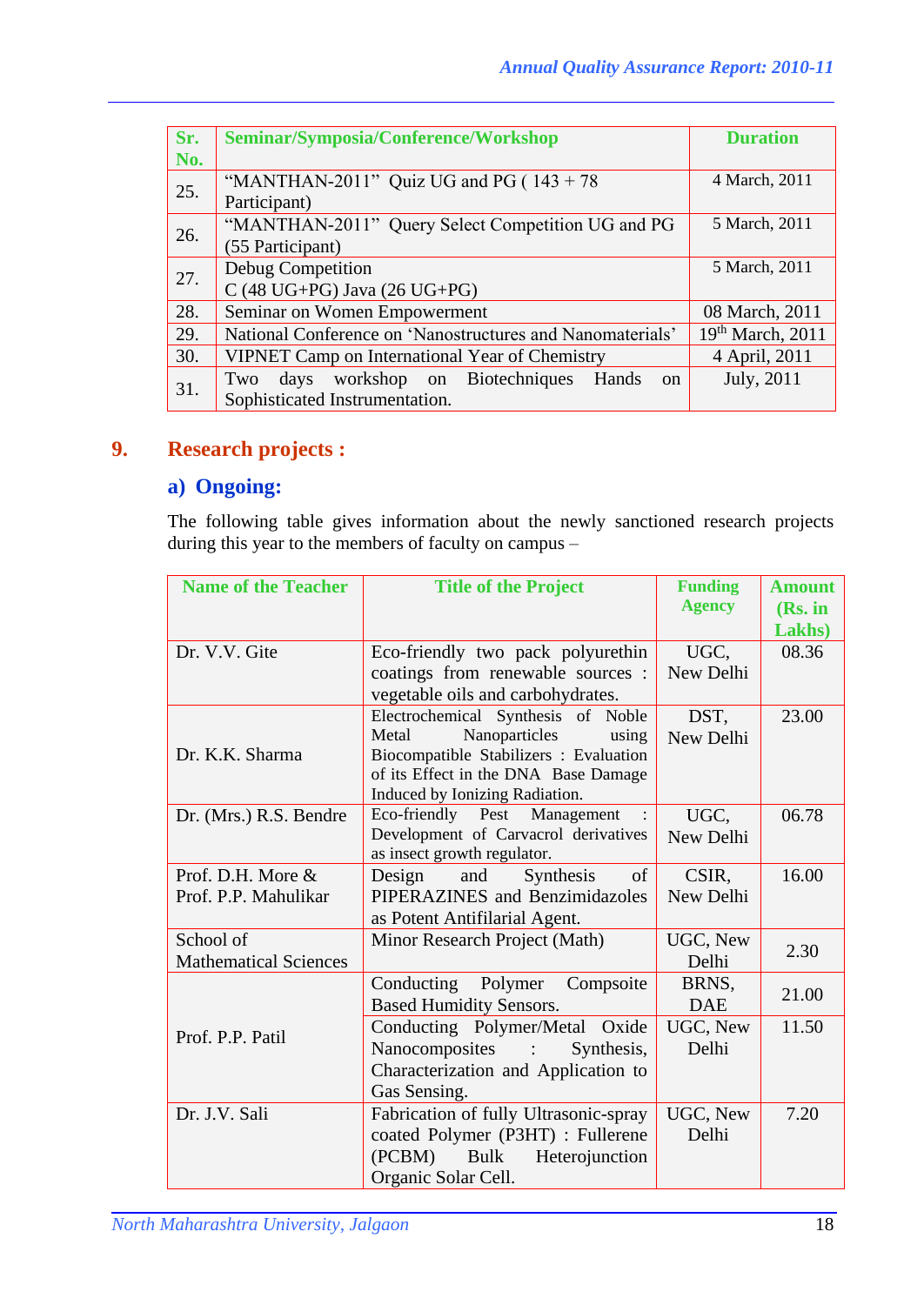| <b>Name of the Teacher</b>           | <b>Title of the Project</b>                               | <b>Funding</b>    | <b>Amount</b> |
|--------------------------------------|-----------------------------------------------------------|-------------------|---------------|
|                                      |                                                           | <b>Agency</b>     | (Rs. in       |
|                                      |                                                           |                   | Lakhs)        |
|                                      | Studies and development of low                            | <b>DST-SERC</b>   | 12.42         |
|                                      | cost thin film solar cell.                                |                   |               |
|                                      | Hetero-junction based LPG sensor.                         | UGC, New          | 6.84          |
|                                      |                                                           | Delhi             |               |
|                                      | Chemical Synthesis of Quantum                             | DAE-              | 19.45         |
| Dr. B.R. Sankapal                    | Dots and their sensitization for the                      | <b>BRNS</b>       |               |
|                                      | applications in Solar Cells.                              |                   |               |
|                                      | Colourful<br>device<br>grade<br>dye                       | DST, New          | 25.62         |
|                                      | sensitized solar cell<br>based<br>on                      | Delhi             |               |
|                                      | films<br>with<br>ZnO<br>nanoporous                        |                   |               |
|                                      | targeted efficienty of 4-5%.                              |                   |               |
| Shri K.S. Vishwakarma                | Digitised Inventory of Medicinal                          | RGSTC,            | 23.00         |
| & Prof. V.L.                         | Plants of Maharashtra                                     | Govt. of          |               |
| Maheshwari                           |                                                           | Maharashtr        |               |
|                                      |                                                           | a                 |               |
| Prof. V.L. Maheshwari<br>& Shri K.S. | Bioprospecting<br>Pesticidal<br>and                       | DST,<br>New Delhi | 19.00         |
| Vishwakarma                          | Properties of Circular Proteins.                          |                   |               |
| Dr. S.V. Patil &                     | producing microbes<br>Lipase<br><b>as</b>                 | DBT,              | 12.31         |
| Prof. V.L. Maheshwari                | biopesticides: Novel approach to                          | New Delhi         |               |
|                                      | mealybug control.                                         |                   |               |
|                                      | Utilization of Biodiesel waste (raw                       | DBT,              | 40.40         |
|                                      | glycerol) by Pseudomonas sp. For                          | New Delhi         |               |
|                                      | production of Phenazine antibiotics.                      |                   |               |
| Dr. B.L. Chaudhari                   | Development of efficient probiotic                        | DBT,              | 29.75         |
|                                      | to combat vit. $B_{12}$ , folic acid & iron               | New Delhi         |               |
|                                      | deficiency.                                               |                   |               |
|                                      | Preparation of soil conditioners                          | UGC,              | 05.66         |
|                                      | using Psyllium husk and bacterial                         | New Delhi         |               |
|                                      | biopolymers.                                              |                   |               |
|                                      | An ecofriendly approach to the                            | UGC,              | 01.30         |
| Dr. S.V. Patil                       | elimination of mosquito larvae by                         | New Delhi         |               |
|                                      | extract of commonly occurring                             |                   |               |
|                                      | weeds in Jalgaon district.                                |                   |               |
|                                      | sanctioned:<br>Preproposal                                | RGS&TC,           | 20.80         |
|                                      | Biofertilizers and biopesticide bank                      | Mumbai            |               |
| Dr. A.G. Ingale                      | for local farmers.<br>Lectin<br>biosensor<br>for<br>based |                   | 09.46         |
|                                      | pathogen detection.                                       | UGC,<br>New Delhi |               |
| Dr. P.R. Puranik                     | Development of metal enriched                             | UGC,              | 07.50         |
|                                      | cyanobacterial biomass for feed                           | New Delhi         |               |
|                                      | supplementation.                                          |                   |               |
|                                      | In vitro propagation studies in some                      | UGC,              | 08.47         |
| Dr. S.R. Bhalsing                    | important medicinal plants.                               | New Delhi         |               |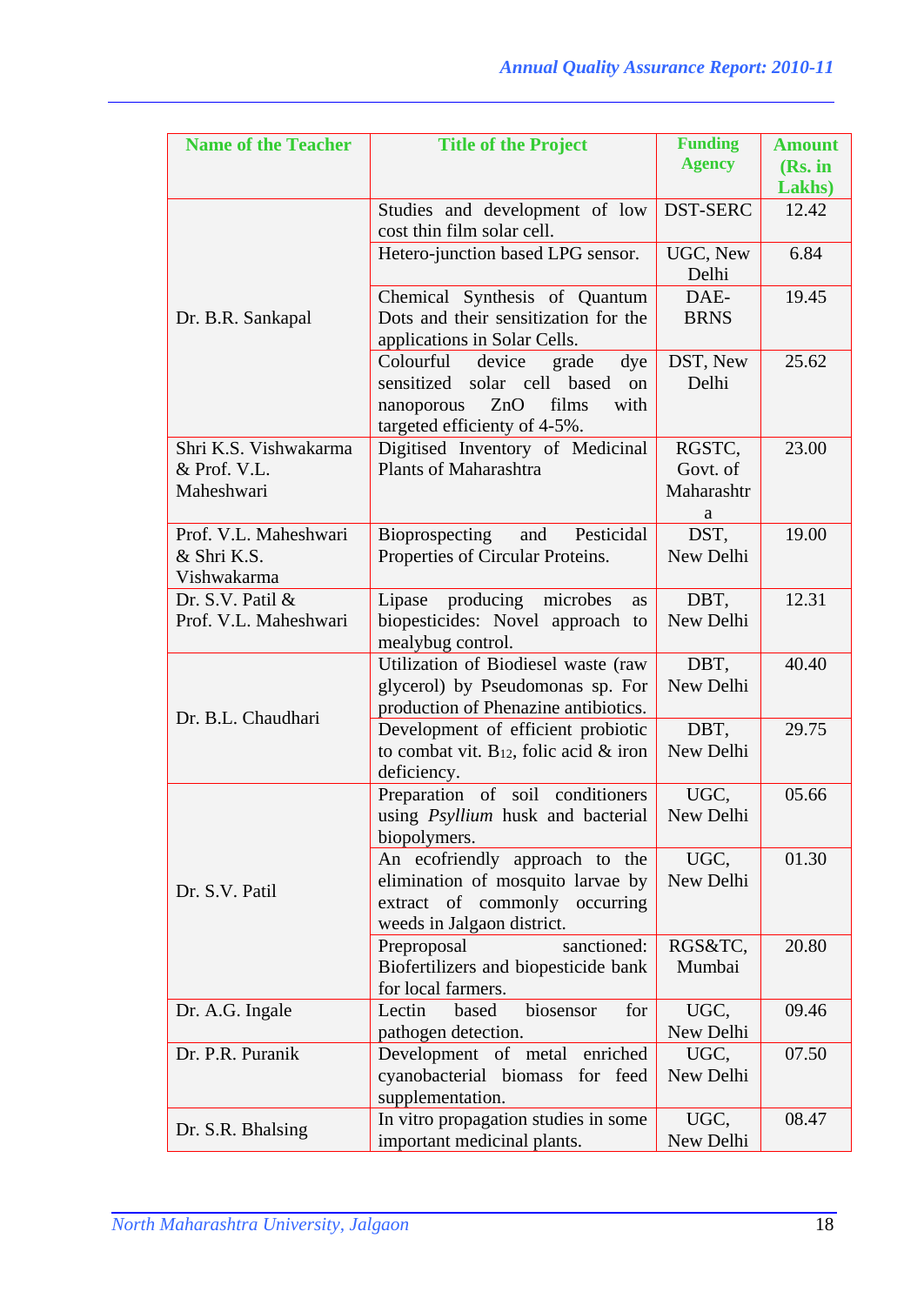| <b>Name of the Teacher</b>                  | <b>Title of the Project</b>                                                                                                             | <b>Funding</b><br><b>Agency</b>     | <b>Amount</b><br>(Rs. in<br>Lakhs) |
|---------------------------------------------|-----------------------------------------------------------------------------------------------------------------------------------------|-------------------------------------|------------------------------------|
| Dr. Sudhir Bhatkar                          | A study on mass media habits of<br>Adivasi in Nandurbar distric"                                                                        | UGC,<br>New Delhi                   | 01.20                              |
| Prof. Shobha Shinde                         | The Social Reform Movement and the<br>Nationalist Movement in the context of<br>Indian Feminisms"                                       | UGC,<br>New Delhi                   | 05.21                              |
| Prof. M.S. Pagare                           | Marathi sahityatil Manavatawad                                                                                                          | UGC,<br>New Delhi                   | 03.86                              |
| Prof. M.S. Pagare &<br>Dr. Kailas Sarvekar  | Ahirani Boli Bhasha Abhyas' &<br>"Lewa<br>Adiwashi<br>wa<br><b>Boli</b><br>Bhasahancha Abhyas                                           | UGC,<br>New Delhi                   | 06.25                              |
| Dr. Ashutosh Patil                          | Marathi Lekhikanchya Katha Ani<br>Kadambari<br>Lekhanatil<br><b>Stree</b><br>Pratima: Ek Abhyas                                         | UGC,<br>New Delhi                   | 03.86                              |
| Prof.<br>Indumati<br>Dr.<br><b>Bharambe</b> | Development & Implementation of<br>Multimedia Package for Teaching<br>Environmental Science Subject at<br>Secondary Level               | UGC,<br>New Delhi                   | 06.29                              |
| Prof. Dr. B.V.Pawar<br>Dr. Ajay S. Patil    | Development of Novel Information<br>Retrieval (IR) Techniques using<br>Data & Web Mining from the<br>World Wide Web (WWW)               | UGC, New<br>Delhi                   | 09.13                              |
| Dr. R. J. Ramteke                           | Development of Text to Speech<br>(TTS) System for Natural Sounding<br>Marathi Language                                                  | UGC, New<br>Delhi                   | 07.00                              |
| Dr. S. R. Kolhe,<br>Dr. A. U. Surwade       | Development of Framework for<br><b>Effective Spam Management</b><br>System                                                              | UGC,<br>New Delhi                   | 02.26                              |
|                                             | Empowering<br>Tribal<br>Local<br>Communities for Revitalization of<br>Local Health Traditions in the<br>Jalgaon District of Maharashtra | Ministry of<br>Health,<br>New Delhi | 10.00                              |
|                                             | Center for Agriculture and Rural<br>Development – Card                                                                                  | <b>ATMA</b>                         | 02.50                              |
| Mr. Shantaram Badgujar                      | The study of Needs and Problems<br>Youth<br>of<br>Tribal<br>in<br>North<br>Maharashtra as a Human Security<br>Perspective.              | UGC,<br>New Delhi                   | 01.20                              |
|                                             | Farmers Suicide : A Study of<br>Jalgaon District                                                                                        | Collector<br>Office,<br>Jalgaon     |                                    |
|                                             | Tribal healers (Vaidu)                                                                                                                  | BAIF-<br>MITRA,<br>Pune             |                                    |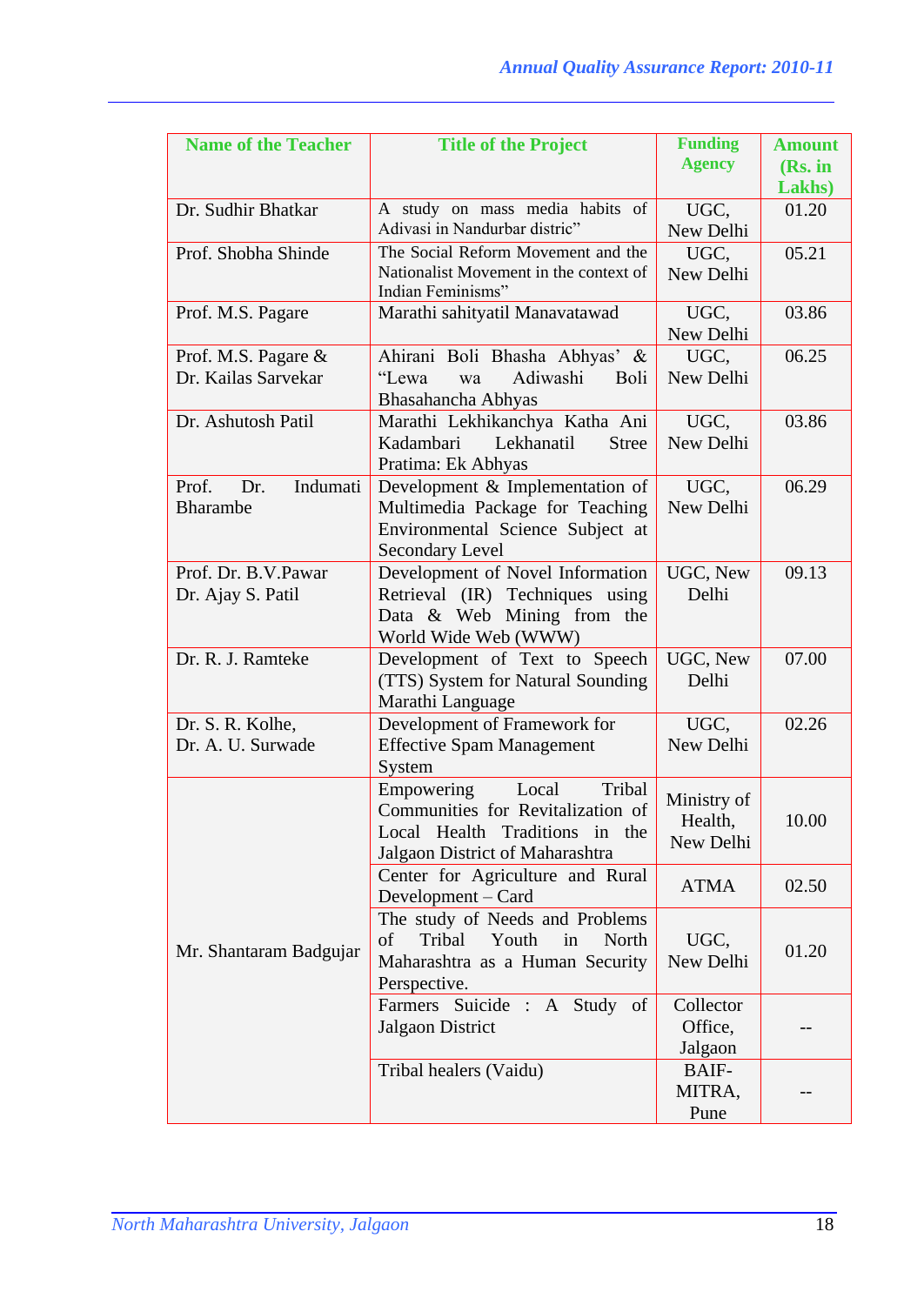| <b>Name of the Teacher</b>      | <b>Title of the Project</b>                                                                                                                                                                                | <b>Funding</b><br><b>Agency</b>        | <b>Amount</b><br>(Rs. in<br>Lakhs) |
|---------------------------------|------------------------------------------------------------------------------------------------------------------------------------------------------------------------------------------------------------|----------------------------------------|------------------------------------|
| Mrs. Madhulika Ajay<br>Sonawane | Innovative Strategies to bring rural<br>and tribal students into Management<br>and Technology Education.                                                                                                   | UGC,<br>New Delhi                      | 05.89                              |
|                                 | Effect of Nanoinorganic fillers on<br><b>Weather Properties of Elastomers</b>                                                                                                                              | <b>CSIR</b>                            | 14.50                              |
| Prof. S. Mishra                 | Innovation Programme-M. Tech.<br>Nano Science and Technology                                                                                                                                               | U.G.C.                                 | 55.50                              |
|                                 | Synthesis and Characterization of<br>Core-Shell Nanoparticles and Their<br>Effect on Rheological, Thermal and<br><b>Mechanical Properties of Polymers</b>                                                  | UGC,<br>New Delhi                      | 10.00                              |
|                                 | <b>SAP-DRS</b>                                                                                                                                                                                             | <b>UGC</b>                             | 74.00                              |
| Dr. Navin Shimpi                | Development of synthesis of<br>nanoparticles using ultrasonication<br>and its application in polymer<br>nanocomposites                                                                                     | <b>FASTRAC</b><br>K Young<br>Scientist | 08.40                              |
| Mr. J. S. Narkhede              | PBT, PTT synthesis using<br>oligomerically organic clay                                                                                                                                                    | Minor<br>Research                      | 01.90                              |
| Dr. R. D. Kulkarni              | Upgradation of vegetable oil for<br><b>Tribological Applications</b>                                                                                                                                       | Savita Oil<br>Tech. Ltd.,<br>Mumbai    | 01.98                              |
|                                 | Eco-friendly two pack Polyurethane<br>based on renewable vegetable oils &<br>carbohydrates                                                                                                                 | U.G.C.                                 | 08.36                              |
| Dr. R. D. Kulkarni              | Building an entrepreneurial culture<br>through promotion of<br>Entrepreneurship Development Cell                                                                                                           | AICTE-<br><b>EDC</b>                   | 20.00                              |
|                                 | Non SAP- Basic Science Research                                                                                                                                                                            | <b>UGC</b>                             | 30.00                              |
|                                 | Funds for Infrastructure for Science<br>and Technology Dr.                                                                                                                                                 | <b>DST</b>                             | 83.00                              |
|                                 | Synthesis of Polymer nanoparticles<br>biodegradable nanocomposites                                                                                                                                         | <b>UGC</b>                             | 05.81                              |
| Dr. Navin Shimpi                | Synthesis, characterization and<br>particle formation mechanism of<br>core-shell nanostructures using<br>ultrasonically initiated miniemulsion<br>polymerization                                           | DRDO,<br>New Delhi                     | 14.95                              |
|                                 | Development of Technique for,<br>Synthesis of Nanoparticles using<br>Ultrasonication and Its Influence on<br>Mechanical, Thermal and Wheather<br><b>Resistance Properties of Polymer</b><br>Nanocomposites | DST, New<br>Delhi                      | 08.40                              |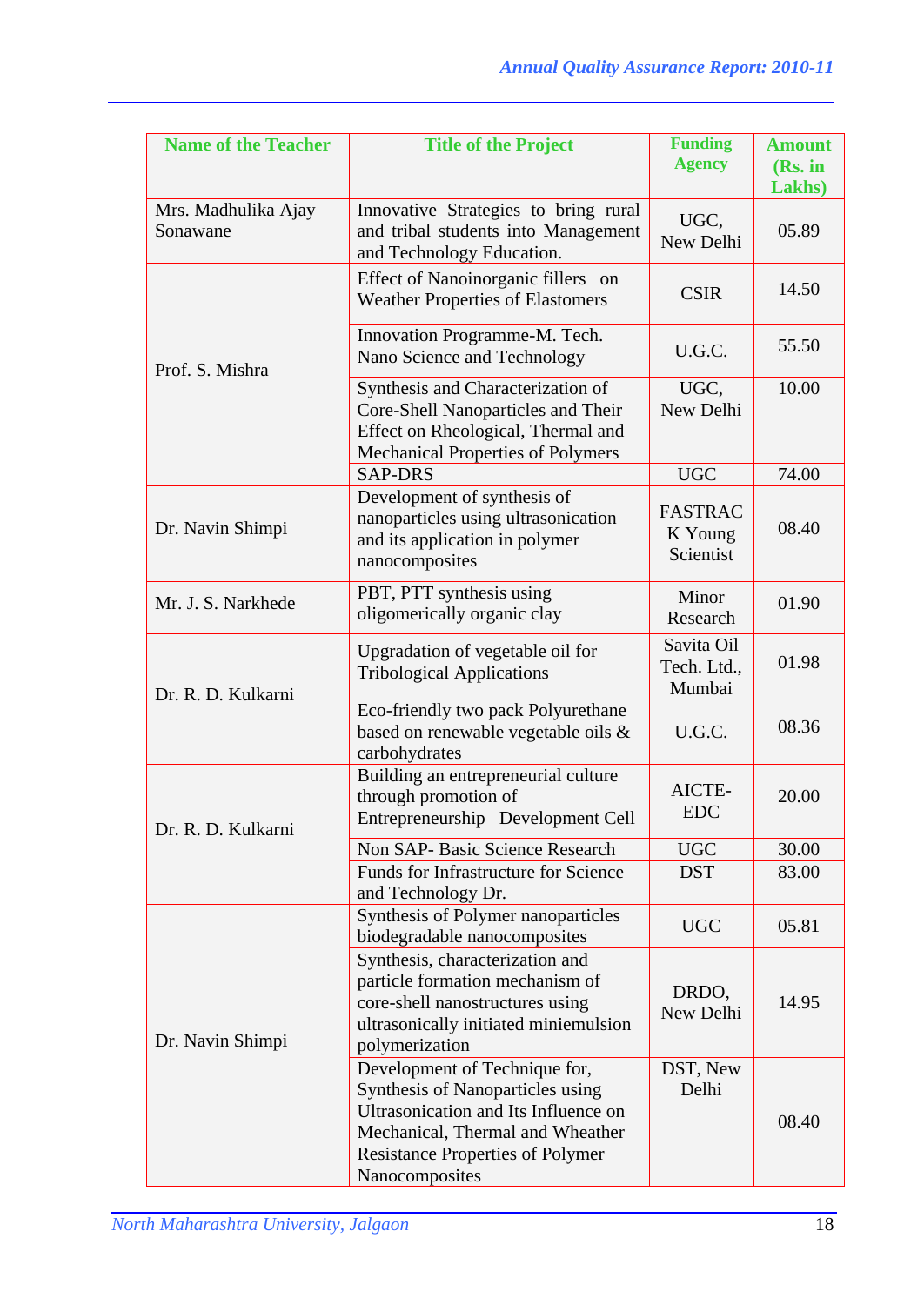| <b>Name of the Teacher</b> | <b>Title of the Project</b>                                                                                                                                           | <b>Funding</b><br><b>Agency</b> | <b>Amount</b><br>(Rs. in |
|----------------------------|-----------------------------------------------------------------------------------------------------------------------------------------------------------------------|---------------------------------|--------------------------|
|                            |                                                                                                                                                                       |                                 | Lakhs)                   |
| Dr. U D Patil              | Reaction Engineering and Modeling<br>of Thin Film Coprecipitation<br>Reactors and Process Development of<br>synthesis of Nanopigments                                 | U.G.C.,<br>Delhi                | 10.00                    |
| <b>Tushar Deshpande</b>    | Design Modelling and simulation of<br>stirred ball mill and utltrasound<br>dispersion of nanopigments for the<br>formulation of pharma, printing ink<br>and cosmetics | U.G.C.,<br>Delhi                | 09.00                    |
| Dr. Shirish Sonawane       | Development of Nanocontainer for<br>anticorrosive properties of<br>coatings(SR/S3/CE/0060/2010 dated<br>30/08/2011)                                                   | DST,<br>New Delhi               | 10.08                    |
|                            | Study on hypoglycemic activity of<br>morianga oleifera                                                                                                                | DST,<br><b>SERC</b>             | 08.00                    |
| Prof. J. B. Naik           | Development of drug delivery system<br>for oral formulation of anti-<br>hyperglycemic with anti-hypertensive<br>drugs                                                 | <b>DRDO</b>                     | 21.00                    |
|                            | Temperature gradient in solid state<br>Fermentater                                                                                                                    | U.G.C                           | 01.30                    |
|                            | Development of site specific drug<br>delivery system for oral formulation<br>of nsaids                                                                                | <b>UGC</b>                      | 07.50                    |
| Prof. J. B. Naik           | Development and Formulation of<br><b>Sustained Release Nanoparticles of</b><br>some Anti-diabetic Drugs                                                               | DST,<br><b>SERC</b>             | 18.00                    |
|                            | Use of RO for quality improvement<br>of Pomegranate concentrate                                                                                                       | U.G.C.                          |                          |
| V.R.Parate                 | Lipase catalyzed Interesterification<br>Reactions for the production of<br><b>Oleochemicals from Non Traditional</b><br>Oils                                          | AICTE,<br>New Delhi             | 07.00                    |
| G. A. Bathe                | Temperature gradients studies in<br>packed bed solid state fermentor (for<br>enzyme production)                                                                       | <b>UGC</b>                      | 01.30                    |
|                            | Biofertilizers and biopesticide bank<br>for local farmers                                                                                                             | RGSTC,<br>Mumbai                |                          |
| M.L. Bari                  | Design of microreactor for nano<br>particle synthesis and its industrial<br>exploration                                                                               | UGC, New<br>Delhi               | 01.40                    |
| Mokale Vinod               | Solubility Inhancement of some<br>poorly or insoluble Antidiabetic<br>drugs                                                                                           | UGC, New<br>Delhi               | 01.70                    |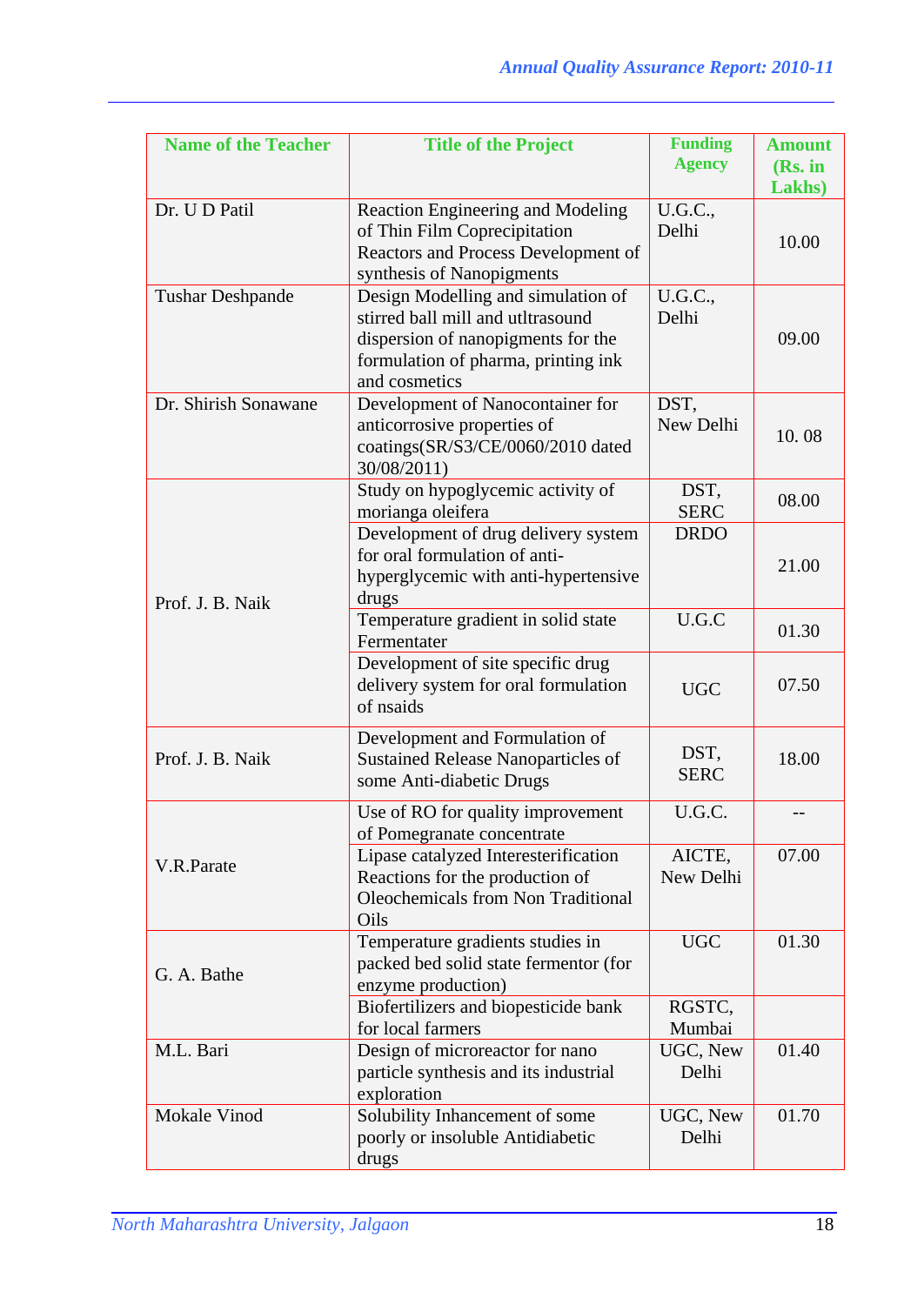| <b>Name of the Teacher</b> | <b>Title of the Project</b>                    | <b>Funding</b> | <b>Amount</b> |
|----------------------------|------------------------------------------------|----------------|---------------|
|                            |                                                | <b>Agency</b>  | (Rs. in       |
|                            |                                                |                | Lakhs)        |
|                            | "Development of Drug Delivery                  | <b>DRDO</b>    | 22.33         |
| <b>Mokale Vinod</b>        | System for Oral Formulationa of                |                |               |
|                            | Anti-Hyperglycemic with Anti                   |                |               |
|                            | Hypertensive Drugs" grant                      |                |               |
| Dr. S.B. Attarde           | Combined Aerobic Composting &                  | UGC, New       | 07.20         |
|                            | Vermi-composting<br>of<br>Municipal            | Delhi          |               |
|                            | Solid Waste with Sewage Sludge and             |                |               |
|                            | Its Application in Organic Farming             |                |               |
| Dr. V.M. Rokade            | Integrated Geological Investigation            | UGC, New       | 01.50         |
|                            | Solid Waste<br>Disposal<br>Site<br>for         | Delhi          |               |
|                            | Jalgaon Area using<br>Scenario in              |                |               |
|                            | Remote Sensing and GIS.                        |                |               |
|                            | Characterization of Dielectric films           | UGC, New       | 10.67         |
|                            | deposited by PECVD system                      | Delhi          |               |
|                            | Investigation,<br>fabrication<br>and           | UGC, New       | 11.48         |
|                            | characterization<br>of different<br><b>MIS</b> | Delhi          |               |
|                            | structures for ULSI technology.                |                |               |
|                            | Surface modification and Electrical            | CSIR, New      | 15.5          |
|                            | characterization of Low-k-thin film b          | Delhi          |               |
| Dr. A.M. Mahajan           | dielectric<br>application<br>1n                |                |               |
|                            | Nanoelectronics.                               |                |               |
|                            | Fabrication ahd characterization of            | CEN, IIT,      |               |
|                            | novel metal gate High-k based MOS              | Mumbai         |               |
|                            | capacitors<br>for<br>future<br><b>ULSI</b>     |                |               |
|                            | technology.                                    |                |               |
|                            | Investigation of radiation effect on           | I.U.A.C.,      |               |
|                            | dielectric<br>low<br>thin<br>films<br>for      | New Delhi      |               |
|                            | CMOS/VLSI technology.                          |                |               |

# **b) Completed :**

| <b>Name of the Teacher</b> | <b>Title of the Project</b>           | <b>Funding</b> | <b>Amount</b> |
|----------------------------|---------------------------------------|----------------|---------------|
|                            |                                       | <b>Agency</b>  | (Rs. in       |
|                            |                                       |                | Lakhs)        |
| Prof. V.L. Maheshwari      | Plant Cyclotides : An alternative and | DBT, New       | 26.00         |
| & Shri. K.S.               | sustainable approach to storage pest  | Delhi          |               |
| Vishwakarma                | management in grain legumes.          |                |               |
| Prof. S.T. Ingle           | Indoor Air Pollution<br>and Health    | UGC, New       | 0.5.40        |
|                            | Assessment in Rural and Tribal Area   | Delhi          |               |
|                            | of Jalgaon District                   |                |               |
| School of Chemical         | UGC-SAP (DRS-I)                       | <b>UGC</b>     | 23.15         |
| Sciences                   | DST-FIST                              | $-do-$         | 24.30         |
| Dr. Mukta Mahajan          | Globlization Indian Spriritualism : A | $-do-$         | 06.66         |
|                            | <b>Study Of Saint Poets</b>           |                |               |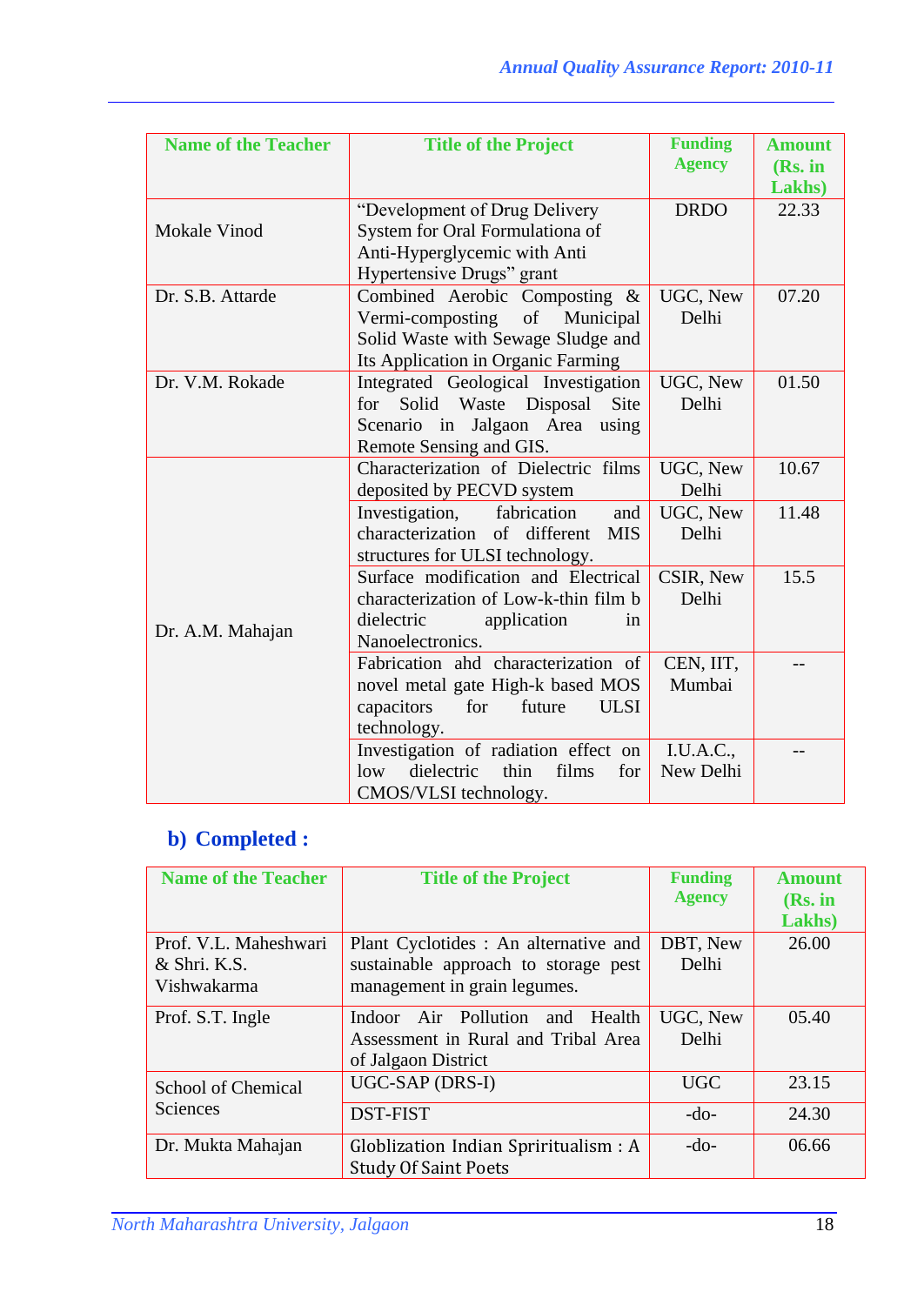| <b>Name of the Teacher</b> | <b>Title of the Project</b>                                                                                                                                           | <b>Funding</b><br><b>Agency</b> | <b>Amount</b><br>(Rs. in<br>Lakhs)                                                                                              |
|----------------------------|-----------------------------------------------------------------------------------------------------------------------------------------------------------------------|---------------------------------|---------------------------------------------------------------------------------------------------------------------------------|
| Dr. Kailas Sarvekar        | Marathi Aani<br>Hindi<br>Kavitancha<br>Taulnik Abhyas                                                                                                                 | $-do-$                          | 04.13                                                                                                                           |
| Mr. Shantaram<br>Badgujar  | Quality Primary Education to Tribal<br>Ashram Schools students.                                                                                                       | HBCSE,<br>Mumbai                | 18.00                                                                                                                           |
| Prof. S. Mishra            | Synthesis of Nanoinorganic Filler and<br>Their Effect on Mechanical, Thermal<br>and Weather Resistance Properties of<br><b>Elastomer Nanocomposites.</b>              | <b>CSIR</b>                     | 8.00                                                                                                                            |
|                            | Synthesis and Characterization<br><sub>of</sub><br>Nano Polymer Particles by Micro<br>Method<br>emulsion<br>and<br>their<br><b>Applications in Polymer Processing</b> | <b>UGC</b>                      | 11.96                                                                                                                           |
| Prof. J. B. Naik           | Investigation of scale formation and<br>mitigation by using<br>its<br>different<br>polyelectrolyte<br>heat<br>in<br>exchange<br>equipment                             | <b>CSIR</b>                     | 15.90                                                                                                                           |
|                            | fabrication<br>Investigation,<br>and<br>characterization<br>of<br>different<br><b>MIS</b><br>structures for ULSI technology                                           | <b>UGC</b>                      | 11.48 lacs                                                                                                                      |
| Dr. A.M. Mahajan           | Fabrication and characterization of<br>novel metal gate High-k based MOS<br>capacitors for future ULSI technology                                                     | <b>CEN,IIT</b><br>Mumbai        | Fabrication<br>facilites<br>alongwith<br>recurring<br>expenses,<br>TA/DA,<br>accommoda<br>tion of P.I.&<br>Research<br>students |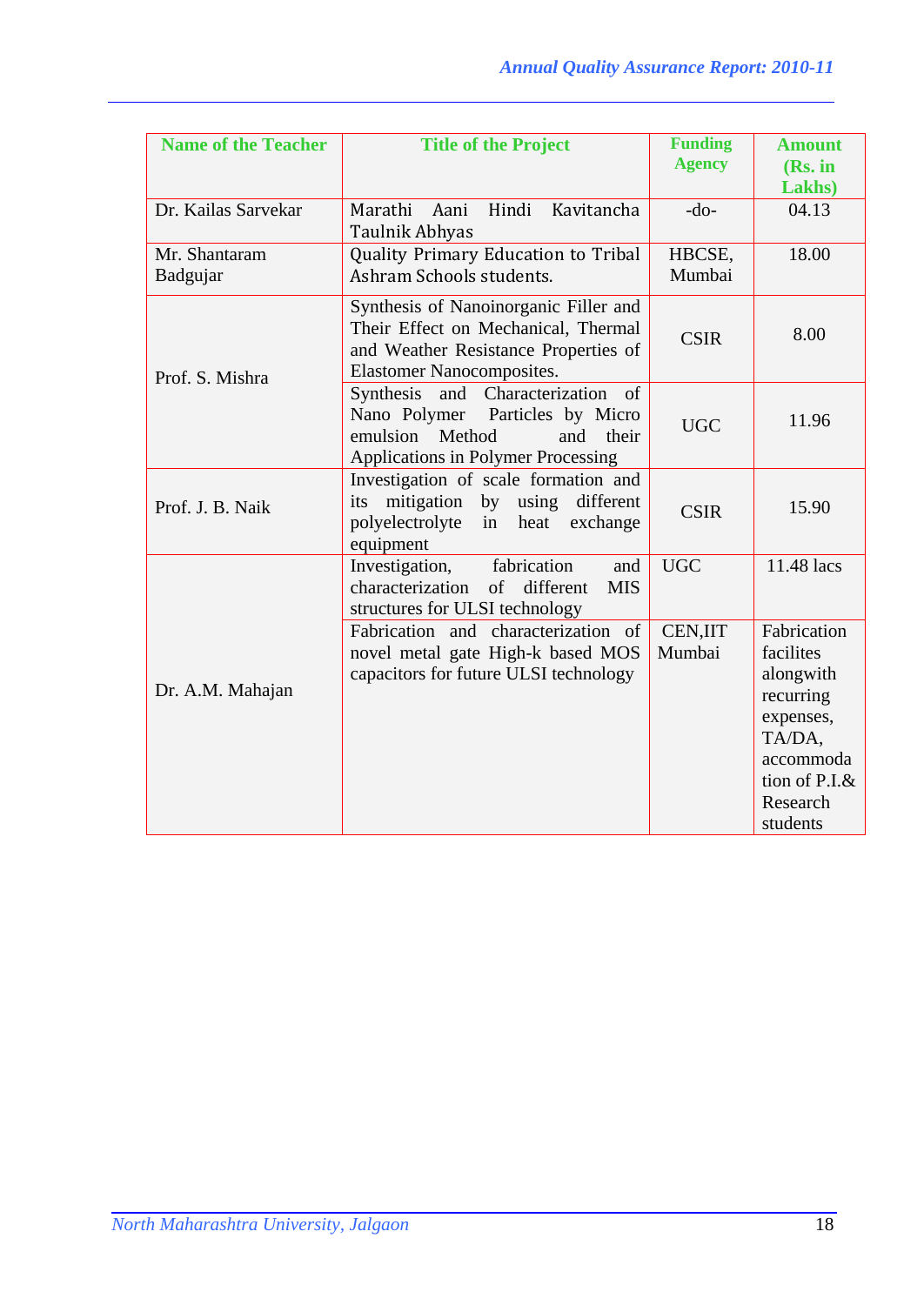## **10. Patents Generated, if any :**

The University is also encouraging patenting of research findings of the faculty on campus. During the period of report, one patent as per detail tabulated below was filled.

| Sr.<br>No. | <b>Name of the</b><br>School/           | Title of the patent                                                                                                                                                                                                                                                                                        | <b>Patent Registration</b><br><b>No./Applied</b>                                                                               |
|------------|-----------------------------------------|------------------------------------------------------------------------------------------------------------------------------------------------------------------------------------------------------------------------------------------------------------------------------------------------------------|--------------------------------------------------------------------------------------------------------------------------------|
|            | <b>Department</b>                       |                                                                                                                                                                                                                                                                                                            |                                                                                                                                |
|            | School of                               | Alta as a protein stain and one-step<br>transfer of the proteins to the<br>nitrocellulose membrane for western<br>blot.                                                                                                                                                                                    | Applied                                                                                                                        |
| 1.         | Chemical<br>Sciences                    | Polyurethane coatings<br>containing<br>copolymers of acrylic monomers<br>and isocyanurate of Isophorone<br>diisocyanate and their production<br>thereof.                                                                                                                                                   | Applied                                                                                                                        |
| 2.         | University<br>Department of<br>Chemical | Solution<br>Spray<br>Process<br>for<br>Preparation ofInorganic Nanosized<br>Particles<br>Using precipitation<br>Technique in Micellar Mode.<br>Nanospacing extenders for hiding<br>power improvements in coatings<br>A Process for Improved d-spacing of<br>Nanoclay<br>A Process for Synthesis of Polymer | Patent No. 235186, Date<br>of Grant: 26/06/2009,<br>International<br>Classification C11D1/83.<br>Applied<br>Applied<br>Applied |
|            | Tech.                                   | Latex Nanoparticles by Monomer<br>Automization in Microemulsion<br>Sol gel method for the synthesis of<br>high yield titania nanoparticles using                                                                                                                                                           | Application<br>no.3338/MUM/2011                                                                                                |
|            |                                         | long chain solvent                                                                                                                                                                                                                                                                                         |                                                                                                                                |
|            |                                         | A process of ultrasonic cavitation<br>technique for synthesis of polymer<br>nanoparticles                                                                                                                                                                                                                  | Application No.<br>36/MUM/2012                                                                                                 |

## **11. New collaborative research programmes :**

The University through its schools/departments has initiated following new collaborative research programmes.

| Sr. | Name of the collaborative research Name of the Institute/ University |                                     |
|-----|----------------------------------------------------------------------|-------------------------------------|
| No. | programme                                                            | to which collaborative research     |
|     |                                                                      | programmes undertaken               |
|     |                                                                      | National Centre for Free Radical    |
|     |                                                                      | Research, University of Pune, Pune  |
|     |                                                                      | Department of Biotechnology,        |
|     | <b>School of Chemical Sciences</b>                                   | University of Pune, Pune            |
|     |                                                                      | Universite Paris Sud-11, France     |
|     |                                                                      | University of Rochester, Rochester, |
|     |                                                                      | NY, USA.                            |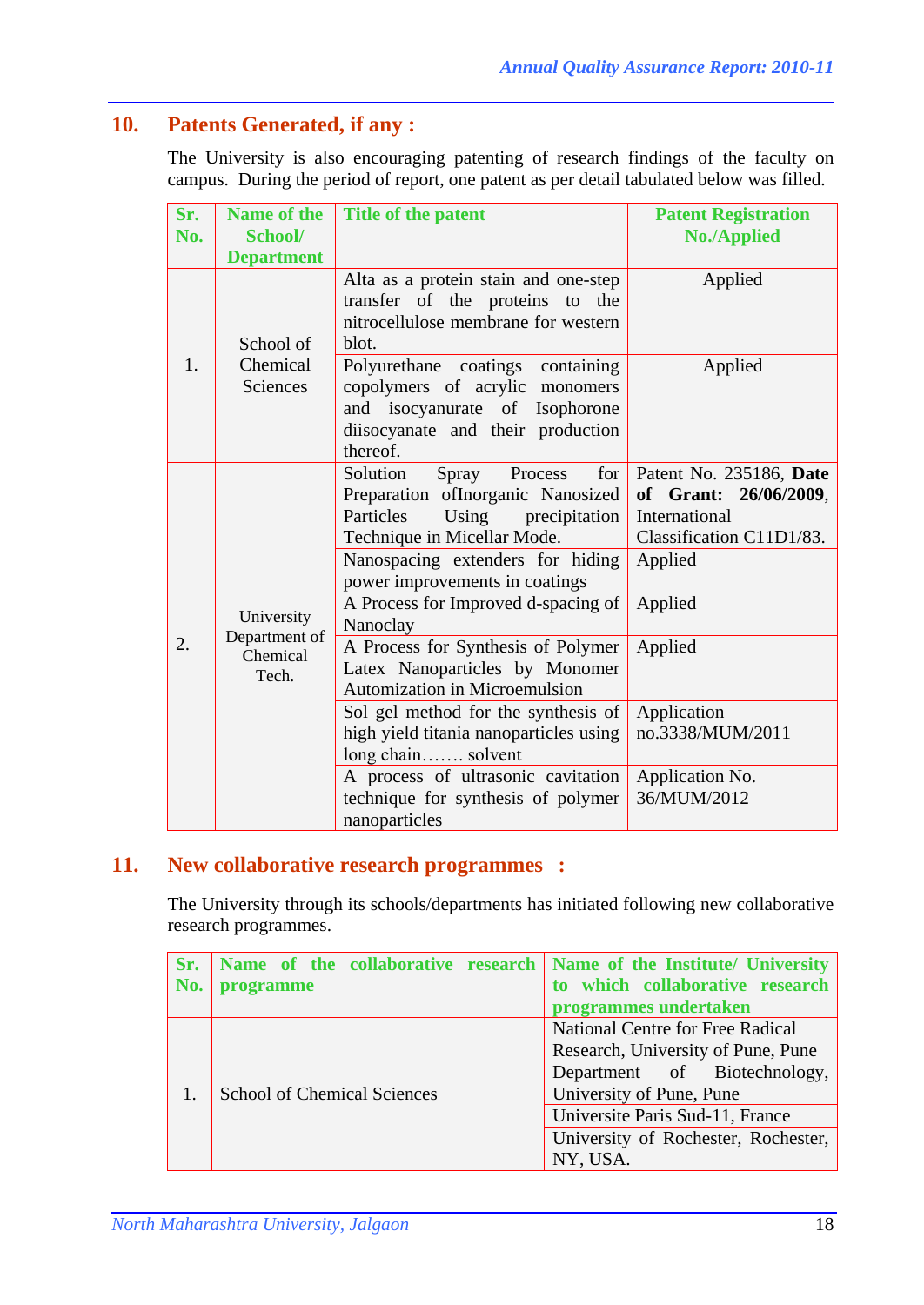| Sr.<br>No.                          | Name of the collaborative research<br>programme | Name of the Institute/ University<br>to which collaborative research                                             |
|-------------------------------------|-------------------------------------------------|------------------------------------------------------------------------------------------------------------------|
|                                     |                                                 | programmes undertaken                                                                                            |
|                                     |                                                 | Dept. of Biotechnology (DBT),<br>Ministry of Sci. & Tech., New Delhi<br><b>University Grants Commission, New</b> |
| <b>School of Life Sciences</b><br>2 |                                                 | Delhi<br>Dept. of Science & Technology,<br>Ministry of Science & Tech., New<br>Delhi.                            |
| 3.                                  | School of Environmental & Earth<br>Sciences     | IIGM, Mumbai<br>G.S.D.A. (Government of<br>Maharashtra)                                                          |

Besides this, a new collaborative research programmes for One Year Research Project and Training of M. Tech. (Polymer Technology) students of 2009-11 has started. Under this, M. Tech. students are required to work for one year in a Reputed Industry having good R & D backup to execute their research project.

Following Industries have participated in this Industry –Institute Interaction Programme for the period May/June 2010- April/May 2011:

- (a) Crompton Greaves, Mumbai
- (b) Savita Chemicals, Thane Belapur Road, Navi Mumbai
- (c) Kansai Nerolac, Lower Parel, Mumbai
- (d) Global R & D Division.
- (e) Asian Paints, Thane Belapur Road, Navi Mumbai
- (f) INDOFIL, Thane
- (g) Pidilite Industries, Andheri, Mumbai.
- (h) Shalimar Paints, Nasik.
- (i) DRDO, Mumbai.
- (j) NCL, Pune.
- (k) Elantas Beck, Pune.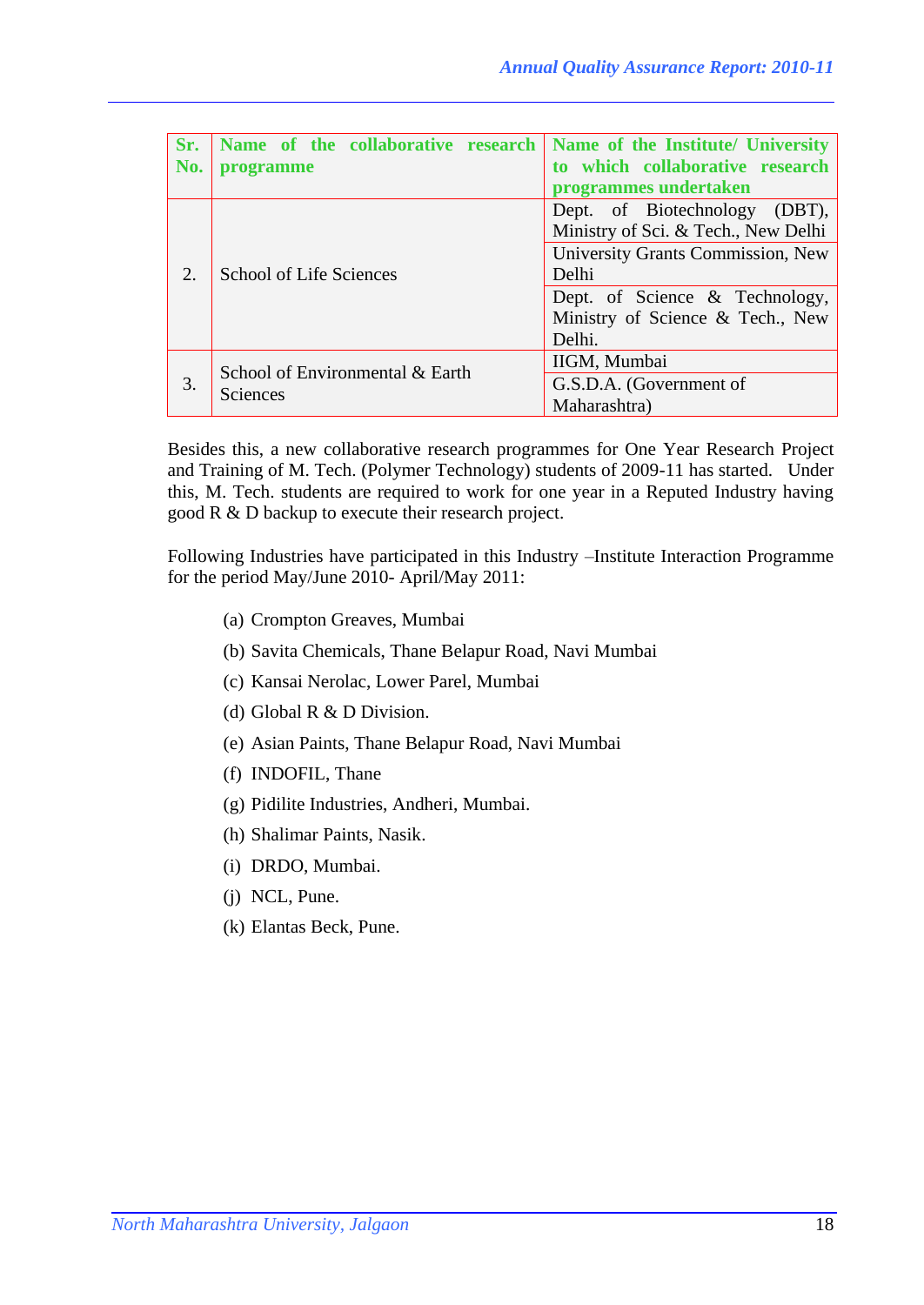## **12. Research grants received from various agencies:**

The following table gives the total amount of grants sanctioned from various Central Government funding agencies during the year.

| Sr. | <b>Name of funding Agency</b>                        | <b>Research grants</b> |
|-----|------------------------------------------------------|------------------------|
| No. |                                                      | sanctioned             |
|     |                                                      | (Rs. in lakhs)         |
| 1.  | University Grants Commission, (UGC), New Delhi       | 13519657.00            |
| 2.  | Dept. of Sci. & Tech. (DST), Ministry of Sci. Tech., | 5768979.00             |
|     | New Delhi                                            |                        |
| 3.  | UGC NON-SAP grants (DOCS)                            | 2000000.00             |
| 4.  | Maharashtra Pollution Control Board, Mumbai          | 401250.00              |
| 5.  | Agharkar Research Institute, Pune                    | 703570.00              |
| 6.  | A.I.C.T.E., New Delhi                                | 800000.00              |
| 7.  | <b>BRNS/DAE</b>                                      | 1604099.00             |
| 8.  | C.S.I.R., New Delhi                                  | 1518429.00             |
| 9.  | <b>DRDO</b>                                          | 925000.00              |
| 10. | Rajiv Gandhi Science & Technology Commission,        | 118000.00              |
|     | Mumbai                                               |                        |
| 11. | XI Plan Merged Scheme                                | 14534000.00            |
| 12. | <b>Distance Education Center</b>                     | 1000000.00             |
| 13. | Other                                                | 1751950.00             |
|     | <b>Total Rs.</b>                                     | 44644934.00            |

## **13. Details of research scholars:**

The number of scholars awarded Ph.D./M. Phil. and the number of research scholars registered for Ph.D. on campus schools/department are given below :

| Sr.              | <b>Schools/Departments</b>             | <b>No. of scholars</b> | <b>No. of scholars</b> |
|------------------|----------------------------------------|------------------------|------------------------|
| No.              |                                        | awarded                | working                |
|                  |                                        | $(Ph.D.M. Phil.*)$     | (Ph.D./M. Phil.*)      |
| 1.               | <b>School of Chemical Sciences</b>     |                        | 24                     |
| 2.               | <b>School of Life Sciences</b>         |                        | 30                     |
| 3.               | <b>School of Physical Sciences</b>     |                        | 10                     |
| $\overline{4}$ . | School of Environmental & Earth Sci.   |                        | 20                     |
| 5.               | <b>School of Mathematical Sciences</b> | $03 + 05$              | $16 + 03$              |
| 6.               | Department of Computer Sciences        | 02                     | 22                     |
| 7.               | Department of Management Studies       | 03                     | 19                     |
| 8.               | Department of Chemical Technology      | 07                     | 25                     |
| 9.               | Deptt. of Comparative Lang. & Lit.     |                        | 15                     |
| 10.              | Department of Library and Information  |                        | 01                     |
|                  | Science                                |                        |                        |
| 11.              | Deptt. of Mass Communication &         | 01                     | 04                     |
|                  | Journalism                             |                        |                        |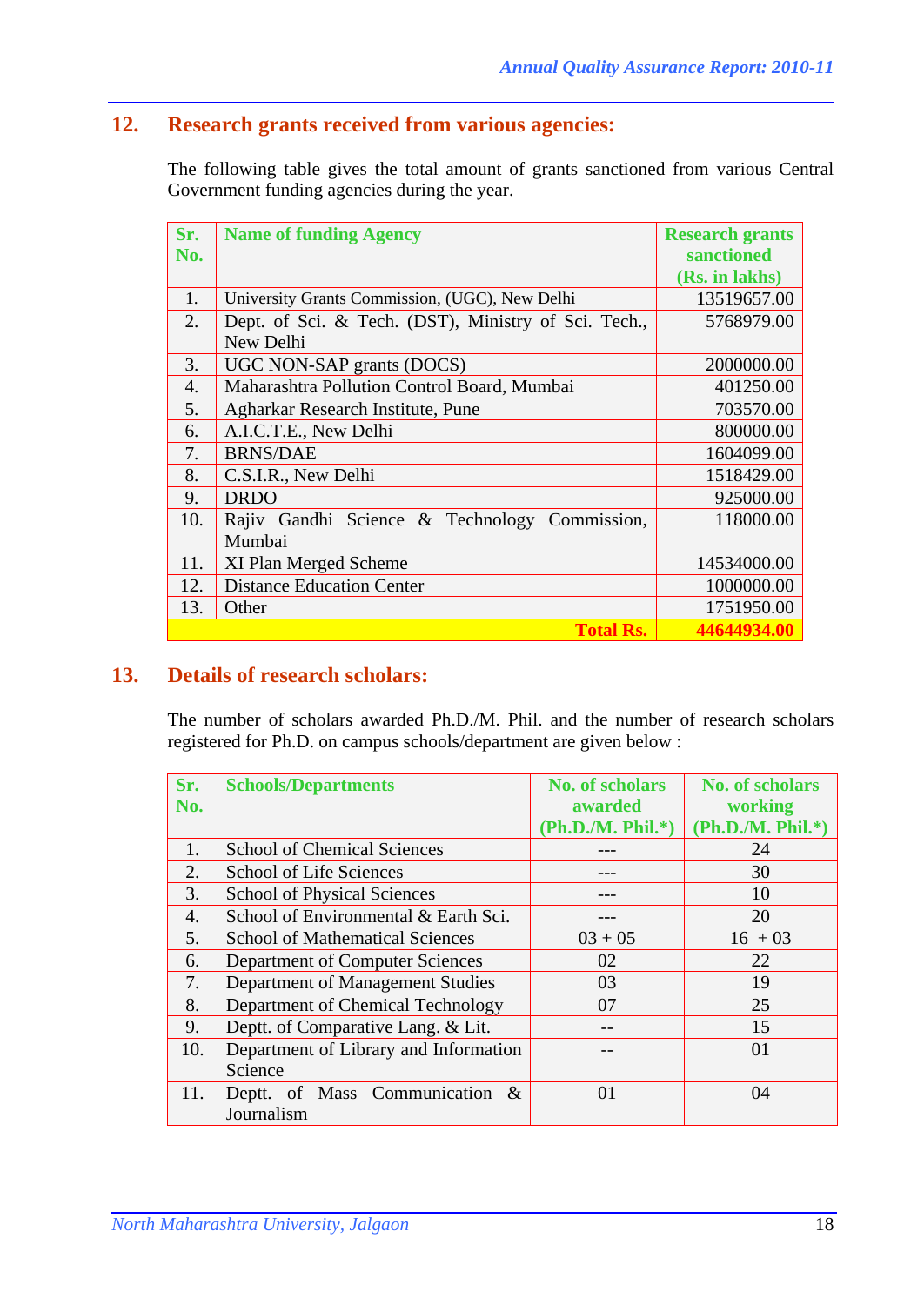## **14. Citation index of faculty members and impact factor:**

The average citation index of the faculty members from various schools/departments on the campus is 10. The citation index of a few faculty on campus is given in the following table :-

| Sr.              | Name of the faculty                   | <b>Citation</b> |  |
|------------------|---------------------------------------|-----------------|--|
| No.              | members                               | <b>Index</b>    |  |
| 1.               | Prof. D.G. Hundiwale                  | 450             |  |
| 2.               | Dr. V.V. Gite                         | 5               |  |
| 3.               | Prof. P.P. Mahulikar                  | 425             |  |
| $\overline{4}$ . | Dr. (Smt.) R.S. Bendre                | 50              |  |
| 5.               | Dr. K.K. Sharma                       | 60              |  |
| 6.               | Prof. V.L. Maheshwari                 | 221             |  |
| 7.               | Dr. P.R. Puranik                      | 322             |  |
| 8.               | Dr. B. L. Chaudhari                   | 15              |  |
| 9.               | Prof. B.V. Pawar                      | 01              |  |
| 10.              | 10<br>Dr. Satish Kolhe                |                 |  |
| 11.              | Dr. R. J. Ramteke<br>01               |                 |  |
| 12.              | Dr. A.G. Ingale<br>280                |                 |  |
| 13.              | Dr. D.H. More<br>28                   |                 |  |
| 14.              | Dr. K.J. Patil                        | 800             |  |
| 15.              | Dr. A.M. Mahajan                      | 58              |  |
| 16.              | Dr. D.S. Patil<br>07                  |                 |  |
| 17.              | Dr. D.K. Gautam<br>150                |                 |  |
| 18.              | Prof. P.P. Patil<br>165               |                 |  |
| 19.              | Av. Citation Index of School<br>17.58 |                 |  |
|                  | of Environmental & Earth              |                 |  |
|                  | Sciences                              |                 |  |

This is the cumulative citation index based on scopus and Google scholar.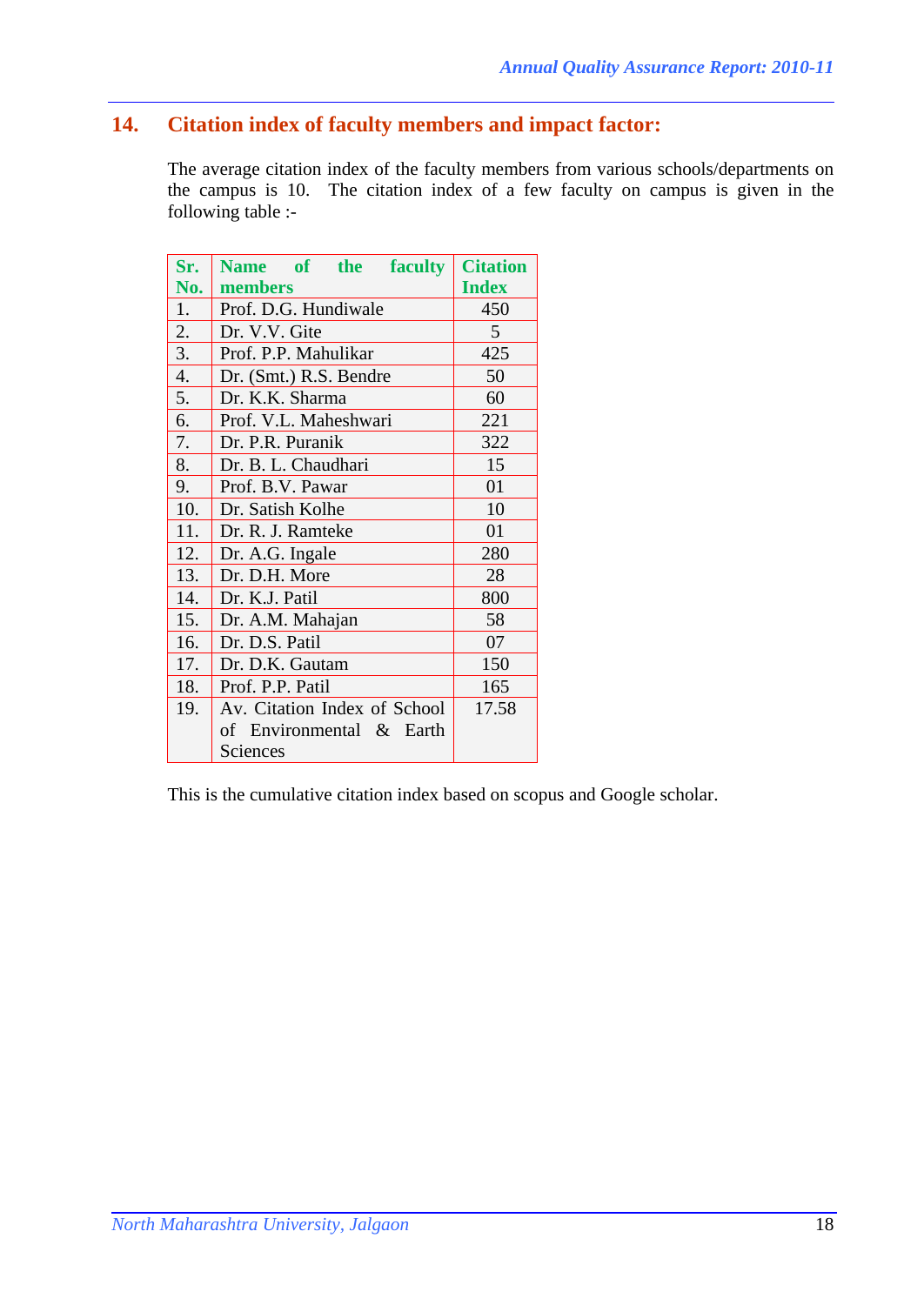## **Impact Factor:**

Faculty members have been publishing their research papers in following journals. Impact factor of the journals, wherever applicable, with their names is given below.

| Sr. | <b>Name of Journal</b>                                              | <b>Impact</b> |
|-----|---------------------------------------------------------------------|---------------|
| No. |                                                                     | factor        |
| 1.  | Journal of Applied Polymer Science                                  | 1.240         |
| 2.  | Macromolecular Materials and Engineering                            | 1.916         |
| 3.  | <b>Polymer International</b>                                        | 2.056         |
| 4.  | Polymer Plastics Technology and Engineering                         | 0.557         |
| 5.  | <b>Surface Coatings Technology</b>                                  | 2.135         |
| 6.  | <b>Crop Protection</b>                                              | 1.517         |
| 7.  | <b>Material Letters</b>                                             | 2.117         |
| 8.  | <b>Synthetic Communications</b>                                     | 0.937         |
| 9.  | Organic Preparation and Procedure International                     | 1.232         |
| 10. | <b>Journal of Material Science</b>                                  | 1.859         |
| 11. | European Polymer Journal                                            | 2.517         |
| 12. | Design Monomer and Polymer                                          | 0.711         |
| 13. | Acta Crystallography                                                | 49.9          |
| 14. | Journal of Scientific and Industrial Research                       | 0.359         |
| 15. | Indian Journal of Chemistry (B)                                     | 0.437         |
| 16. | Material Sciences & Engineering (A)                                 | 2.090         |
| 17. | Material Sciences & Engineering (B)                                 | 1.560         |
| 18. | Material Science and Technology                                     | 0.759         |
| 19. | <b>Synthetic Metal</b><br>1.871                                     |               |
| 20. | Electro Chemica Acta<br>3.642                                       |               |
| 21. | Journal of Physics D : Applied Physics                              |               |
| 22. | Journal of Environment Management                                   | 2.596         |
| 23. | Journal of Chemical Research                                        | 0.444         |
| 24. | <b>Bio-resource Technology</b>                                      |               |
| 25. | Applied Biochemistry and Biotechnology                              | 1.879         |
| 26. | <b>Pest Management Science</b>                                      | 2.313         |
| 27. | Physiology and Molecular Biology of Plants                          | 0.56          |
| 28. | Communication in Statistics-Simulations and Computation             | 0.343         |
| 29. | Communication in Statistics-Theory and Methods.                     | 0.351         |
| 30. | Quality and Reliability Engineering International                   | 0.459         |
| 31. | <b>Annals of Institute Statistical Methematics</b>                  | 0.966         |
| 32. | <b>Statistics and Probability Letters</b>                           | 0.443         |
| 33. | <b>International Journal of Computer Science Isssues</b><br>(IJCSI) | 0.242         |
| 34. | IEEE Transactions on Systems, Man, and Cybernetics--Part C:         | 2.02          |
|     | Applications and Reviews (IEEE-SMC)                                 |               |
| 35. | International Journal of Document Analysis and Recognition          | 1.091         |
|     | (Springer) IJDAR                                                    |               |
| 36. | International Journal of Computational Intelligence Systems         | 1.471         |
| 37. | <b>International Journal of Computer Application</b>                | 0.835         |

(i) Average Impact Factor of School of Environmental & Earth Sciences is 1.1.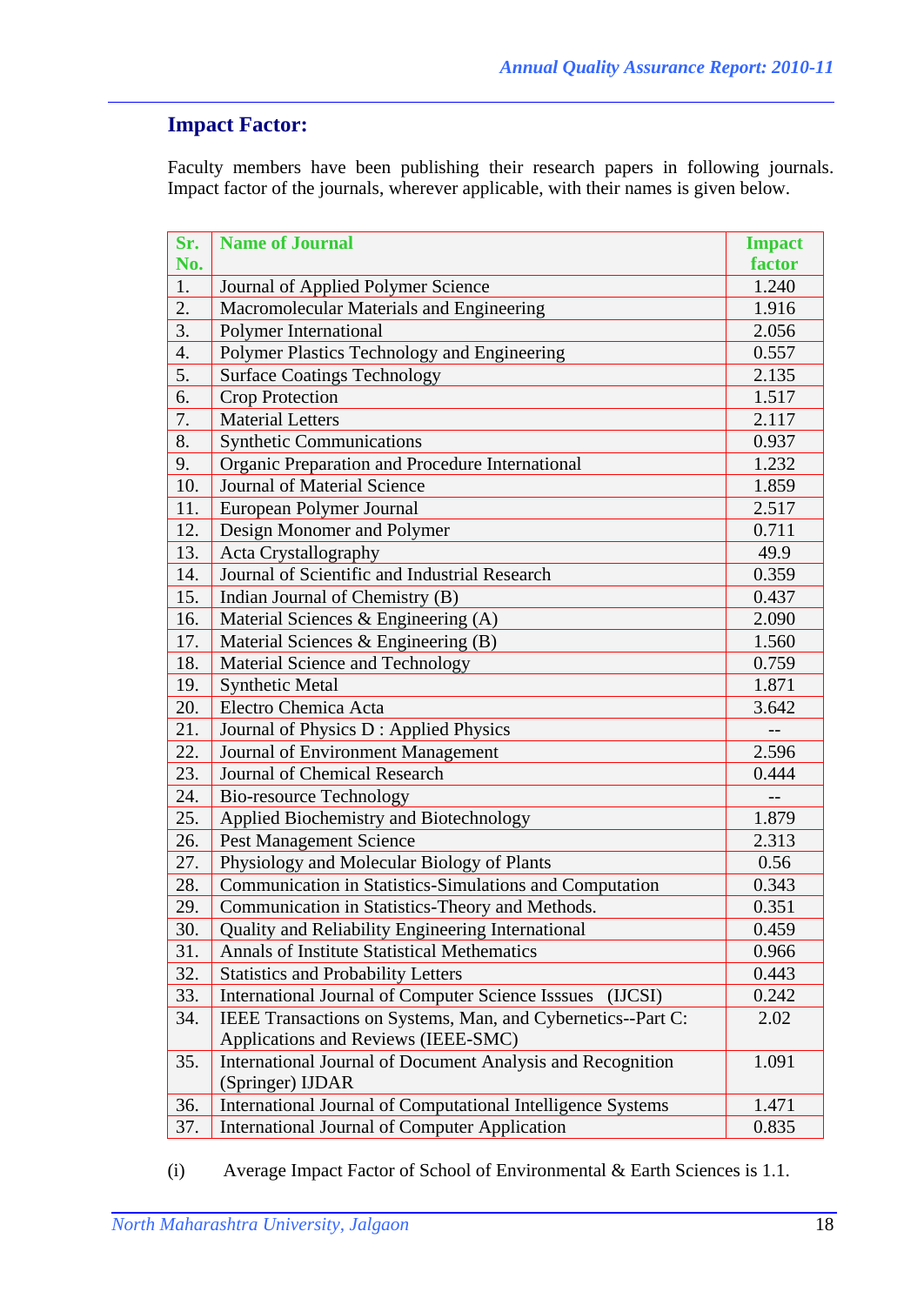## **15. Honors/Awards to the faculty: National and International**

The following members of the faculty have received awards during the period under review :

| Sr. | <b>Name</b><br><sub>of</sub><br>the | <b>Name of the Award</b>                 | Name of the Institution            |
|-----|-------------------------------------|------------------------------------------|------------------------------------|
| No. | <b>Faculty Members</b>              |                                          | who is awarding award              |
| 1.  | Dr. K.K. Sharma                     | President<br>Post-doctoral               | University of Paris,               |
|     |                                     | Fellowship                               | $Sud-11$                           |
| 2.  | Dr. J.V. Sali & Mr.                 | <b>Best Technical Paper Award</b>        | <b>ANSYS India Conference</b>      |
|     | S.S. Ghosh                          |                                          |                                    |
| 3.  | Prof. R.L. Shinde                   | <b>Visiting Professor</b>                | University<br>Calgary,<br>of       |
|     |                                     |                                          | Canada                             |
| 4.  | Dr. Sudhir Bhatkar                  | $\bullet$<br>contribution<br>Great<br>in |                                    |
|     |                                     | Journalism' awards, 2010                 |                                    |
| 5.  | S. V. Kapase &                      | 2nd Prize in Avishkar-2010               | Avishkar-<br>Level<br><b>State</b> |
|     | M.P.Patil                           |                                          | 2010 at Nashik                     |
| 6.  |                                     | in<br>Classical<br><b>Best</b><br>Guru   | Aryan Foundation award             |
|     | Mr. Sanjay Patki                    | Music.                                   |                                    |

#### **16. Internal resources generated:**

The details of internal resources generated by various schools/departments of the university is tabulated below :

| Sr.              | <b>Name of the School/Department</b>     | <b>Amount</b>    |
|------------------|------------------------------------------|------------------|
| No.              |                                          | <b>Generated</b> |
|                  |                                          | (Rs. in lacs)    |
| $\overline{1}$ . | <b>School of Chemical Sciences</b>       | 01.63            |
| 2.               | School of Environmental & Earth Sciences | 07.16            |
| 3.               | School of Life Sciences                  | 37.70            |
| 4.               | Department of Comparative Languages &    | 00.03            |
|                  | Literature                               |                  |
| 5.               | University Deptt. of Chemical Technology | 04.05            |
|                  | <b>Total Rs.</b>                         | 50.57            |

\* Reference, reprographic and Internet services are provided to users at nominal cost by Central Library of the University.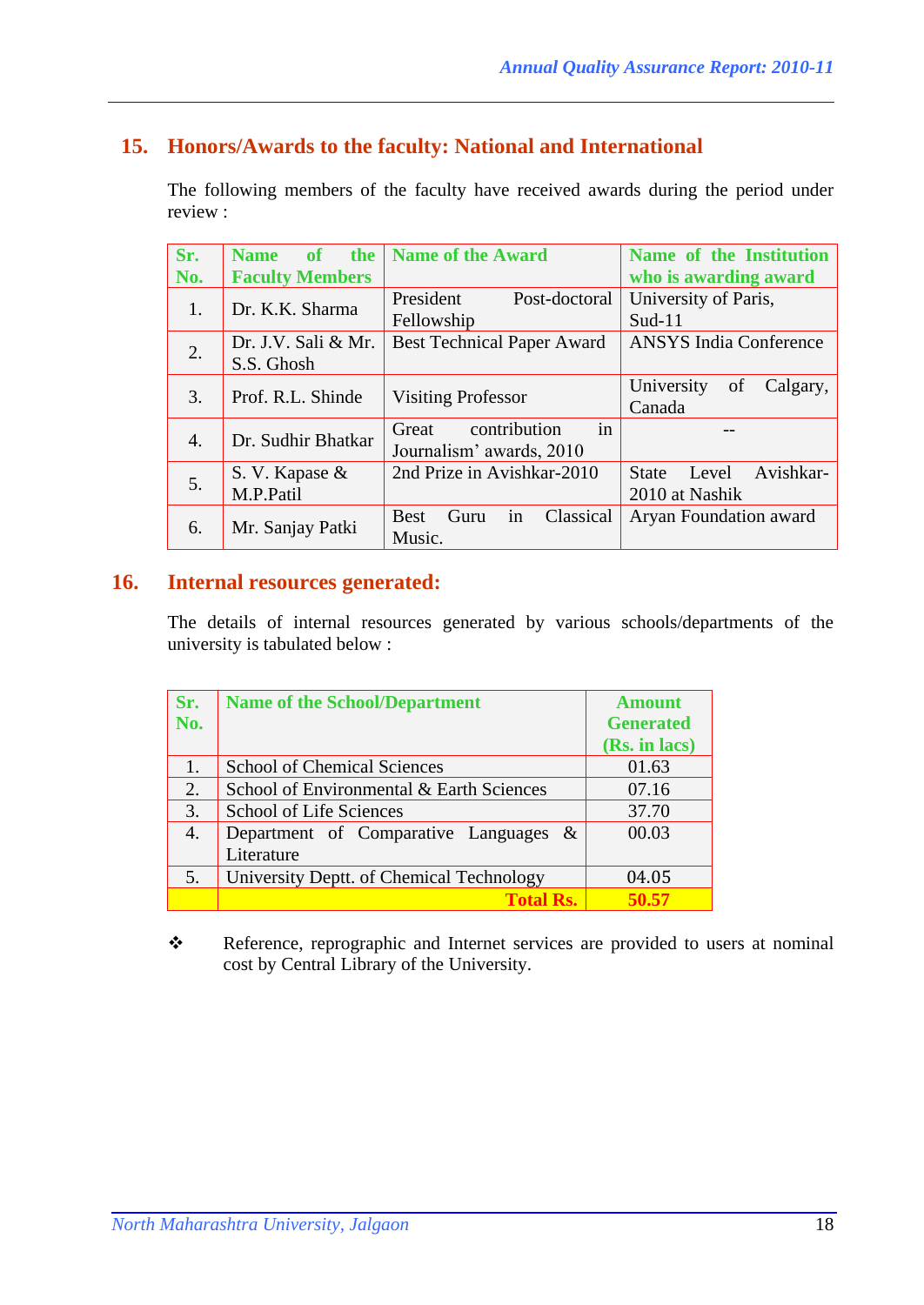## **17. Details of departments getting assistance/recognition under SAP, COSIST (ASIST)/DST/FIST:**

Three Schools were identified by UGC for Special Assistance Programme (SAP) and Infrastructural Development in Science and Technology (FIST) by DST in 2004. The amounts received during the period under review are tabulated below.

| Sr. | <b>Name of the School/ Department</b>      | <b>Grants received during this</b> |                 |
|-----|--------------------------------------------|------------------------------------|-----------------|
| No. |                                            | year (Rs. in lakhs)                |                 |
|     |                                            | <b>UGC-SAP-DRS</b>                 | <b>DST-FIST</b> |
| 1.  | School of Life Sciences                    | 20.00 (Non-SAP)                    | 75.00           |
| 2.  | <b>School of Chemical Sciences</b>         | 60.50                              | 65.00           |
|     |                                            | 20.00 (Non-SAP)                    |                 |
| 3.  | School of Environmental & Earth Sciences   | 37.00                              | 45.00           |
|     |                                            | 20.00 (Non-SAP)                    |                 |
| 4.  | Chemical<br>University<br>Department<br>of | 74.00 (SAP)                        | 83.00           |
|     | Technology                                 | 20.00 (Non-SAP)                    |                 |
| 5.  | Department of Computer Science             | 51.50                              |                 |
| 6.  | <b>School of Physical Sciences</b>         | 40.00                              |                 |
|     |                                            | $20.0$ Non-SAP)                    |                 |

Besides, University Department of Chemical Technology has received grants Rs. 55.50 + 2 Lecturer under Innovation Programme-M. Tech. Nano Science and Technology vide UGC letter No. F.14–27/2009 (Inno. /ASIST), dated 30 September 2009].

## **18. Community Services:**

The university is conscious about the community services and provided these services through number of ways by conducting/organizing workshops, street plays, popular lectures, speeches, blood donations and Vidnyan Jattha for farmers.

| Sr.            | <b>Name of the School/</b>   | <b>Community Services rendered</b>                   |
|----------------|------------------------------|------------------------------------------------------|
| No.            | <b>Department</b>            |                                                      |
| 1.             | Department of Physical       | 'Uttakarsh' Mentally Retarded School, Jalgaon        |
|                | Education                    |                                                      |
| 2.             | University<br>Department     | Regular contribution to the Blood Donation Camp.     |
|                | of Chemical Technology       |                                                      |
| 3.             | Physical<br>School of        | Mr. S.S. Ghosh & Dr. J.V. Sali planted 43 trees at   |
|                | Sciences                     | Amalner with the help of NSS unit of Pratap College, |
|                |                              | Amalner.                                             |
| 4.             | Department of<br><b>Mass</b> | Guest lectures for MPSC, UPSC & other comparative    |
|                | Communication<br>and         | examinations.                                        |
|                | Journalism                   |                                                      |
| 5 <sub>1</sub> | School of                    | Environmental status report of Jalgaon Municipal     |
|                | Environmental & Earth        | Corporation/Evaluation of proposal for Nirmal Gram   |
|                | Sciences                     | Puraskar.                                            |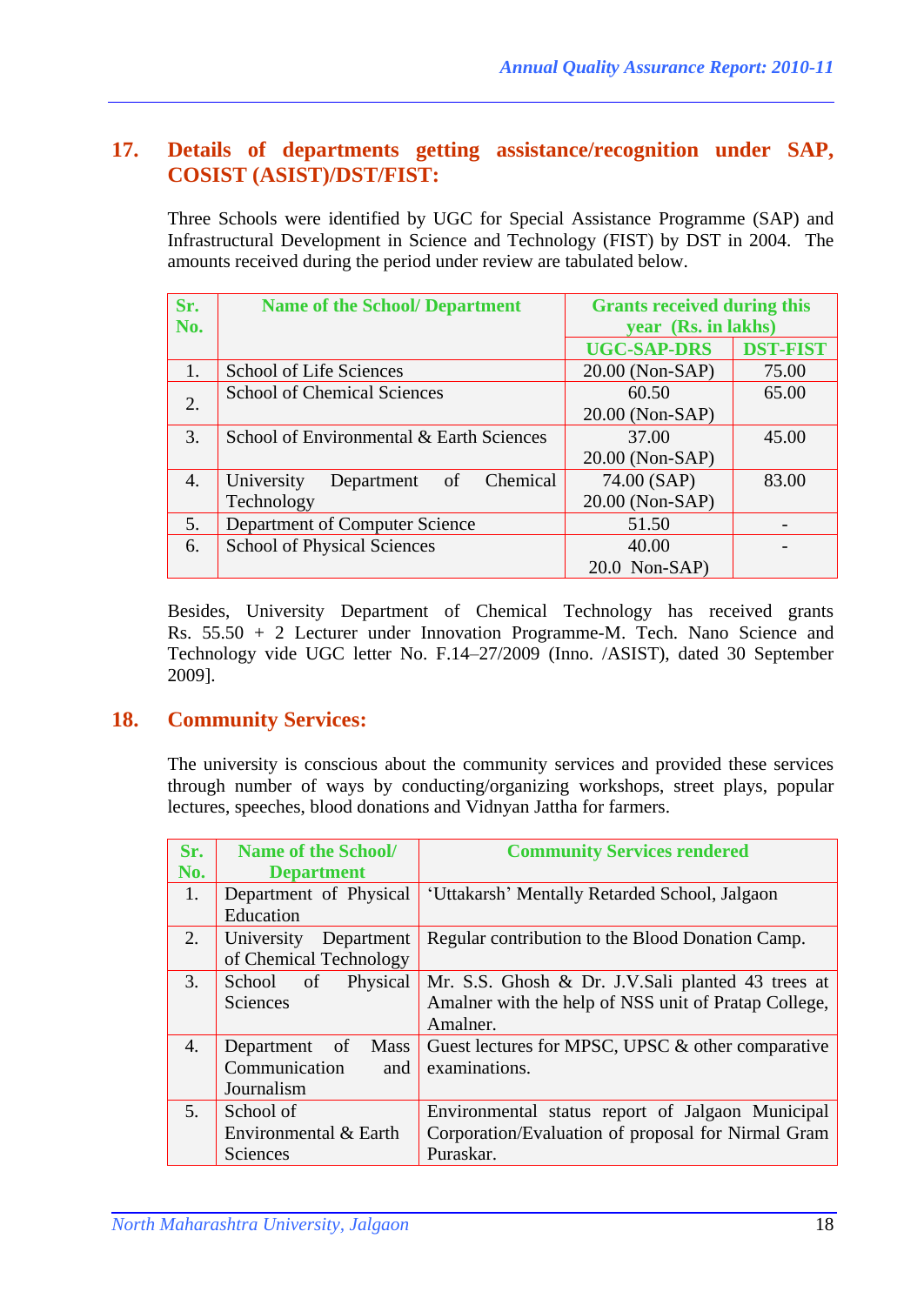| Sr.<br>No. | <b>Name of the School/</b><br><b>Department</b> | <b>Community Services rendered</b>                                                                             |
|------------|-------------------------------------------------|----------------------------------------------------------------------------------------------------------------|
|            |                                                 | a) Soil analysis facility to the farmers especially for<br>the micronutrient analysis and earned Rs. 14,800/-. |
|            | <b>School of Life Sciences</b>                  | b) Popular lecture to the School students.                                                                     |
| 6.         |                                                 | c) Guidance to the farmers requiring advice regarding<br>improvement in soil fertility.                        |
|            |                                                 | d) Consultancy and analytical services to industries.                                                          |
|            |                                                 | e) Quality agro-inputs to farmers on no-loss no-profit                                                         |
|            |                                                 | basis.                                                                                                         |
| 7.         | Chemical<br>School<br>of                        | Tree planatation and soil testing for farmers.                                                                 |
|            | Sciences                                        |                                                                                                                |
| 8.         | Department of                                   | Seminar on "Importance of Soft Skills" by Mr.                                                                  |
|            | <b>Computer Science</b>                         | Anuj Jajoo, Wipro Systems, Pune.                                                                               |
|            |                                                 |                                                                                                                |
| 9.         | Department of Music                             | The faculty members have participated in various                                                               |
|            |                                                 | Musical Programmes organized by N.G.O.'s.                                                                      |
| 10.        | Department of                                   | Delivered speeches at various social organizations for                                                         |
|            | <b>Management Studies</b>                       | promotion of management thoughts and practice.                                                                 |

## **19. Teachers and officers newly recruited:**

The information about teachers and officers newly recruited in the year is given below:

|         | <b>Teachers</b>       | <b>Officers</b> |            |  |
|---------|-----------------------|-----------------|------------|--|
| Regular | Visiting<br>Plan Post |                 | University |  |
|         |                       | Professor       | Fund       |  |
|         | 15                    |                 | 77         |  |

#### **20. Teaching-Non-teaching staff ratio :**

The Teaching-Non-teaching staff ratio is **1 : 3.97** The position of teaching-non-teaching staff is given below :

| <b>Existing</b> | <b>Teachers recruited</b> |                   | <b>Existing</b>     | <b>Non-teaching staff</b> |                    |
|-----------------|---------------------------|-------------------|---------------------|---------------------------|--------------------|
| <b>Teachers</b> |                           |                   | <b>Non-teaching</b> | recruited**               |                    |
|                 | Regular*                  | $\mathbf{On}$     | Staff**             | Regular*                  | On                 |
|                 |                           | contract/         |                     |                           | <b>Consolidate</b> |
|                 |                           | <b>Univ.</b> fund |                     |                           | salary             |
| 122             | 94                        | 28                | 484                 | 440                       | 44                 |

\* Along with appointments made against lien post.<br>\*\* Along with officers

Along with officers.

The above ratio calculated includes non-teaching staff of the university office on the campus.

However, teaching-non-teaching staff ratio exclusively for the schools/ departments on the campus is **1 : 0.8**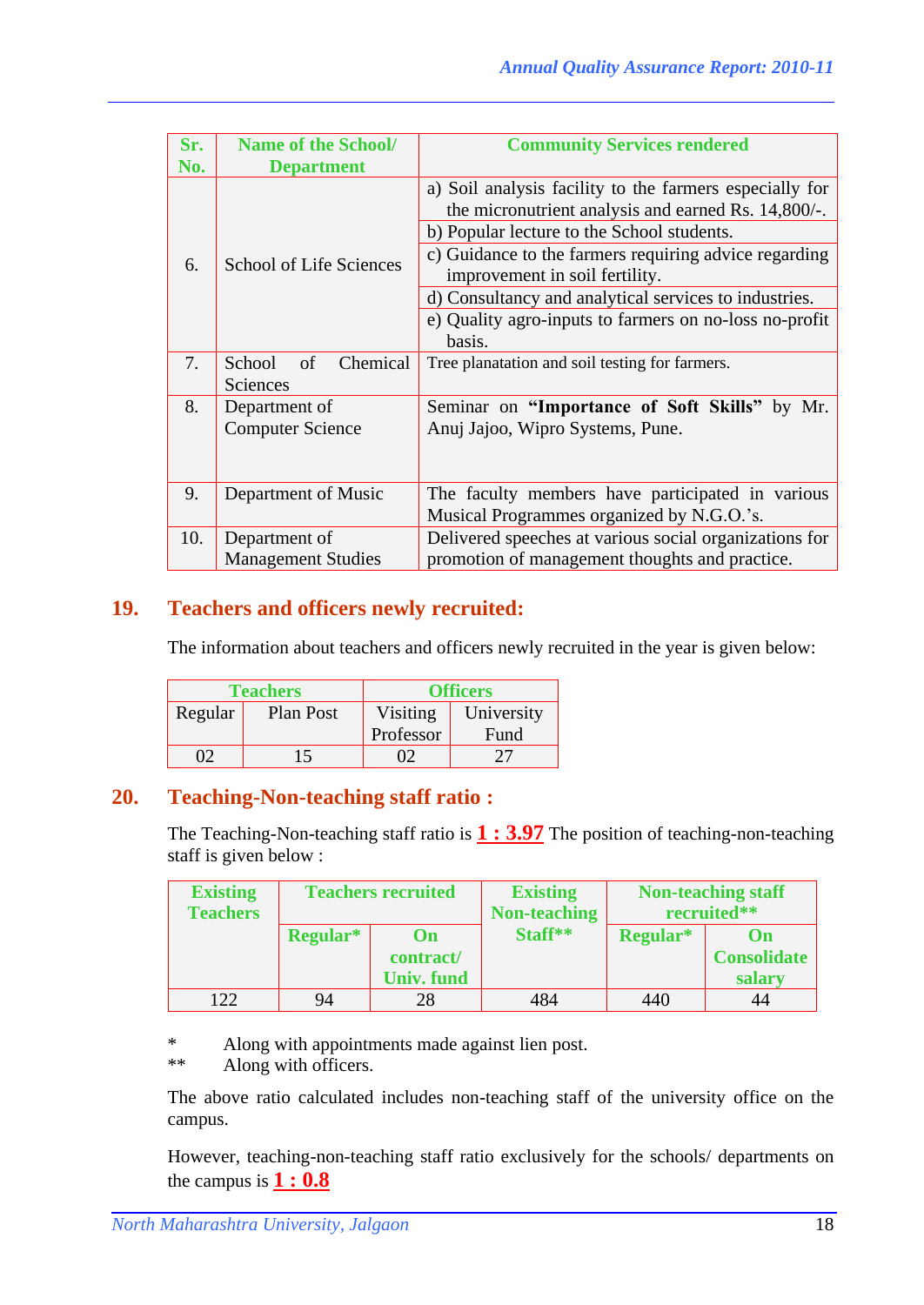## **21. Improvements in the library services:**

## **A) Central Library:**

The Central Library of the University is housed in a spacious five storied building with a built up area of 95,000 sq. ft. at a central place on the campus. Availability of books in the library is shown in the following table :-

|                                         | <b>Text Books</b>        | <b>Journals</b> |                          |  |
|-----------------------------------------|--------------------------|-----------------|--------------------------|--|
| <b>New Additions</b><br><b>Existing</b> |                          | <b>Existing</b> | <b>Subscription cost</b> |  |
|                                         | (with cost Rs. in lakhs) |                 | (Rs. In lakhs)           |  |
| 48890                                   | 6328                     | 142             | 189239.00                |  |

In addition to this, following books/e-journals are available :

| ❖ | Reference                                                                                                                 | 2657  |
|---|---------------------------------------------------------------------------------------------------------------------------|-------|
| ❖ | <b>Theses</b>                                                                                                             | 1730  |
| ❖ | Books at Pratap Center, Amalner                                                                                           | 4019  |
| ❖ | <b>Bound Volumes</b>                                                                                                      | 5595  |
| ❖ | Journals                                                                                                                  | 152   |
| ❖ | e-Journals (UGC INFONET)                                                                                                  | 5000  |
| ❖ | American Society of Mechanical Engineers (ASME) :                                                                         | 25    |
| ❖ | American Society of Civil Engineers (ASCE)                                                                                | 33    |
| ❖ | Institute of Electrical and Electronics Engineers                                                                         | 289   |
|   | (IEEE/IEL) X plore Digital Library.                                                                                       |       |
| ❖ | Web of Science                                                                                                            | 12000 |
|   | Online Public Access System (OPAC) services provided to academic<br>$\left( 1\right)$<br>community, with number of Nodes. |       |

- (ii) The sections of the Library are connected with Local Network of SOUL software.
- (iii) Started Audio-visual section.
- (iv) Started Book Bank Scheme for students.
- (v) P-content services initiated.
- (vi) New Arrivals displayed.

#### **B) Department Libraries:**

It may be noted that all the departments have their own departmental libraries. The details regarding departments and number of titles in the departmental library are given below :

| Sr. | <b>Name of the School/ Department</b>    | No. of Books/   |
|-----|------------------------------------------|-----------------|
| No. |                                          | <b>Journals</b> |
| 1.  | <b>School of Chemical Sciences</b>       | 350             |
| 2.  | School of Life Sciences                  | 400             |
| 3.  | <b>School of Mathematical Sciences</b>   | 450             |
| 4.  | <b>School of Physical Sciences</b>       | 482             |
| 5.  | School of Environmental & Earth Sciences | 532             |
| 6.  | School of Chemical Technology            | 2400            |
| 7.  | Department of Computer Science           | 175             |
| 8.  | <b>School of Management Studies</b>      | 967             |
| 9.  | School of Languages & Research Studies   | 725             |
| 10. | School of Education                      | 198             |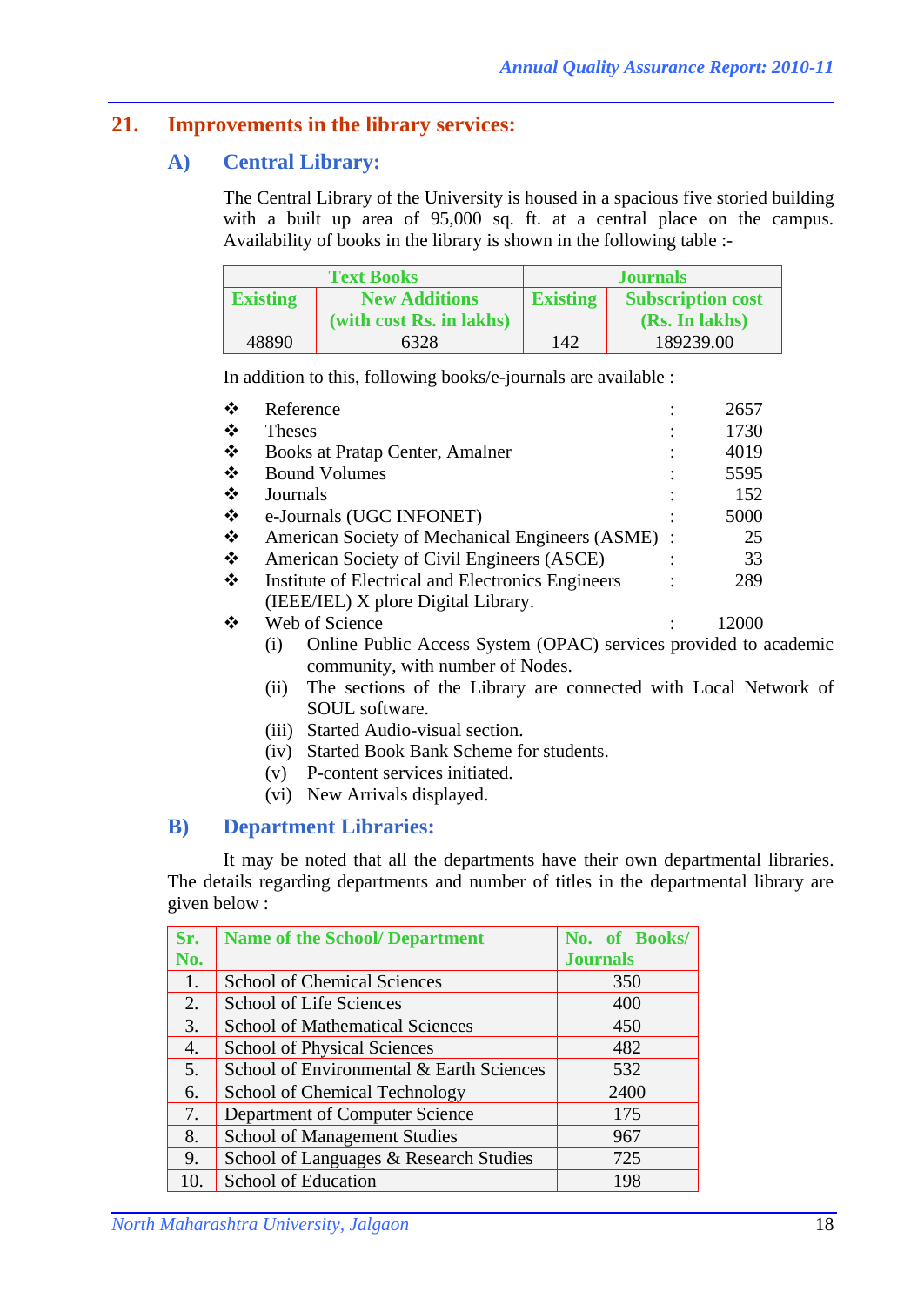### **22. New books/journals subscribed and their value:**

#### **Central Library:**

| Sr. | <b>Particulars</b>   | No. of       | <b>Amount</b> |
|-----|----------------------|--------------|---------------|
| No. |                      | <b>books</b> | (Rs.)         |
|     | Books purchased      | 6328         | 3984924.00    |
|     | <b>Books</b> donated | 553          |               |
| 3.  | Journals             | 142          | 161987.00     |

#### **23. Courses in which student's assessment of teachers is introduced and the action taken on student feedback:**

In principle, the university authorities and teaching faculty both have agreed to introduce a system in which students' assessment of teachers is done. The departments which have introduced this system are given below:

- (i) Time to time feedback and suggestions received from students/teachers were taken into account while assigning teaching workload for the next semesters and also for organizing different activities in the School of Mathematical Sciences.
- (ii) Feedback on Teachers assessment by M.Sc. II students of School of Life Sciences were collected in April, 2011. The suggestions, lacunae, shortcomings etc. expressed by students were discussed in Staff Meeting held in the beginning of academic year.
- (iii) According to student's feedback, the topic on paints (Polymer Chemistry) and practical on synthesis components (Industrial Chemistry) have been added in revised syllabus.
- (iv) The Department of Computer Science has conducted student's assessment of teachers in the year 2010-11.
- (v) The M.A.B. II year students of Department of Management Studies filled in the feedback forms for assessment of teaching and course structure.

#### **24. Feedback from stakeholders :**

- (i) Feedback is sought in the Department of Computer Science through the suggestion box and constant interaction among students & faculty.
- (ii) The Department of Management Studies organized a parents-teachers meet on 8<sup>th</sup> March, 2010.
- (iii) Feedback about course/ curriculum of B. Tech and M. Tech. was collected from renowned industrial persons and academicians. Their views and suggestions were suitably incorporated. Their assessment regarding strengths and weaknesses of our B. Tech and M. Tech. students was understood. Training programmes and counselling of students was conducted on the basis of these feedback.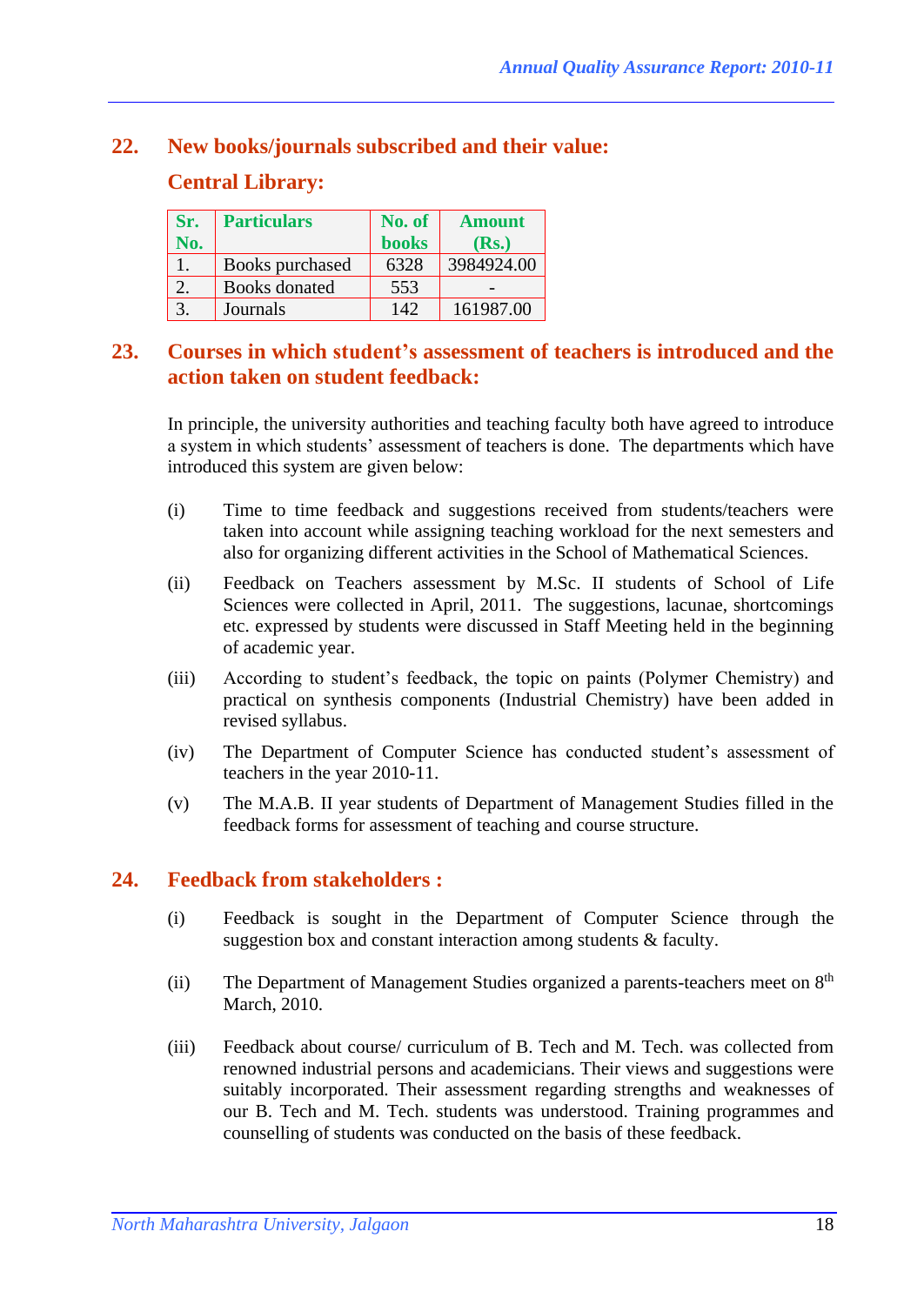### **25. Unit cost of education :**

| <b>Particulars</b>                    | <b>Amount (Rs.)</b> |  |
|---------------------------------------|---------------------|--|
| <b>Departmental Expenses</b>          | 24697310.00         |  |
| Salary to Teaching & Supporting Staff | 73669454.00         |  |
| Sub-total                             | 98366764.00         |  |
| No of students admitted               | 2602                |  |
| <b>Cost per Student</b>               | 37731.78            |  |

#### **26. Computerization of administration and the process of admissions and examination results, issue of certificates :**

- i) The Departments are using ICT as a tool to bring in efficiency, transparency and credibility by undertaking massive computerization in day to day administrative functions like University's PG Admission Process through transparent Computerized System, Processing of Examination Results etc.
- ii) Admission process for all courses was carried out by the Departments and results of Departmental examinations were declared witin 5-10 days after examinations.
- iii) Admission process was partially computerized and Time-Tables were displayed on internet for students.
- iv) E-suvidha started for BBM-I year in July 2010-11 for admissions process and for examination process from October, 2010 for Ist semester examination and in May, 2011 for 2<sup>nd</sup> semester examination.
- v) The Department of Computer Science have developed application softwares like centralized admission system for the various university post graduate (PG) courses running on/off the campus, also various administrative departments like BCUD, affiliation Section etc. Also department students have developed University's Official Website.
- vi) The University's Official Website is developed and maintained by the Department of Computer Science.

## **27. Increase in the infrastructural facilities:**

#### **A: Equipments/Facilities (costing more than Rs. 1.0 lac) :**

| Sr. | <b>Name of the Equipment</b>                  | <b>Make/Model/Supplier</b> |
|-----|-----------------------------------------------|----------------------------|
| No. |                                               |                            |
| 1.  | Development of research laboratories          | --                         |
| 2.  | <b>Bioinformatics laboratory</b>              |                            |
| 3.  | <b>Animal Tissue Culture Facility</b>         |                            |
| 4.  | Microbial culture collection centre           | --                         |
| 5.  | <b>HPLC</b>                                   | LC-2010 Schimadzu          |
| 6.  | Ion Chromatograph                             | <b>ICS1100 Dionex</b>      |
| 7.  | Fuming hoods installed in the laboratories of |                            |
|     | <b>School of Chemical Sciences</b>            |                            |
| 8.  | Established Internet Laboratory in School of  |                            |
|     | Chemical Sciences.                            |                            |
| 9.  | Established Language<br>Laboratory<br>and     |                            |
|     | Computer and Internet Lab.                    |                            |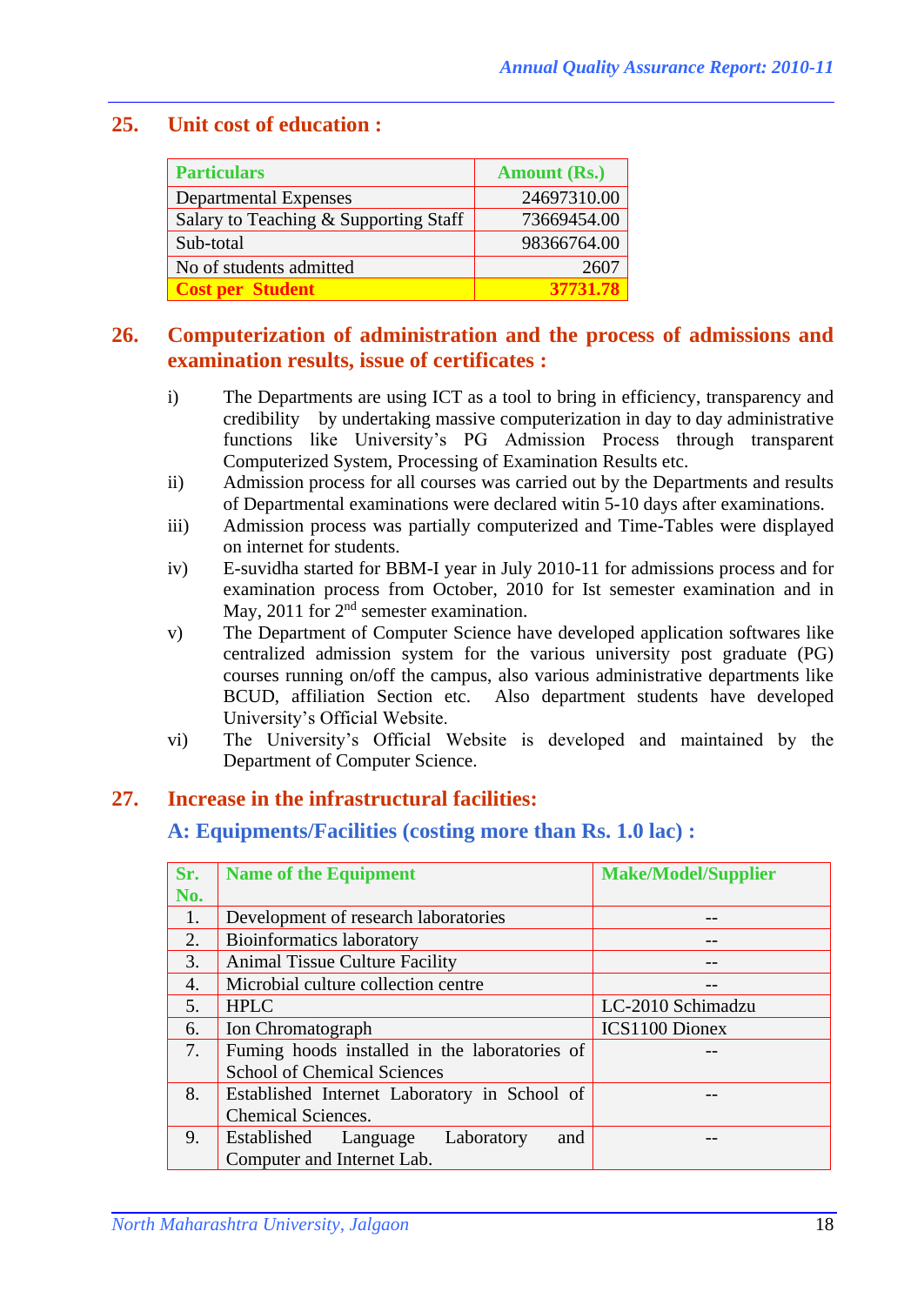## **B] Civil works completed during the year:**

North Maharashtra University, Jalgaon is the first University in the state who is having its own construction division for all types of infrastructure execution & its maintenance. Since 1993 all the infrastructure development is supervised, executed & carried out by its construction division. The list of infrastructure increased during this year is as follows :

| Sr. | <b>Name of the Work</b>                                                   |
|-----|---------------------------------------------------------------------------|
| No. |                                                                           |
| 1.  | Interior work at Dept. of Computer Sciences Building                      |
| 2.  | Construction of Science Park in NMU Campus                                |
| 3.  | Interior works of Interview Hall in Dept. of Chemical Technology Building |
| 4.  | Construction of Indoor Hall in Sports Complex                             |

#### **C] Electrical works completed during the year :**

|     | Name of the Work                                                |
|-----|-----------------------------------------------------------------|
| No. |                                                                 |
|     | Electrical work of Dept. of Social Sciences (Phase-II) Building |

## **28. Technology up-gradation:**

Technology upgradation with particular reference to Computer hardware and software is a continuous process. Some of the noticeable technological inputs/upgradation are given below :-

- i) Increased use of Internet and LCD projectors by students and teachers.
- ii) Development of multi-residue method for pesticide residue.
- iii) The Vermi-composting of solid waste with sewage sludge.
- iv) Online classes are held every week for the Certificate course in Basic Japanese.
- v) The Department of Computer Science has up-graded some of the computing facilities in the laboratories by adding 150 state-of-art workstations Z200 and required softwares.
- vi) New version SOUL 2.0 software installed for library automation.
- vii) Computerization of book issuing and receiving is introduced at Automation Section of Centeral Library.
- viii) Bar-coding on books.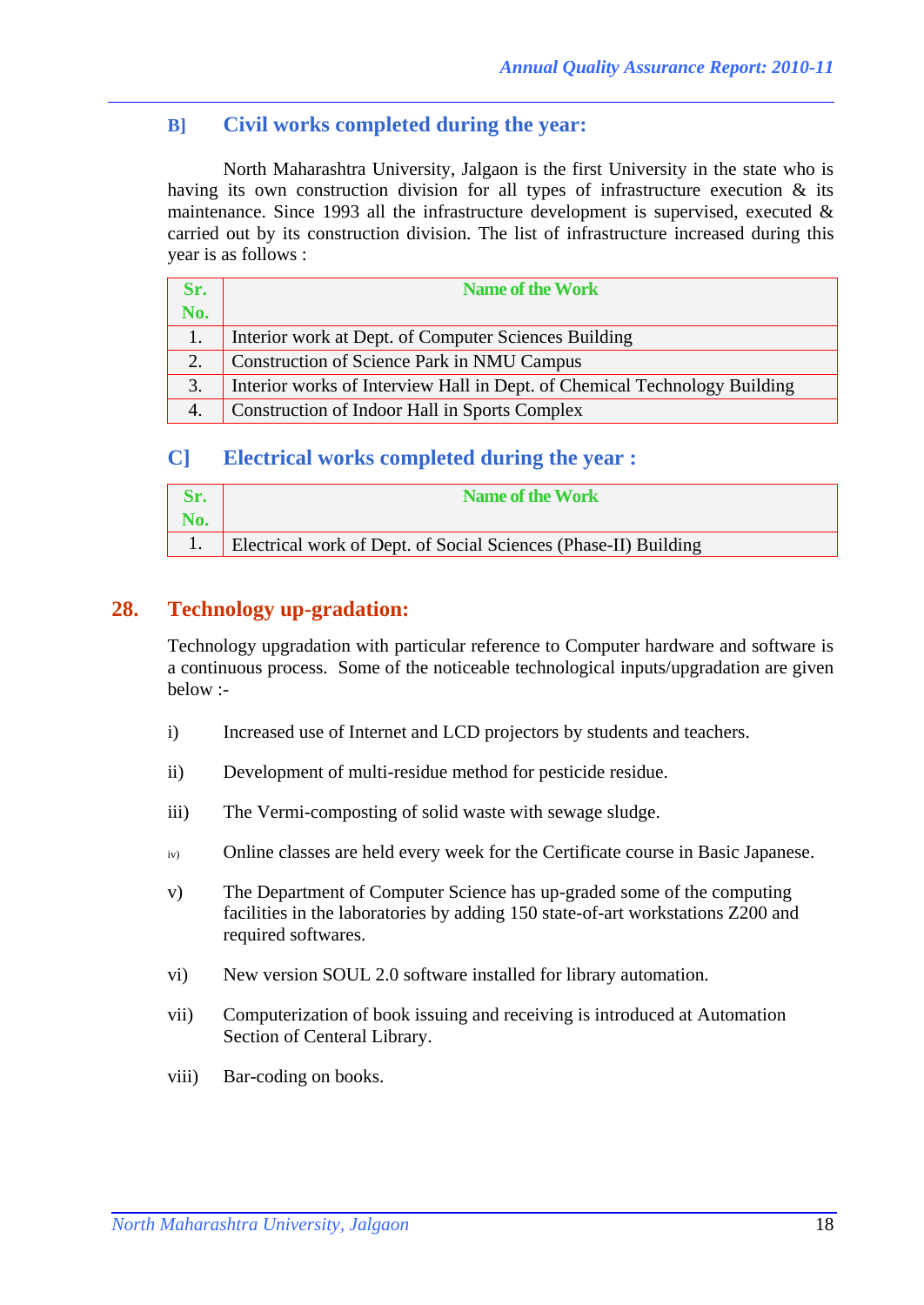### **29. Computer & Internet Access and training to teachers, non-teaching staff and students :**

- i) Internet facility for all teachers on their PCs and for students in the classrooms and laboratories is available in all the departments through campus wide network.
- ii) Internet facility as well as National/International journals are accessible through "INFLIBNET" facility for all the students, teachers of the University.
- iii) The department of Comparative languages has language lab well equipped with the kits from Linguaphone Company, Mumbai. There are 20 kits in the lab and the students of Marathi, Hindi and English avail maximum use of lab to improve their English.
- iv) For smooth working of library, the library staff is trained to work on SOUL software.
- v) OPAC terminal available to students, research scholars, teaching and nonteaching staff in the University Library.
- vi) The Internet facility through V-SAT is made available to all the Non-teaching staff of the Administrative Sections.
- vii) The RGS&TC, NMU has organized training on Physics Kit on April 20, 2011.

#### **30. Financial aid to students :**

The following data presents the number of beneficiaries in the context of financial aids.

| Sr.              | Name of the scheme                              | No. of      | <b>Amount</b>  |
|------------------|-------------------------------------------------|-------------|----------------|
| No.              |                                                 | beneficiary | (Rs. in lakhs) |
| 1.               | State Government scholarships to the SC/ST/     | 1241        | 21656469.00    |
|                  | OBC and economically backward class students    |             |                |
| 2.               | <b>State Chief Minister Fund</b>                | 31          | 98250.00       |
| 3.               | "Eklavya Scheme" for educational loan           | 41          | 1855549.00     |
| $\overline{4}$ . | Interest paid on Eklavya loan                   |             | 507885.00      |
| 5.               | <b>Student Group Insurance Claim</b>            | 03          | 170000.00      |
| 6.               | Poor Boys fund/VC discretionary fund            | 1324        | 1747500.00     |
| 7.               | Dr. Babasaheb Ambedkar Hostel Financial Asstt.  | 265         | 349390.00      |
| 8.               | "Gold Medal Scheme" for motivating advanced     | 75          | 475488.00      |
|                  | learners and meritorious students               |             |                |
| 9.               | JRF/SRF (CSIR & UGC)/Project Assistantships     | 01          | 215200.00      |
|                  | available through projects.                     |             |                |
| 10.              | RFSMS Rese. Fellowship for Meritorious Students | 19          | 2542129.00     |
| 11.              | Single Girl Child Fellowship                    | 08          | 320000.00      |
| 12.              | <b>INSPIRE Fellowship from DST</b>              | 01          | 289200.00      |
| 13.              | Maharashtra Foundation Scholarship, New York    | 04          | 11600.00       |
| 14.              | Rajiv Gandhi National Fellowship                | 02          | 1200000.00     |
|                  | <b>Total Rs.</b>                                | 3015        | 31438660.00    |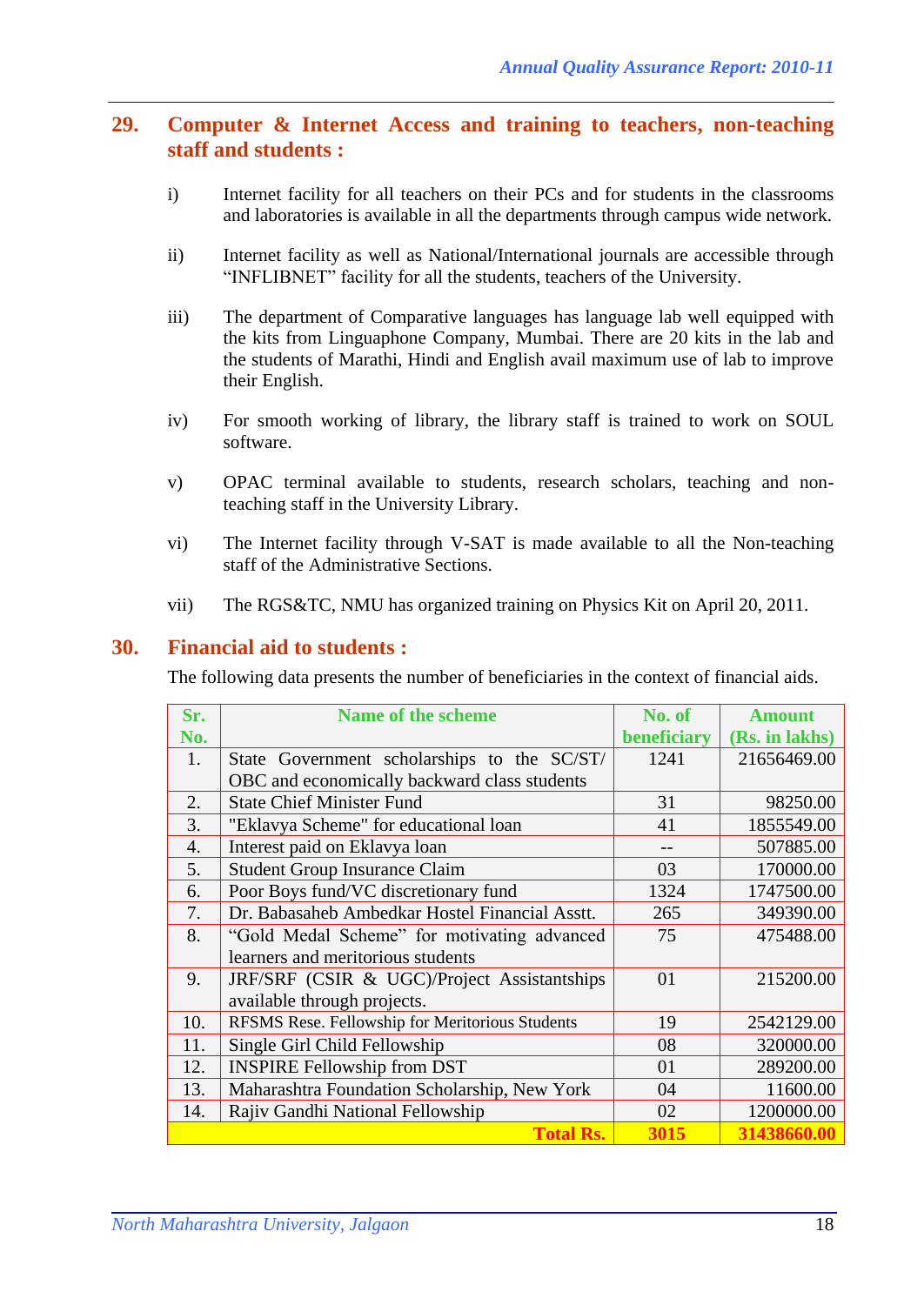- (i) Rs. 20000/- from UGC grants received for SAP departments has been distributed to the M.Sc. –II students conducting dissertation work at School of Life Sciences.
- (ii) Few students from School of Life Sciences were supported financially jointly by the faculty members, research scholars, non-teaching staff and 'Symbiosis' Students organization. Besides the merit and BC scholarship/freeships are also provided by the university administration.

## **31. Activities & support from the Alumni Association:**

Alumni meetings are held almost annually and various activities have been executed like communication with the alumni so as to create a path for the student employment because many alumni are located and employed at various companies. Alumni have donated books to departmental library. Database of alumni was updated continuously as and when required by one of the staff member. The following schools/departments have organized alumni meet in the period under review.

| Name of the School/ Department                     | Date of<br><b>Alumni Meet</b> | No. of<br><b>Participants</b> |
|----------------------------------------------------|-------------------------------|-------------------------------|
| School of Life Sciences                            | 01.12.2010                    | 50                            |
| School of Environmental & Earth Sciences           | 25.09.2010                    |                               |
| Department of Management Studies                   | 10.04.2011                    | 30                            |
| Department of Comparative Languages and Literature | 07.01.2011                    |                               |

School/Department-wise number of participants :

- (i) Dr. Vivek Katdare, Director, I.M.R., Jalgaon has delivered a lecture on positive attitude in the School of Life Sciences at the alumni meets.
- (ii) It was discussed to develop a website of Alumni Association for Alumni in the Department of Management Studies.
- (iii) The alumni [**UPSA (UDCT Past Students Association)]** supports Department in facilitation of campus placement of students.

#### **32. Activities and support from the parent teacher association:**

- (i) Every year all School/Departments arranges a meeting with parents of the students to discuss the problems of students, if any and progress of the students.
- (ii) The Directors/Heads of Schools/Departments are in touch with parents informally and the schools/departments receive verbal feedback from parents.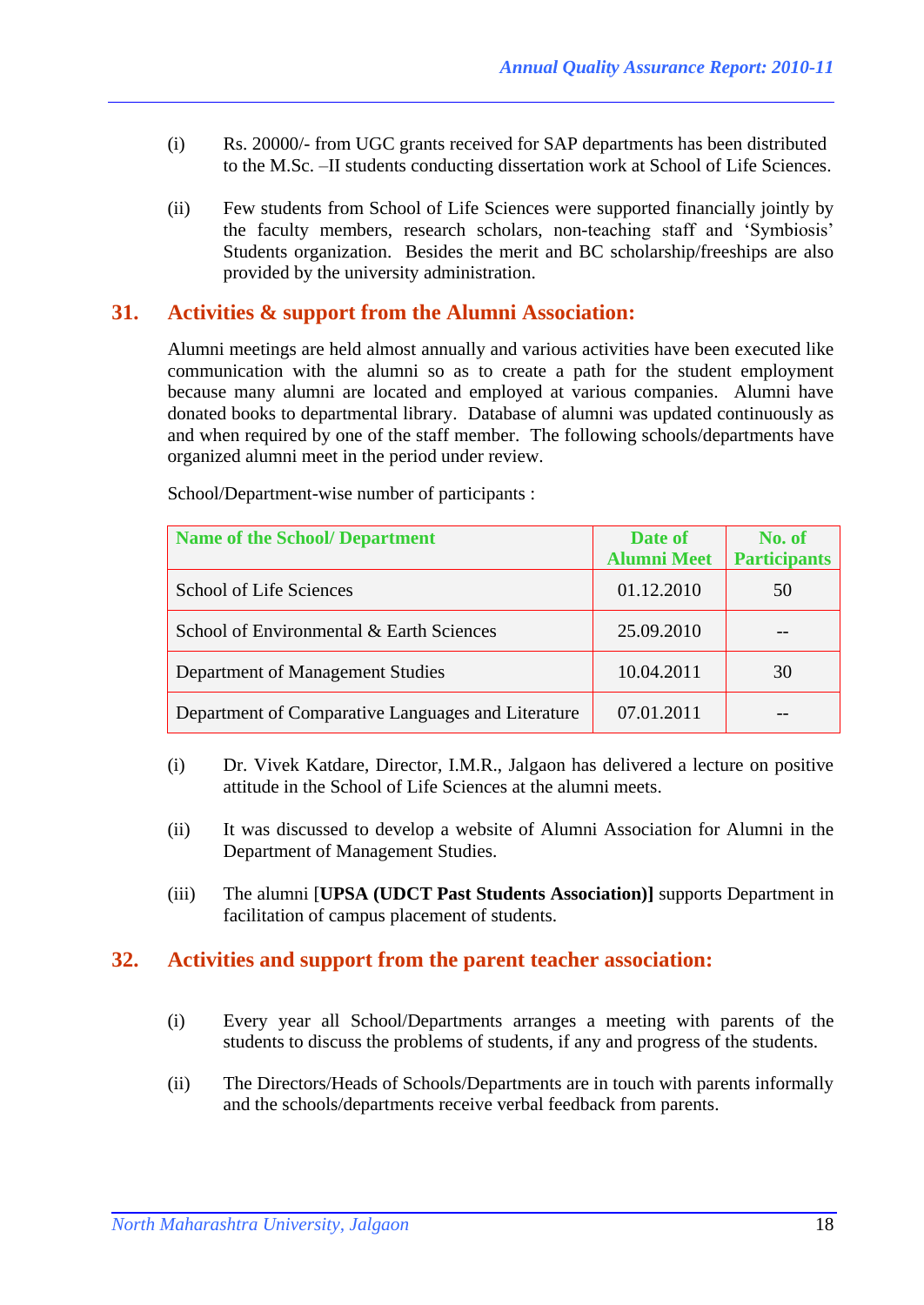### **33. Health services:**

The University has established a full-fledged Health Centre on its campus. It caters to the needs of students, faculty members, non-teaching staff etc. The centre is looked after by a Medical Officer (M.B.B.S.) with a nurse, compounder-cum-clerk and a ward boy. A lady doctor is also appointed on contract basis.

- The Medical Centre has purchased Siemens Sonography Machine in the year. The activities of the centre include:
- i) Total 6086 patients have been treated during the period under report.
- ii) Rs. 1,24,261/- have been collected as treatment charges from the patients.
- iii) Total medicines of Rs. 1,69,556/- were purchased during the period.
- iv) The Health Center has registered Sonography Center.
- v) The Honorary Sonologist has been appointed in the Health Center of the University.
- vi) The staff of the Health Center has assisted to Blood Donation Camp organized by Blood Donation Union, Jalgaon.
- vii) Undertaken Medical Checkup of Boys and Girls Hostel students.
- viii) Organized computerized Eye check-up Camp for all students of University Schools/Departments.
- ix) A quick health checkup camp for BMI/BMR/Body Fat percentage was organized by the Health Center of the University for NMU employees.
- x) The RGS&TC of NMU Center has organized Health Series on Breast Cancer and program on Health Lung Cancer on April 6, 2011 and May 11, 2011, respectively.

#### **34. Performance in sports activities:**

No. of teams and students participated in Inter-University Tournament during the year 2010-11 are tabulated below:

| <b>Name of Event</b>            | <b>Tournament</b>     | <b>Position of the team/Player</b>                |
|---------------------------------|-----------------------|---------------------------------------------------|
|                                 | organized by          |                                                   |
| Malkhambh (Men)                 | Punjabi               | University, North Maharashtra University, Jalgaon |
|                                 | Patiala               | won Silver Medal at All India Level               |
| Physique $\vert$<br><b>Best</b> | University,<br>Kannur | Sachin Yuvaraj Patil won the Silver               |
| (Men) Inividual                 | Kannur                | Medal at All India Level                          |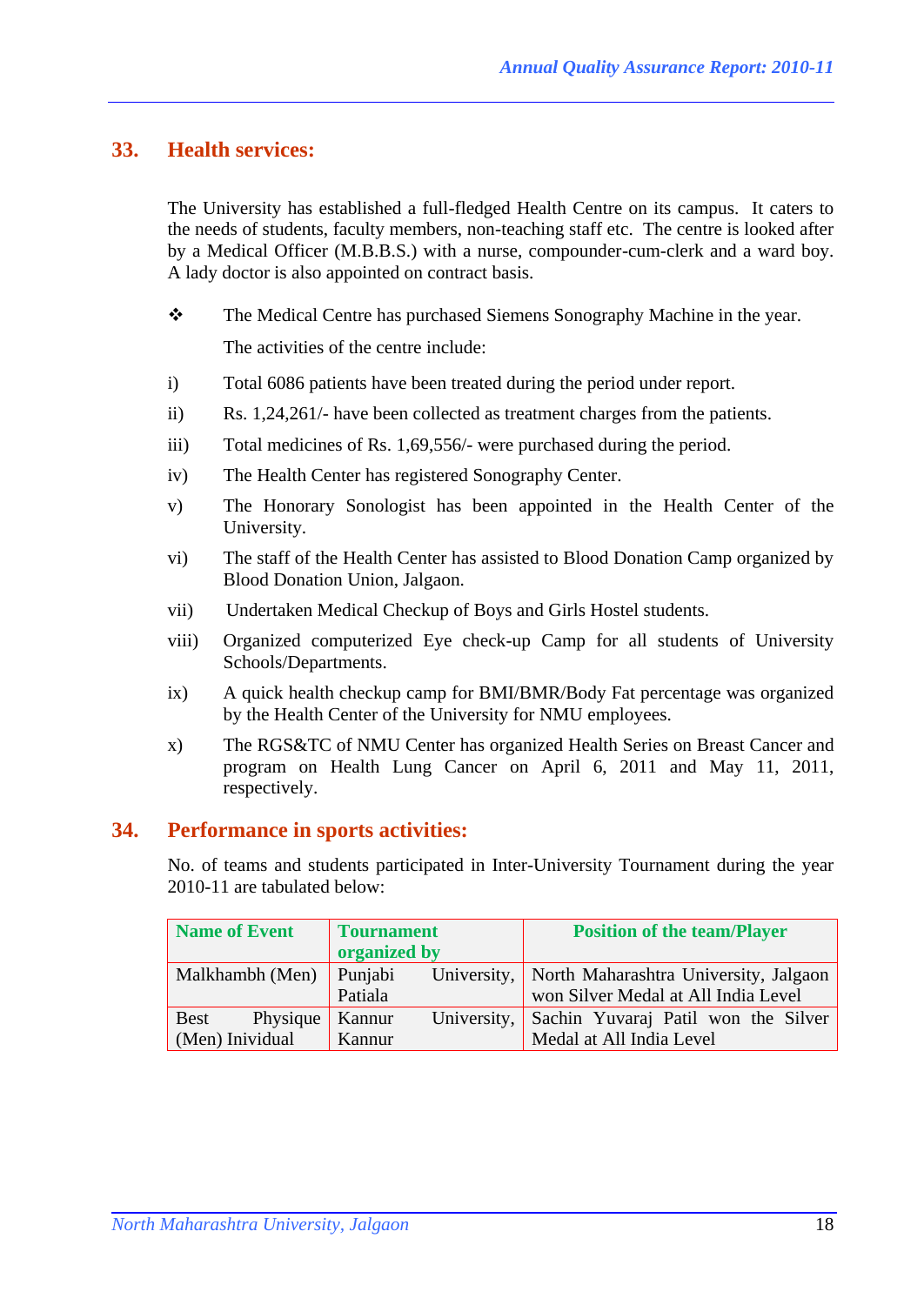#### **35. Incentives to outstanding sports person:**

The incentives to outstanding sports persons are given in a number of ways as depicted below:

- i) Total 394 students have been given 15 marks incentives for outstanding performance in sport as per University Ordinance 0.163.
- ii) The sports persons are given all the possible facilities like Track Suits, Kits etc.
- iii) For each event, special coaching camps are organized to boost the performance of the players and to make them psychologically as well as physically fit.
- iv) The participants are provided TA/DA for their participation in special coaching camps and tournaments.
- v) There is a provision of offering medical and financial support to the sports persons injured during the tournament.
- vi) An outstanding sports persons who participated in Inter-University Tournaments were felicitated by the Hon'ble Vice-Chancellor on the Gymkhana Day. This felicitation is going to be a practice to be followed every year.

#### **36. Students' achievements and awards:**

The following is the data regarding on campus students' achievement and awards:

| Sr.<br>No. | <b>Name of the</b><br><b>Schools/Departments</b>   | <b>Name of the students</b>                         | <b>Achievement/Award</b>                           |
|------------|----------------------------------------------------|-----------------------------------------------------|----------------------------------------------------|
| 1.         | School of Life<br><b>Sciences</b>                  | Ms. Khushboo Bharadia                               | Single Girl Child Fellowship<br>by UGC, New Delhi. |
|            |                                                    | students<br>from<br>Four<br>School of Life Sciences | Won first $&$ second prize in<br>'AVISKAR'2010-11. |
|            |                                                    | Ms. Pankuri Kawadiwale                              | Rank Holder Fellowship of<br>UGC, New Delhi.       |
|            |                                                    | Ms. Shradha Ujjainwal                               | $-do-$                                             |
|            |                                                    | Mr. Thakre G. P.                                    | in<br>First $\&$<br>Second<br>Prize                |
|            |                                                    | Mr. Pawar S. R.                                     | Gandhi<br>Thought                                  |
|            |                                                    |                                                     | Examination                                        |
| 2.         | School of Languages                                | Pawar Sandeep Ramesh                                | Uttkarsh 2010-11 by Solapur                        |
|            | and Research Studies                               | Pawar Vinod Nana                                    | University,<br>Solapur<br><b>Street</b>            |
|            |                                                    | Patil Sharad Zawaru                                 | Play                                               |
|            |                                                    | Patil Sandeep C.                                    |                                                    |
|            |                                                    | Ahire Kiran Arun                                    |                                                    |
|            |                                                    | Raut Kalpana Pandit                                 |                                                    |
|            |                                                    | Pawar Sandeep Ramesh                                | University<br>Disaster<br>Level                    |
|            |                                                    | Pawar Vinod Nana                                    | <b>Management Camp</b>                             |
| 3.         |                                                    | Gavit Vilas Jayant                                  | Adiwasi Student Confidence                         |
|            | <b>School of Languages</b><br>and Research Studies | Pawara Gulab J.                                     | and Inspiration Development                        |
|            |                                                    | Thakre Darasing B.                                  | Workshop                                           |
|            |                                                    | Tadvi Ishwar Goma                                   |                                                    |
|            |                                                    | Thakre Gazmal Pandit                                |                                                    |
|            |                                                    | Vasave Bijya Bhanga                                 |                                                    |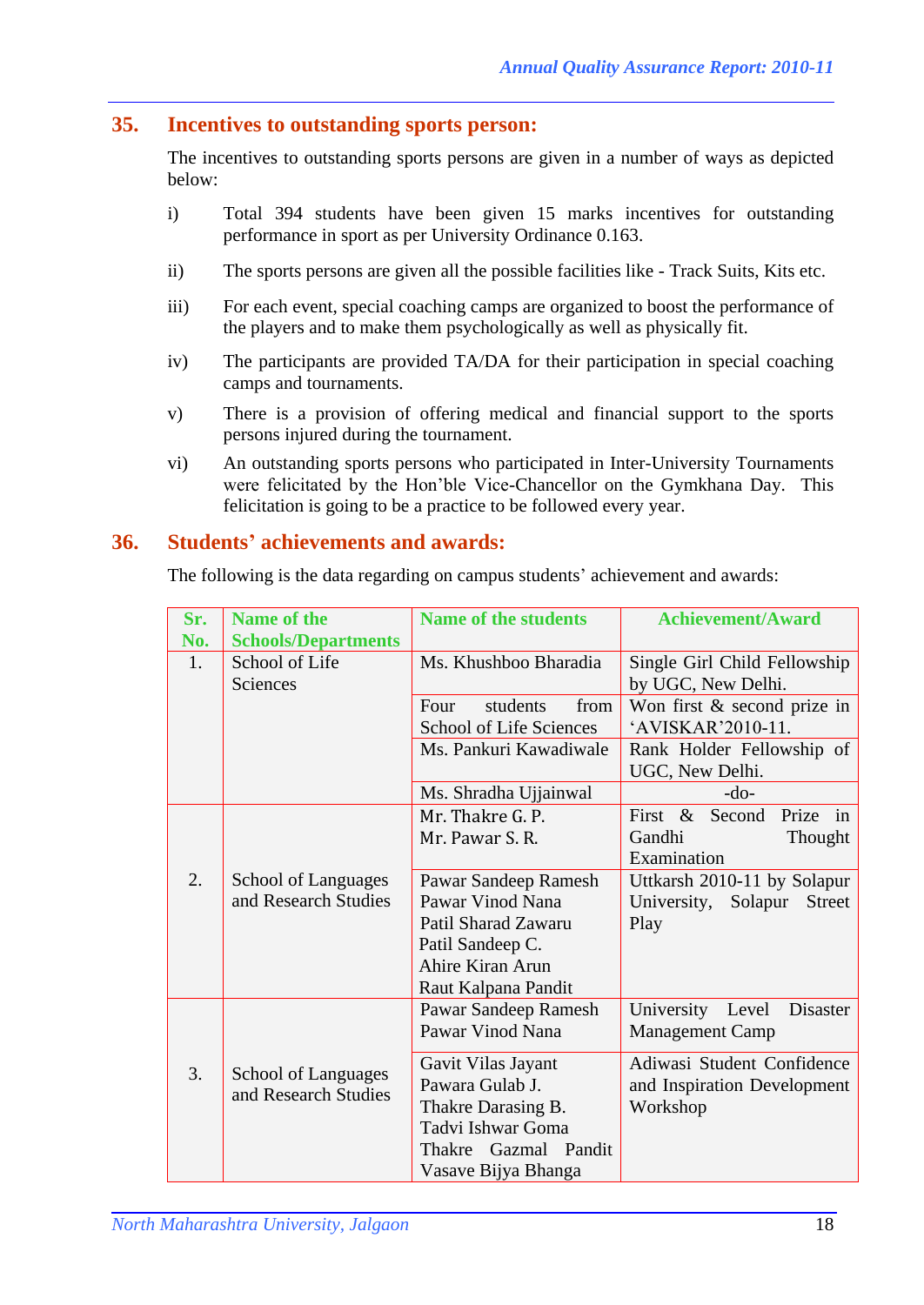| Sr.<br>No.       | <b>Name of the</b><br><b>Schools/Departments</b> | <b>Name of the students</b>                | <b>Achievement/Award</b>                                        |
|------------------|--------------------------------------------------|--------------------------------------------|-----------------------------------------------------------------|
|                  |                                                  | Ms. Aarti Paradkar<br>Mr. Jitendra Jamadar | Ist prize in Inter University<br>Avishkar-2010.                 |
|                  |                                                  | Mr. Vivek Yawalkar                         | $IInd$ prize (Dance) in Utkarsha-<br>2010                       |
|                  |                                                  | Mr. Shriram Shinde                         | II <sup>nd</sup> prize (Debate) in Utkarsha-<br>2010            |
|                  |                                                  | Ms. Aarti Paradkar                         | $\Pi^{\text{nd}}$ prize in Bizintell-2010                       |
|                  |                                                  | Ms. Pallavi Vaswani                        | $IInd$ prize in B-Storm-2011                                    |
|                  | Department of                                    | Ms. Chinky Talreja                         | organized by SSBT College of                                    |
| $\overline{4}$ . | <b>Management Studies</b>                        | Mr. Nilesh Chirmade                        | Engg., Bambhori.                                                |
|                  |                                                  | Mr. Shriram Shinde                         | IInd prize in Anti Dowry<br>Movement<br>competition,<br>Mumbai. |
|                  |                                                  | Mr. Harish Panikar                         | Ist & IInd Prize $(TT$ Single)                                  |
|                  |                                                  | Mr. Narendra Chavan                        | (Double) (Rifle Shoorting)                                      |
|                  |                                                  | Mr. Paresh Patil                           | Techno Wings Competition,                                       |
|                  |                                                  | Mr. Narender Chavan                        | Open House, UDCT, Jalgaon                                       |
|                  |                                                  | Mr. Sagar Pardeshi                         | $IInd$ Prize in Yuvarang-2010                                   |
|                  |                                                  | Ms. Ruhi S. Kulkarni                       | Passed SET Examination.                                         |
|                  |                                                  | Two groups of five                         | First & Second prize for                                        |
|                  | School of                                        | students of M.Sc. (Stat)                   | presentation of their projects                                  |
| 5.               | Mathematical                                     |                                            | in National Workshop.                                           |
|                  | <b>Sciences</b>                                  | Three students of School                   | Prizes in quiz<br>and poster                                    |
|                  |                                                  | of Mathematical Sci.                       | presentations<br>at<br>Z.B.<br>Patil<br>College, Dhule.         |
| 6.               | School of Physical                               | Mr. P.K. Baviskar                          | Fellowship<br>DAAD<br>from<br>Germany                           |
|                  | Sciences                                         | Ms. P.R. Nikam                             | Scientist<br>Scheme<br>Women<br>Award Fellowship.               |
|                  |                                                  | Mr. Dhananjay Sarode                       | Finland<br>Government                                           |
|                  |                                                  |                                            | Scholarship.                                                    |
|                  | School of                                        | Mr. P.G. Shijan                            | Gold Medal in                                                   |
| 7.               | Environmental &                                  |                                            | <b>Environmental Sciences.</b>                                  |
|                  | <b>Earth Sciences</b>                            | Ms. Pallavi Ruikar                         | Passed UPSC GIS Exam.                                           |
|                  |                                                  | Ms. Sonal Kamble                           |                                                                 |
|                  |                                                  | Mr. Rushikesh Golekar                      | First prize in paper presentation                               |
|                  |                                                  |                                            | at International Conference at                                  |
|                  |                                                  |                                            | Mauritus, July 26-30, 2010.                                     |
|                  |                                                  | Mr. R.S. Jadhav                            | National level Avishkar-                                        |
|                  |                                                  |                                            | 2010 held at Maharaja                                           |
|                  | School of Chemical                               |                                            | Sayajirao University, Baroda                                    |
| 8.               | Sciences                                         | Mr. A.B. Chaudhari                         | Second Prize in RAPT,                                           |
|                  |                                                  |                                            | January, 2011.                                                  |
|                  |                                                  | Mr. S.M. Bharambe                          | First Prize for paper                                           |
|                  |                                                  |                                            | presentation at Interational                                    |
|                  |                                                  |                                            | Conference at Thailand,                                         |
|                  |                                                  |                                            | January 21-23, 2010.                                            |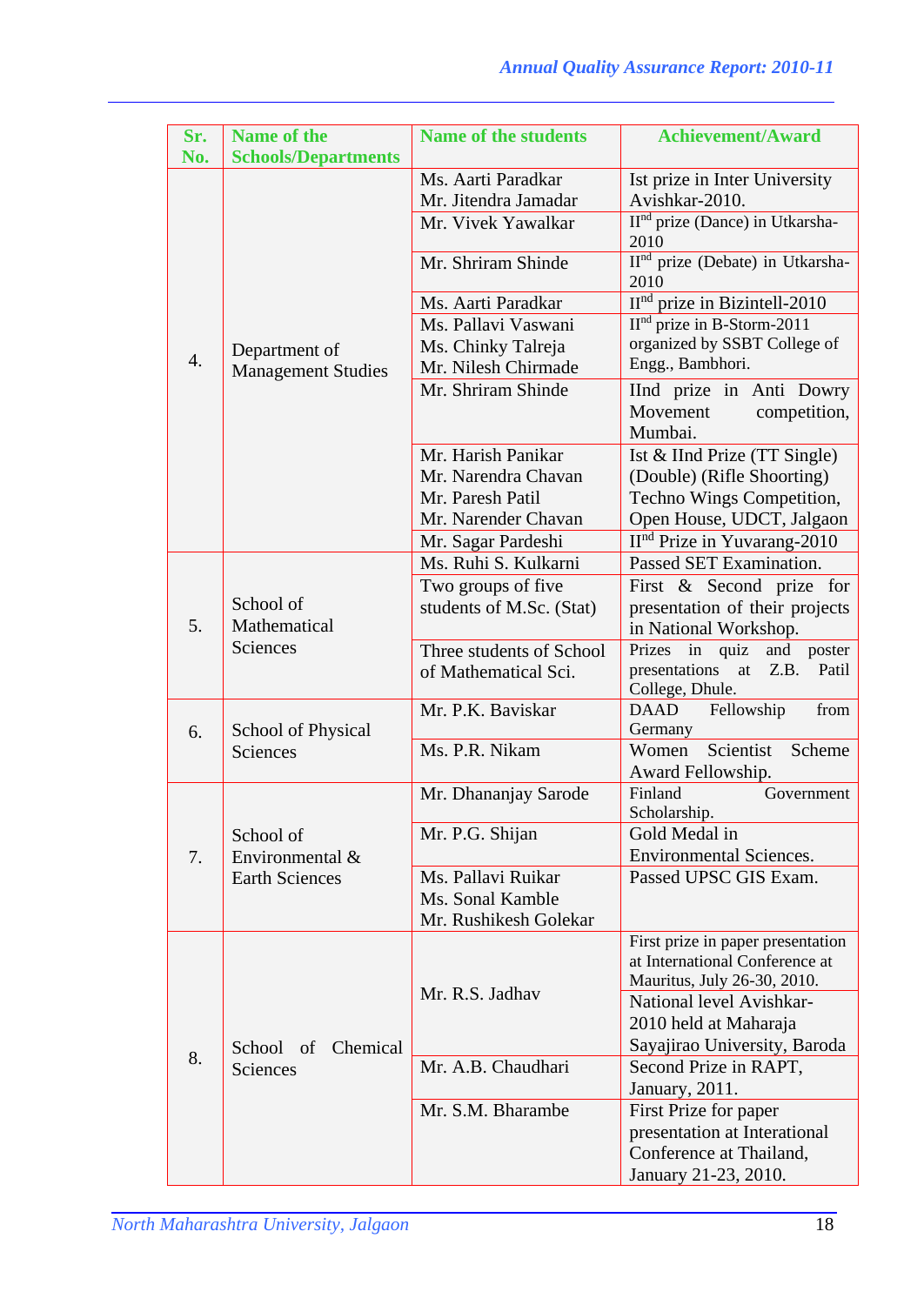| Sr. | <b>Name of the</b>                                              | <b>Name of the students</b>                                                | <b>Achievement/Award</b>                                                                                                                                                                                                                                                                                                                                                                                                                                                                                                                                                                                                                                                                                                                                                                                 |
|-----|-----------------------------------------------------------------|----------------------------------------------------------------------------|----------------------------------------------------------------------------------------------------------------------------------------------------------------------------------------------------------------------------------------------------------------------------------------------------------------------------------------------------------------------------------------------------------------------------------------------------------------------------------------------------------------------------------------------------------------------------------------------------------------------------------------------------------------------------------------------------------------------------------------------------------------------------------------------------------|
| No. | <b>Schools/Departments</b>                                      |                                                                            |                                                                                                                                                                                                                                                                                                                                                                                                                                                                                                                                                                                                                                                                                                                                                                                                          |
|     |                                                                 | Mr. Vijay Koli                                                             | Gold Medal in the subject of<br>M.A. Mass Comm. &<br>Journalism                                                                                                                                                                                                                                                                                                                                                                                                                                                                                                                                                                                                                                                                                                                                          |
|     | Department of Mass                                              | Mr. Najnin Shekh<br>Ms. Gauri Joshi<br>Mr. Mukesh Pawar<br>Mr. Vijay Palve | National level Short Film &<br>Documentary Competition,<br>A'nagar.<br>Participated in Purushottam<br>Karandak, Regional level<br>Drama Competition, Jalgaon.<br>acting<br>Best<br>award<br>in<br>Purushottam<br>Karandak,<br>Regional level<br>Drama<br>Competition, Jalgaon. (2011)<br>Ist Prize in All India Essay<br>Writing Even 2010 organized<br>by Shri Ramchandra Mission<br>United<br><b>Nations</b><br>and<br>Information Center for India<br>& Bhutan.<br>Ist prize in Aviskar 2010 in<br>P.G. Student Category.<br>Secured<br>State<br>Scholarships<br>BY<br>Nowrosjee<br>Wadia<br>College, Pune<br>Bagged<br>special<br>prizes<br>the<br>Nowrosjee Wadia College, Pune.<br>Received Certificates Nowrosjee<br>Wadia College, Pune<br>First Prize at Avishkar-2011<br>PPG-category<br>under |
| 9.  | Communication &<br>Journalism                                   | Ku. Sneha Ghodke<br>Ku. Archana Sarkate                                    |                                                                                                                                                                                                                                                                                                                                                                                                                                                                                                                                                                                                                                                                                                                                                                                                          |
|     |                                                                 | Ku. Sneha Ghodke                                                           |                                                                                                                                                                                                                                                                                                                                                                                                                                                                                                                                                                                                                                                                                                                                                                                                          |
| 10. | Department of<br>Education                                      | Mr. Ravindra Sonawane                                                      |                                                                                                                                                                                                                                                                                                                                                                                                                                                                                                                                                                                                                                                                                                                                                                                                          |
|     |                                                                 | Ms. Swati Joshi<br>Ms. Kamini Pawar                                        |                                                                                                                                                                                                                                                                                                                                                                                                                                                                                                                                                                                                                                                                                                                                                                                                          |
|     |                                                                 | 04 students                                                                |                                                                                                                                                                                                                                                                                                                                                                                                                                                                                                                                                                                                                                                                                                                                                                                                          |
|     |                                                                 | 12 students                                                                |                                                                                                                                                                                                                                                                                                                                                                                                                                                                                                                                                                                                                                                                                                                                                                                                          |
|     |                                                                 | 21 students                                                                |                                                                                                                                                                                                                                                                                                                                                                                                                                                                                                                                                                                                                                                                                                                                                                                                          |
| 11. | University Department   Mr. Abhijeet Anand<br>of Chemical Tech. |                                                                            | Engineering & Technology                                                                                                                                                                                                                                                                                                                                                                                                                                                                                                                                                                                                                                                                                                                                                                                 |
|     |                                                                 | Mr. Rohit Jha                                                              | First Prize at Avishkar-2011                                                                                                                                                                                                                                                                                                                                                                                                                                                                                                                                                                                                                                                                                                                                                                             |
|     |                                                                 | Mr. Hanraj Patil                                                           | under<br>PG-category<br>Engineering & Technology                                                                                                                                                                                                                                                                                                                                                                                                                                                                                                                                                                                                                                                                                                                                                         |
|     |                                                                 | Mr. Rohit Jha                                                              | Second Prize at Avishkar-<br>2011 under PG-category<br>Engineering & Technology                                                                                                                                                                                                                                                                                                                                                                                                                                                                                                                                                                                                                                                                                                                          |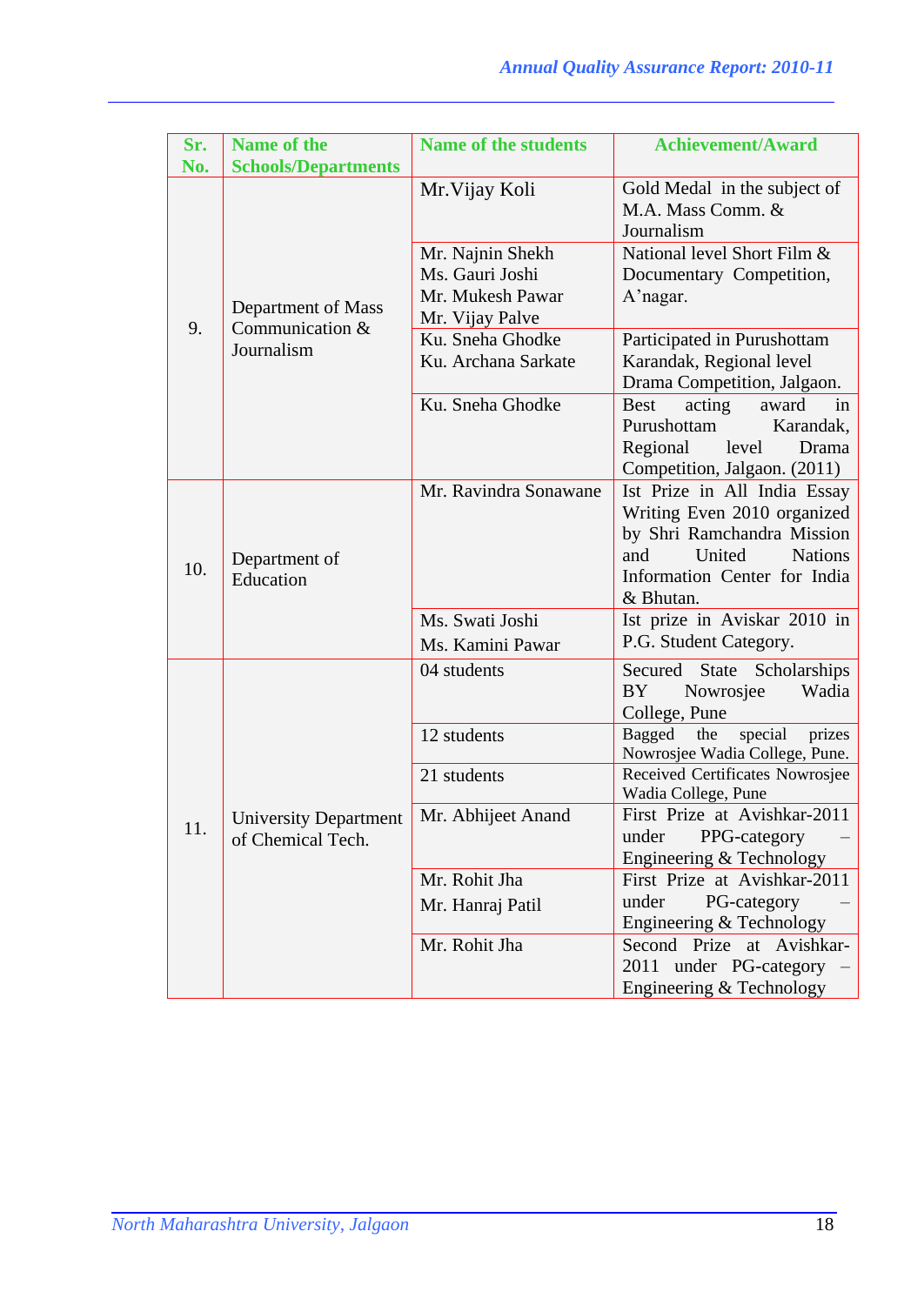|                  | The students' achievements and awards of Department of Computer |  |  |  |
|------------------|-----------------------------------------------------------------|--|--|--|
| <b>Sciences:</b> |                                                                 |  |  |  |

| Sr.<br>No.     | <b>Date</b>     | <b>Event</b>                                                                 | <b>Level</b>       | <b>Theme</b>                                                                                          | <b>Winners</b>                                                                                                                             |
|----------------|-----------------|------------------------------------------------------------------------------|--------------------|-------------------------------------------------------------------------------------------------------|--------------------------------------------------------------------------------------------------------------------------------------------|
| $\mathbf{1}$   | $20-Sep-10$     | Technovative 2010<br>at Sant Gadgebaba<br>College, Bhusawal                  | National<br>Level  | 'C'<br>Programming<br>Contest                                                                         | Manoj Jasraj<br>Chandak                                                                                                                    |
| $\overline{2}$ | $20-Sep-10$     | Technovative 2010<br>at Sant Gadgebaba<br>College, Bhusawal                  | National<br>Level  | Software<br>Exhibition<br>Retail<br>make your<br>business easy                                        | Manoj Jasraj<br>Chandak                                                                                                                    |
| 3              | $30-Sep-10$     | Pinacle 2010<br>at Raisoni College,<br>Jalgaon                               | <b>State Level</b> | IT Quiz<br>Contest                                                                                    | Harshal Katariya<br>Vishwajeet<br><b>Kumar Singh</b>                                                                                       |
| $\overline{4}$ | $30-Sep-10$     | Pinacle 2010<br>at Raisoni College,<br>Jalgaon                               | <b>State Level</b> | IT Quiz<br>Contest                                                                                    | Manoj Jasraj<br>Chandak<br>Rupeshkumar<br>Prakashchandra<br>Telang                                                                         |
| 5              | $30-Sep-10$     | Pinacle 2010<br>at Raisoni College,<br>Jalgaon                               | <b>State Level</b> | 'C'<br>Programming<br>Contest                                                                         | Manoj Jasraj<br>Chandak                                                                                                                    |
| 6              | $30-Sep-10$     | Pinacle 2010<br>at Raisoni College,<br>Jalgaon                               | <b>State Level</b> | <b>Best</b><br>Participation<br>Team                                                                  | Harshal Katariya<br>Vishwajeet<br><b>Kumar Singh</b><br>Manoj Jasraj<br>Chandak<br>Rupeshkumar<br>Prakashchandra<br>Telang                 |
| $\overline{7}$ | $10$ -Oct- $10$ | Eitvm 2010<br>at Vidya<br>Pratishthan Institue<br>of Technology,<br>Baramati | National<br>Level  | Paper<br>Presentation<br>Objective<br><b>Evaluation of</b><br>Different<br>Segmentation<br>Techniques | Shubhankar<br>Hazarika<br>Vishwajeet<br><b>Kumar Singh</b>                                                                                 |
| 8              | 29-Oct-10       | <b>PINNACLE</b><br>G.H.Raisoni,<br>Jalgaon                                   | <b>State Level</b> | <b>Quiz Contest</b>                                                                                   | <b>MCA-III First</b><br>Prize<br><b>MCA-III Second</b><br>Prize<br>Pradnya W. Kulkarni<br>(III Prize)<br>Tejaswini B. Patil<br>(III Prize) |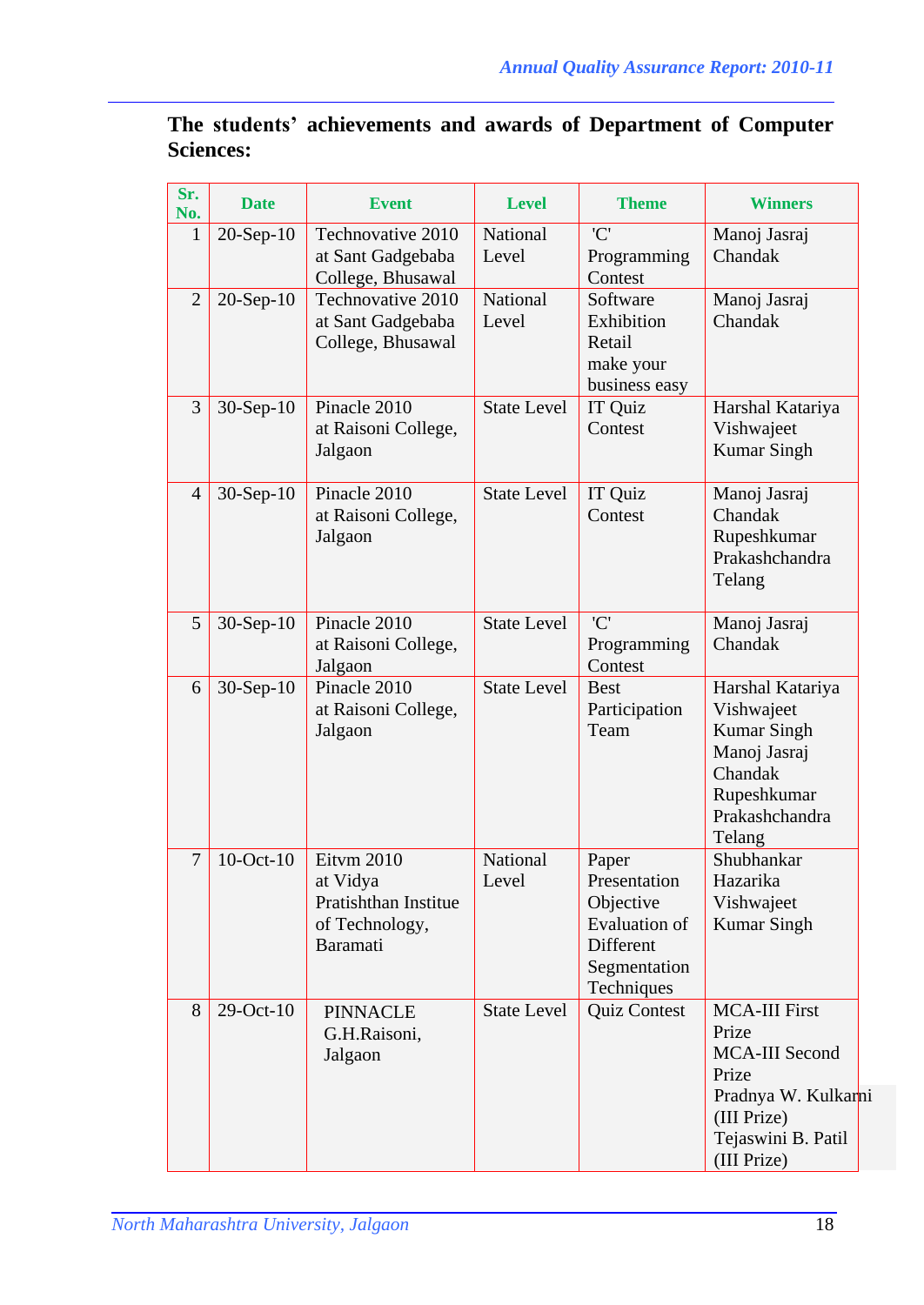| Sr.<br>No. | <b>Date</b>  | <b>Event</b>                                                    | <b>Level</b>        | <b>Theme</b>                                                   | <b>Winners</b>                                                                                    |
|------------|--------------|-----------------------------------------------------------------|---------------------|----------------------------------------------------------------|---------------------------------------------------------------------------------------------------|
| 9          | $29$ -Oct-10 | <b>PINNACLE</b><br>G.H.Raisoni,<br>Jalgaon                      | <b>State Level</b>  | Programming<br>Contest                                         | <b>MCA-III First Prize</b><br><b>MCA-III Second</b><br>Prize<br><b>MCA-III Third Prize</b>        |
| 10         | 30-Oct-10    | <b>PINNACLE</b><br>G.H.Raisoni,<br>Jalgaon                      | <b>State Level</b>  | Paper<br>Presentation<br>Contest                               | <b>MCA-I Third Prize</b><br>Tejas Deshmukh                                                        |
| 11         | 2010         | SPARK,<br>K.C.E.Society's<br>Engineering<br>College, Jalgaon    | <b>State Level</b>  | Programming<br>Contest                                         | <b>Vishal Zambre</b><br>$(MCA-I)$<br>Chetan Pardesi<br>$(MCA-I)$                                  |
| 12         | 2010         | <b>IT</b> Festa                                                 | <b>State Level</b>  | IMR, Jalgaon                                                   | Milind N. Phirke<br>(MCA-II)<br>Third Prize                                                       |
| 13         | 2010         | Aviskar-2010                                                    | University<br>Level | Research<br>Presentation                                       | Manoj Chandak<br>$(MCA-III)$<br>Mukesh B.<br>Suryawanshi (MCA-II)                                 |
| 14         | $24$ -Dec-10 | Avishkar 2010<br>at North<br>Maharashtra<br>University, Jalgaon | University<br>Level | Software<br>Exhibition<br>Retail<br>make your<br>business easy | Manoj Jasraj<br>Chandak<br>Rupeshkumar<br>Prakashchandra<br>Telang<br>Chetan Narendra<br>Kulkarni |

## **37. Activities of the Guidance and Counseling unit:**

- i) The Schools/Departments of University have organized NET/SET coaching to students in summer and winter vacations under the University's NET/SET coaching program.
- ii) The guidance for competitive examinations like UPSC & MPSC provided as per requirements.
- iii) Lecture series on Career Counseling for Students is organized every year.
- iv) Organized 'Learning to Learn' Workshop for study skills.
- v) The Department of Adult and Continuing Extension Education has conducted 40 personality factors and axmiety measurement test each for Class-I officers of the University.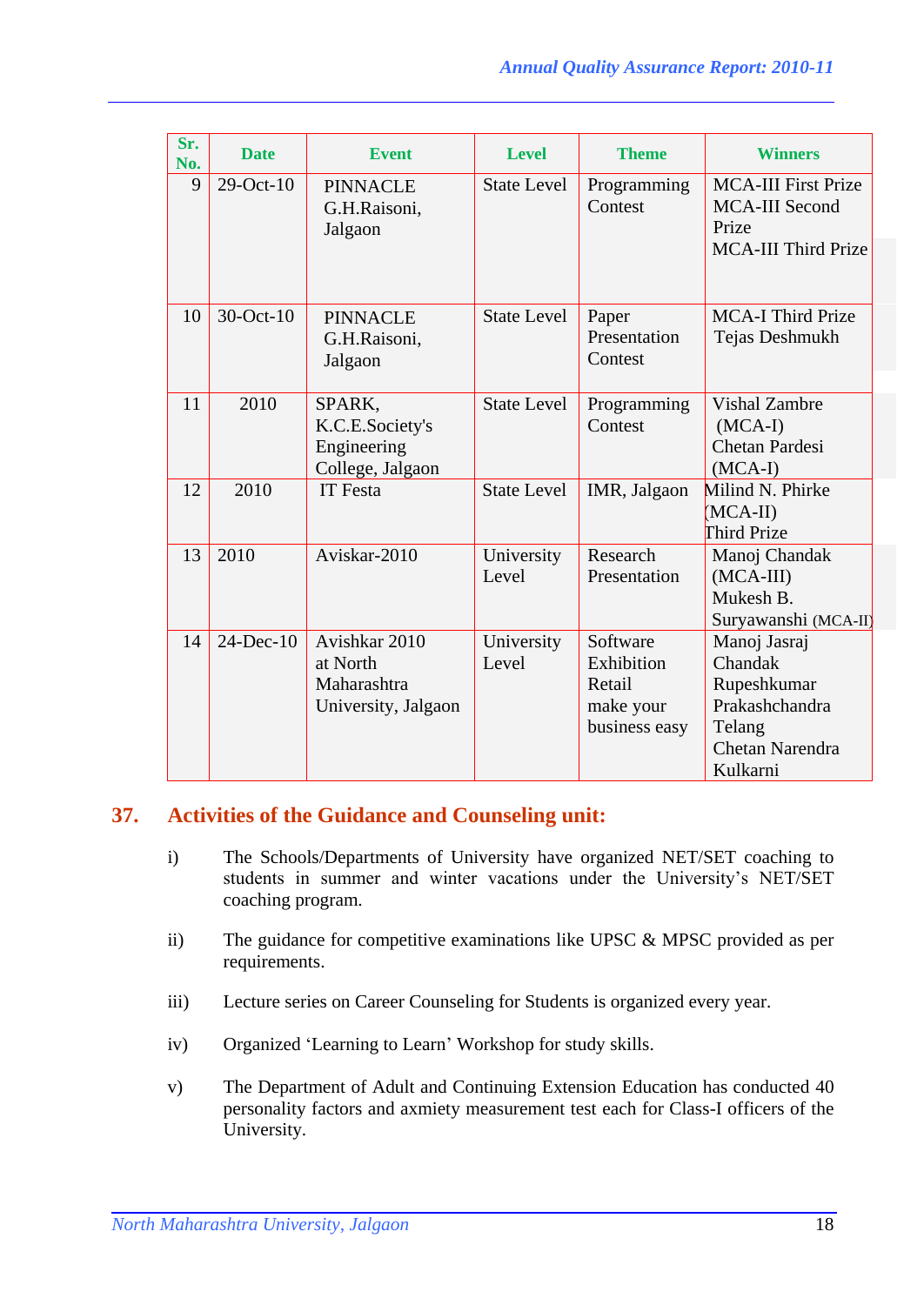- vi) The Department of Adult and Continuing Extension Education has conducted 24 Standard Progressive Matrics, 30 Differential Aptitude Test and 05 Interest Inventory Test for  $10^{th}$  and  $12^{th}$  Std. students.
- vii) The Department of Adult and Continuing Extension Education has conducted group guidance and counseling of Old Age people at Matoshri Vruddhashtram, Saokheda, Tal. & Dist. Jalgaon.
- viii) The Department of Adult and Continuing Extension Education testing and group guidance sessions for Abhinav School, Jalgaon on Study skills, Goal setting and Time Management.
- ix) The Department of Computer Science has carried out job counseling, NET/SET coaching and Softskill Development Programme.
- x) The University Department of Chemical Technology has organized a workshop on Interview Technique: Special Placement Interview Practice Session cum Competition for Final B. Tech. (Chem. Engg./Oil Tech/Food Tech/Plastics Tech./Paints Tech) students. The University Department of Chemical Technology has organized GATE (Graduate Aptitude Test in Engg.) preparatory class for a national entrance test for Post Graduate admissions in Engineering and Technology.
- xi) Students were guided by the faculty members for preparing their CV, interviews for placement, by the Department of Management Studies.
- xii) The RGS&TC of NMU, Jalgaon has organized Career Guidance in Physical Sciences and Chemical Sciences on May 3, 2011 and April 29, 2011, respectively.
- xiii) The RGS&TC of NMU, Jalgaon has organized ISRO Technology Touching Lives programme on March 5, 2011.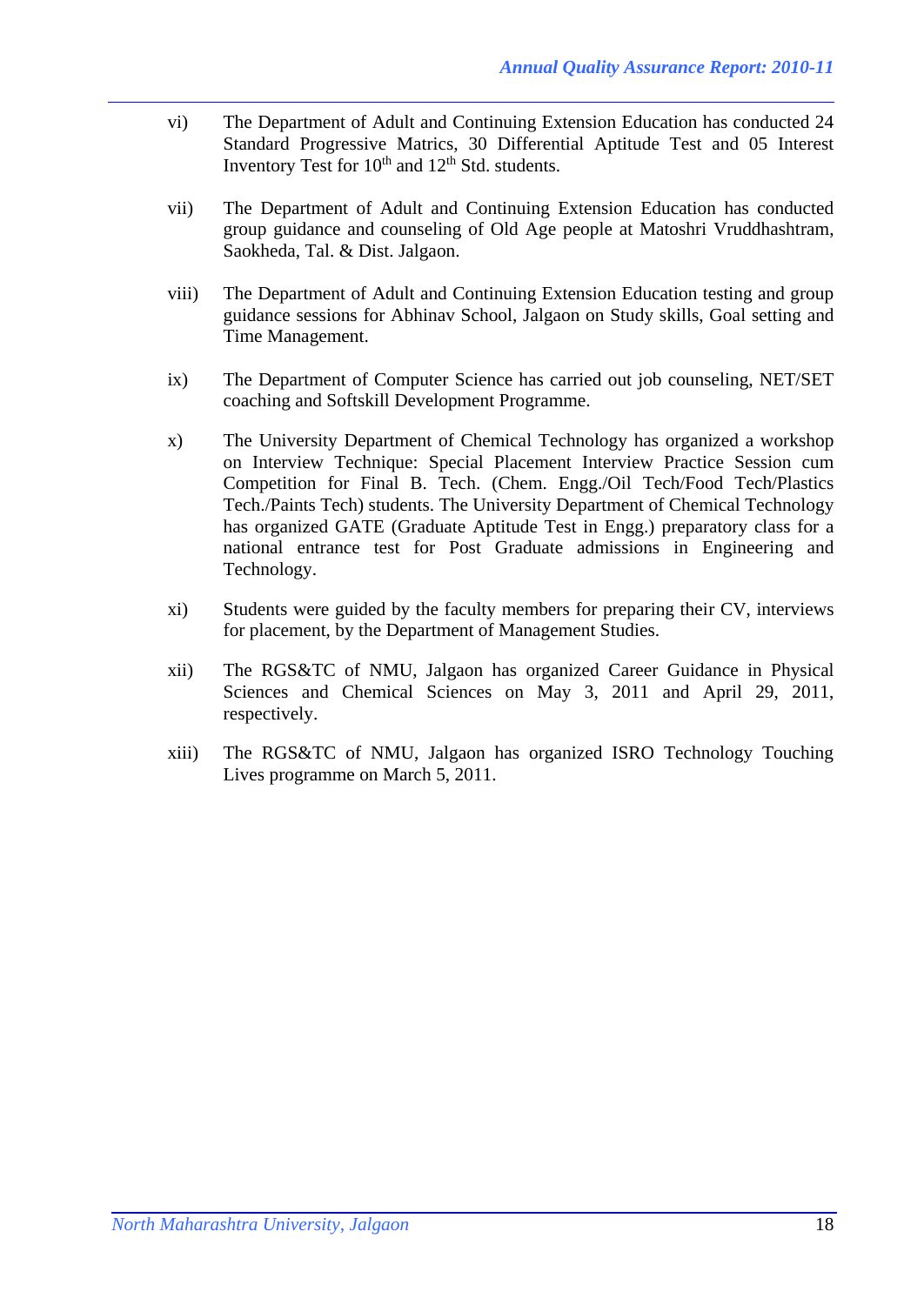| Sr. | <b>Name of the</b>                                        | Name of the Industry/                                                                                                                                                                                                                                                                                                                                                                                                                                                                                                                                                                                                                                                                                                                                                      | No. of             | No. of          |
|-----|-----------------------------------------------------------|----------------------------------------------------------------------------------------------------------------------------------------------------------------------------------------------------------------------------------------------------------------------------------------------------------------------------------------------------------------------------------------------------------------------------------------------------------------------------------------------------------------------------------------------------------------------------------------------------------------------------------------------------------------------------------------------------------------------------------------------------------------------------|--------------------|-----------------|
| No. | <b>School/Department</b>                                  | <b>Company invited</b>                                                                                                                                                                                                                                                                                                                                                                                                                                                                                                                                                                                                                                                                                                                                                     | <b>students</b>    | <b>students</b> |
|     |                                                           |                                                                                                                                                                                                                                                                                                                                                                                                                                                                                                                                                                                                                                                                                                                                                                            | <b>interviewed</b> | selected        |
| 1.  | Department of Mass<br>Communication<br>$\&$<br>Journalism | AIR, Jalgoan, Sub Editor, Daily<br>Deshdoot E- edition, Jalgaon,<br>Sub Editor, Daily Saimat, Sub<br>Editor, Daily Sakal, Jalgaon, Sub<br>Editor, Daily Deshdoot, Jalgaon,<br>Reporter, Daily Sakal, Jalgaon,<br>Reporter, Daily Sakal, Jalgaon,<br>Reporter, Daily Gavonkari,<br>Jalgaon, Sub Editor, Daily Sakal,<br>Chalisgaon, Reporter,<br>Daily<br>Lokmat<br>Samachar,<br>Jalgaon,<br>Correspondent IBN<br>Lokmat<br><b>News</b><br>channel,<br>Chalisgaon,<br>Reporter, Daily Sakal, Jalgaon,<br>Reporter, Daily Punynagari,<br>Jalgaon, Reporter, Daily Tarun<br>Bharat, Jalgaon, Reporter, Daily<br>Navabhart, Jalgaon,<br>Sr.Sub<br>Editor, Daily Divya Marathi,<br>Jalgaon,<br>Reporter,<br>Daily<br>Punynagari, Bhusawal, Reporter,<br>Daily Gavkari, Jalgaon. | 22                 | 22              |
| 2.  | School of Chemical<br>Technology                          | Asian Paints Ltd., Navi Mumbai,<br>Savita Chemicals Ltd., Navi<br>Mumbai, Apcotex Industries<br>Ltd, Mumbai, Indian Rubber<br>Manufacturers<br>Research<br>Association, Mumbai, Chemtrols<br>Industries Ltd.,<br>Mumbai,<br>Shalimar<br>Paints<br>Ltd, Nasik,<br>Kansai Nerolac Paints Ltd.,<br>Calchem<br>Industries<br>Mumbai,<br>India<br>Ltd, Roha,<br>Pidilite<br>Industries Ltd., Mumbai, Grand<br>Polycoat<br>Company<br>Ltd.,<br>Vadodara,<br>Kansai<br>Nerolac,<br>Mumbai,<br>Tata<br>Auto-Comp<br>System, VVF Ltd, Mumbai,<br>Nippon<br>Paints,<br>Chennai,<br>Indoamines Ltd. Mumbai, Arti<br>Drugs Ltd. Mumbai,                                                                                                                                                |                    | 32              |

# **38. Placement services provided to students:**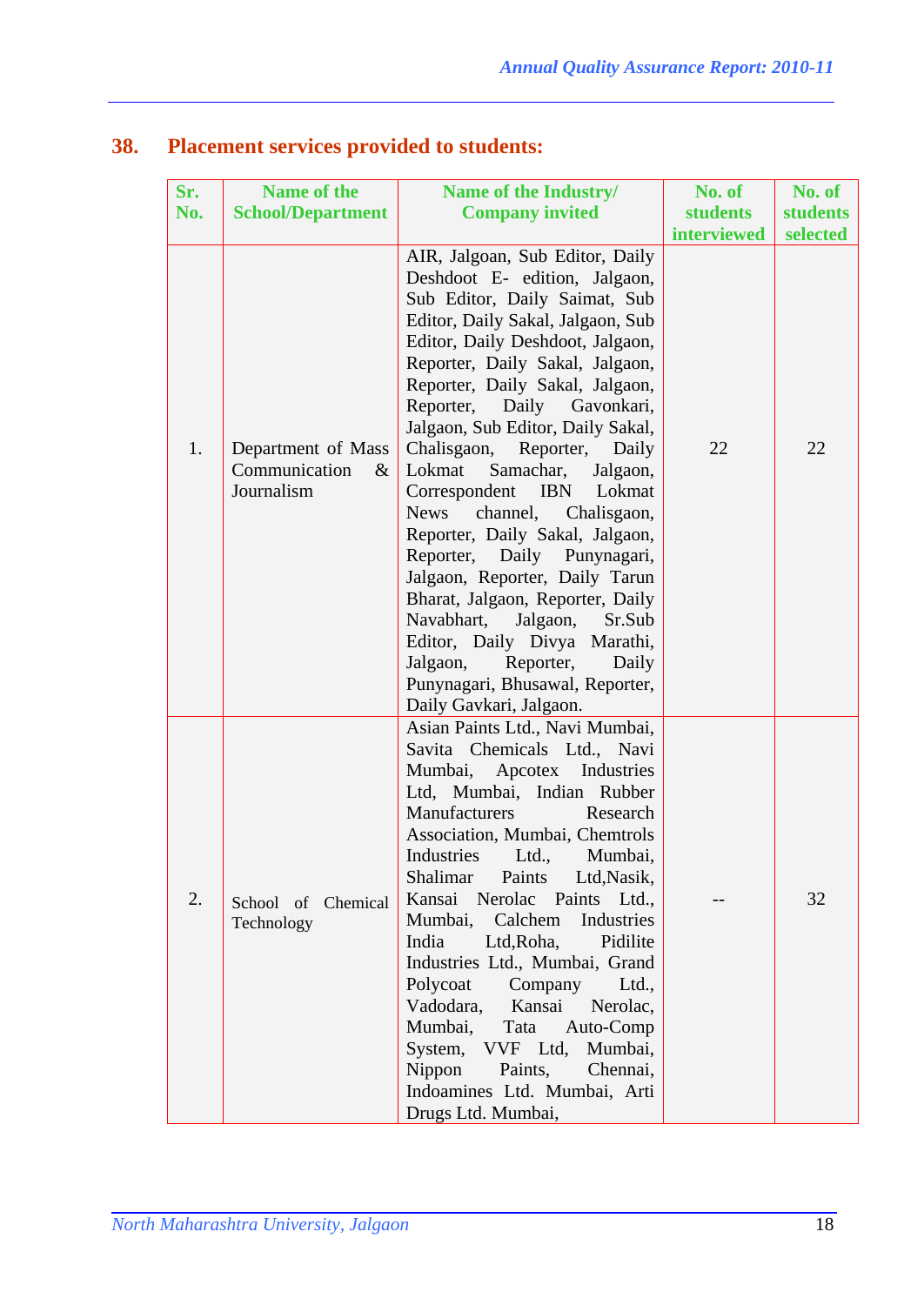|    | School of Chemical<br>Technology                      | Wipro Ltd., Amalner, Nicomat<br>Ltd. Goa, Gadre Marine Exports,<br>Ratnagiri,<br>Lupine<br>Pharma<br>Ltd.Mumbai,<br>Siddhartha<br>Carbochem Pvt. Ltd., Jalgaon,<br>Pidilite Industries, Mahad Plant,<br>Suzlon Energy, Essed Paints,<br>Force Motors, NALCO, Pune,<br>BASF Chemical, Mumbai, The<br>Ravalgaon Sugar Farm Ltd,<br>Alkyl Amines, Pune and Indo-<br>German Petrochemical, Mumbai                                                                                                      |    |    |
|----|-------------------------------------------------------|----------------------------------------------------------------------------------------------------------------------------------------------------------------------------------------------------------------------------------------------------------------------------------------------------------------------------------------------------------------------------------------------------------------------------------------------------------------------------------------------------|----|----|
| 3. | School of<br><b>Management Studies</b>                | Nilons Pvt. Ltd., Jalgaon, Adsys<br>India,<br>Banglore,<br>Sanghavi<br>Polymer,<br>Jalgaon,<br>Deshwire,<br>Nashik,<br>Future<br>Generali,<br>Mumbai, Bajaj Alianz, Jalgaon,<br>Shoppers Stop, Nashik, Accurent<br>Wealth Advisory, Nashik, Bank<br>of Neyork, Melon, Kurlon,<br>Mumbai, Satwik Group, Nagpur,<br>UPS Logistics, Mansoft, Pune,<br>Automotive<br>Manufacturer,<br>Nashik,<br>Career<br>Placement<br>Services, Jalgaon, Satwik Group,<br>Nagpur<br>and Lalliput<br>Retail<br>Chain. | 36 | 36 |
| 4. | School of<br>Environmental &<br><b>Earth Sciences</b> | Johnson and Johnson, Mumbai,<br>IBM, Mumbai and MITCON,<br>Pune                                                                                                                                                                                                                                                                                                                                                                                                                                    |    | 20 |
| 5. | School of Computer<br>Sciences                        | Fortune4, Mumbai, Cybertech<br>Infosolutions<br>(I)<br>Pvt.<br>Ltd.,<br>Mumbai, Avibha, Pune, MSPL,<br>Mumbai, Cellica, Jalgaon                                                                                                                                                                                                                                                                                                                                                                    | 28 | 28 |

# **39. Development programmes for non-teaching staff:**

The University has organized following Trainings/Lectures/Programmes for nonteaching staff for their benefit:

| Sr. | <b>Name of the Trainings/</b>               | <b>Name of Institute</b> | <b>Date</b>                 | <b>Place</b> |
|-----|---------------------------------------------|--------------------------|-----------------------------|--------------|
| No. | <b>Lectures/Programmes</b>                  |                          |                             |              |
|     | Professional Development UGC Academic Staff |                          | 25-30.10.2010               | Pune         |
|     | Programme for Class-III                     | College, Pune            |                             |              |
|     | Professional Development                    | UGC Academic Staff       | $\big  09-14.12.2010 \big $ | Pune         |
|     | Programme for Class-III                     | College, Pune            |                             |              |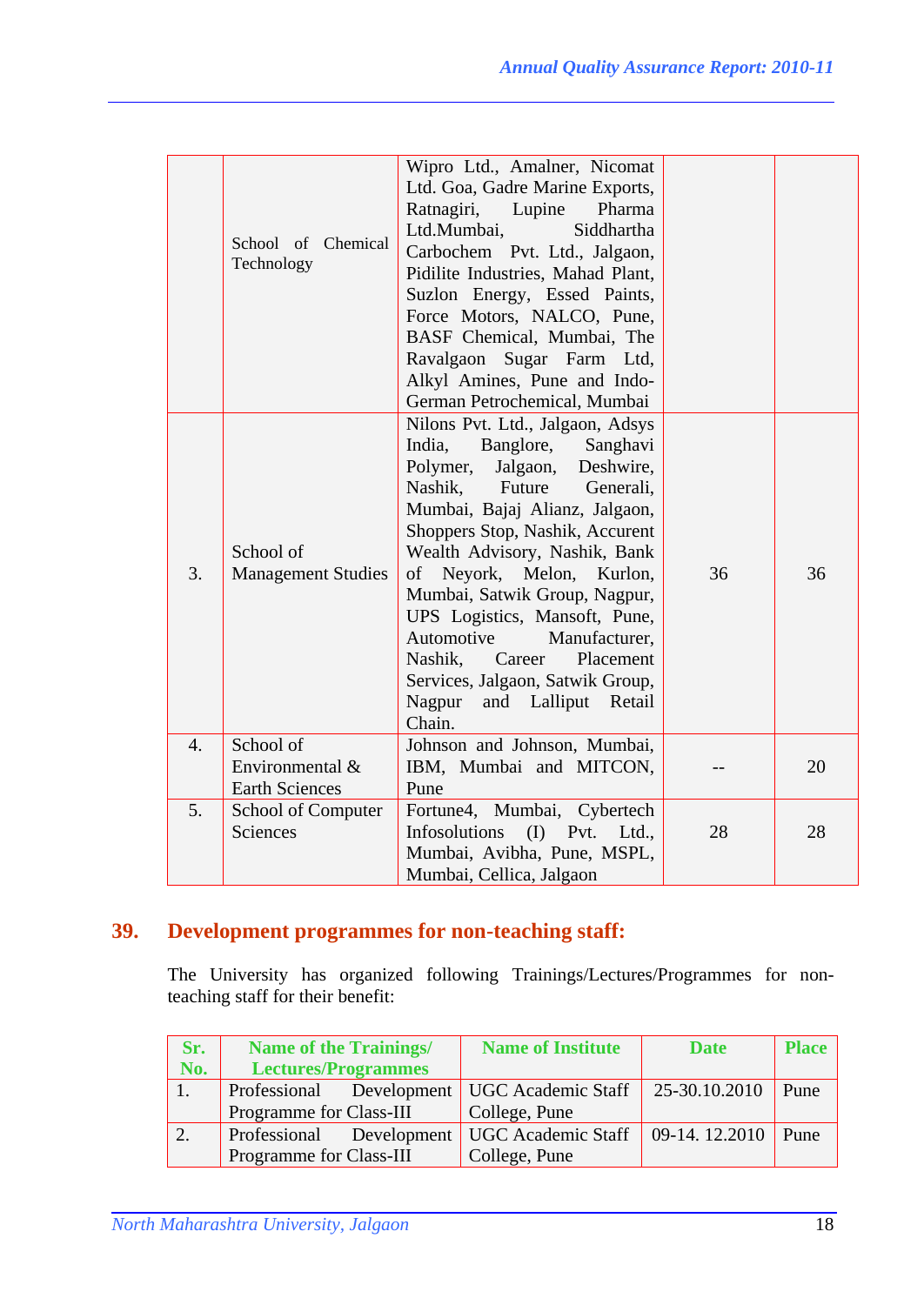#### **40. Good practices of the institution:**

Following are the good  $\&$  healthy practices adopted by the university in its academic  $\&$ administrative departments:

- i) Transperancy in the university administration particularly with respect to appointments, placement of teachers etc.
- ii) Time bound redressal of grievances of employees.
- iii) In order to enhance harmony and to have better superior-subordinate relationship, the university organizes annual cultural programmes, sports meets, wherein, the employees get an opportunity to mixup with the other employees. This leads to cohesiveness among the employees.
- iv) All the schools/departments on the campus celebrate National Science Day based on a particular relevant theme. This helps in developing scientific tempore amongst the students.
- v) All the students of the university schools/departments are covered under insurance scheme.
- vi) The students on the campus are also benefited by various schemes like 'Earn & Learn', 'Counselling Cell'.
- vii) In addition to the central library, every department/school is having its own library. The students can get text/reference books through the departmental library. Similarly, the internet access is also made available to students, through which they are exposed to vast study materials.
- viii) Seminars, Conferences are organized by the departments. This provides platform the students to present their research works. In order to sharpen the skills of the students, they are exposed to industrial training & workshops. Every year a research festival 'Avishkar' is organized by the university.
- ix) It is a practice on the campus to celebrate birth anniversaries and commemorating of Scientist and National Leaders. Acordingly, renowned personalities are invited as guest apeakers.
- x) In order to have the all round development of the students, schools and departments usually oraganise cultural programmes, debate competitions, sports events etc.
- xi) Many students on the campus usually opt for a vernacular language as their medium of instruction upto  $12<sup>th</sup>$  standard or upto graduation. Therefore, they are weak in English, 'Language Lab' is such a facility provided to the students through which the students can develop their English Reading/Writing/Listening/Speaking Skills. This facility is provided centrally on the campus.
- xii) Online learning facility is also provided to the students who wish to learn Japanese language.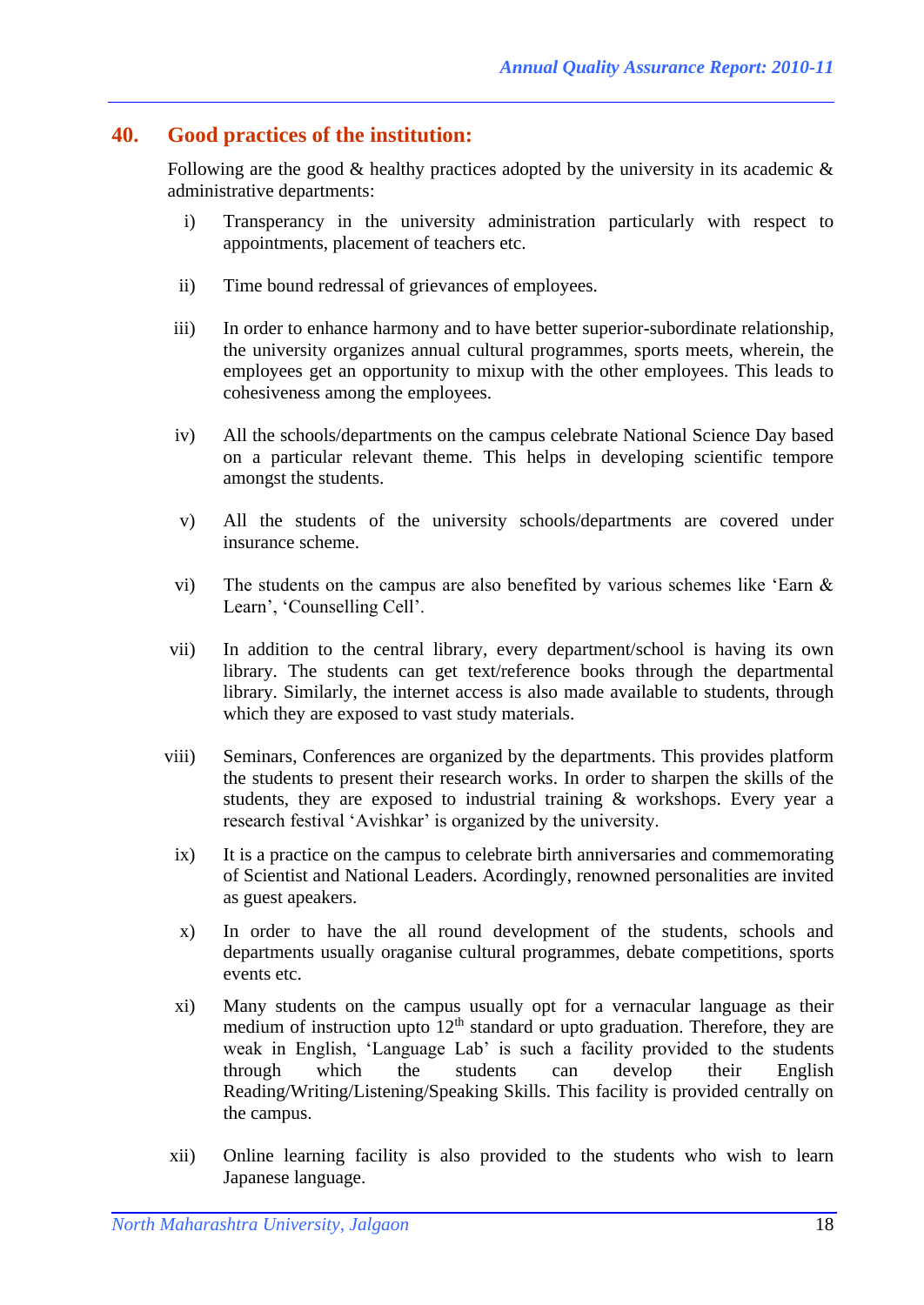xiii) Following Financial aids are provided to the teaching  $\&$  non-teaching staff of the University.

| Sr.<br>No.       | <b>Nature of</b><br><b>Aid/Support</b> | No. of<br>beneficiary | <b>Amount</b><br>(Rs. in lakhs) |
|------------------|----------------------------------------|-----------------------|---------------------------------|
|                  | <b>Medical Advance</b>                 | 03                    | 450000.00                       |
| $\overline{2}$ . | Computer Loan                          | 45                    | 1722450.00                      |
| $\overline{3}$ . | Vehicle Loan                           | 26                    | 2183753.00                      |
|                  | <b>Festival Advance</b>                | 254                   | 762000.00                       |

## **41. Linkages developed with National / International, Academic / Research bodies:**

Various schools/departments of the university have established linkages with following institutions/organizations/industries for making research more meaningful and mutually beneficial. In the year under review, the linkages with following institutions/universities were made:

| Sr.              | <b>Name of the</b>                                               | <b>Linkage established with</b>                                                                                                                                                                                                            | <b>Nature of linkages</b>            |
|------------------|------------------------------------------------------------------|--------------------------------------------------------------------------------------------------------------------------------------------------------------------------------------------------------------------------------------------|--------------------------------------|
| No.              | <b>School/Department</b>                                         |                                                                                                                                                                                                                                            | established                          |
| 1.               | Department of<br><b>Comparative Languages</b><br>and Literatures | Maharashtra<br>Sahitya<br>and<br>Sanskriti Mandal.<br>Educational Resource<br>Centre<br>(New Delhi) and Aims Insight<br>(Mangalore)<br>TISS, Mumbai                                                                                        | Academic &<br>Training               |
|                  |                                                                  | MES College, Goa<br>Mata Gujri College, Jabalpur                                                                                                                                                                                           |                                      |
| 2.               | Department of Chemical                                           | National University, Pusan,<br>South Korea.                                                                                                                                                                                                | Academic &<br>Training               |
|                  | Technology                                                       |                                                                                                                                                                                                                                            |                                      |
| 3.               | School of Physical<br><b>Sciences</b>                            | University of Pune<br>C-MET, Pune<br>IIT, Mumbai<br>IUC, Indore<br>National Physical Laboratory,<br>New Delhi<br>J.H. Kim, Department of Materials<br>Science & Engineering, Chonnam<br>National<br>University,<br>Gwangju,<br>South Korea | Academic,<br>Research &<br>Extension |
| $\overline{4}$ . | Department of<br><b>Computer Science</b>                         | CSI, IETE, LSI, University of<br>New Brunswick, Fredericton,<br>New Brunswick, Canada                                                                                                                                                      | Academic,<br>Research &<br>Extension |
| 5.               | <b>School of Mathematical</b><br>Sciences                        | The documentation of MOU<br>between North Maharashtra<br>University, Jalgaon & University<br>of Calgary, Canada                                                                                                                            | Academic,<br>Research &<br>Extension |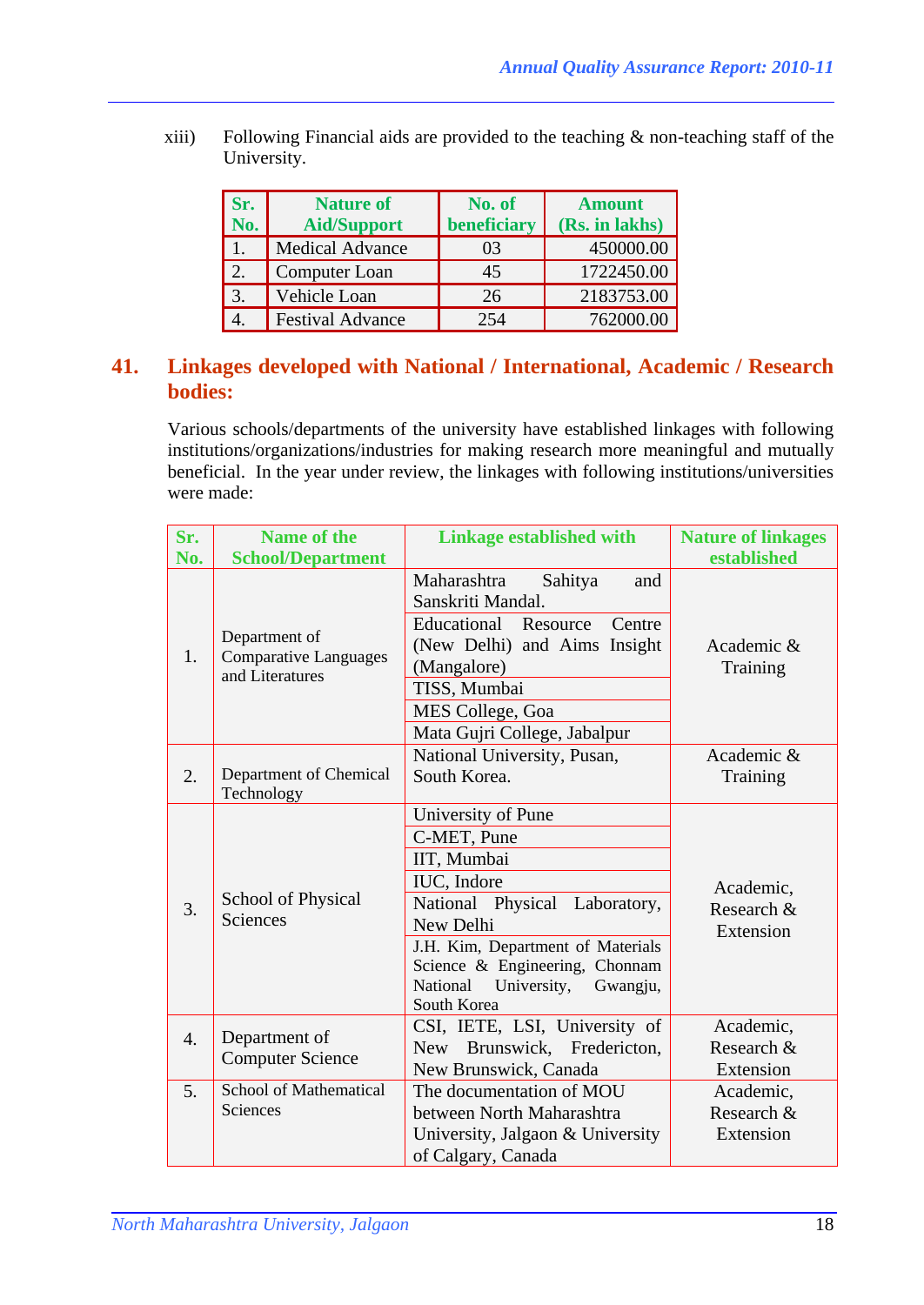| Sr. | Name of the                                                            | <b>Linkage established with</b>                                                                                                                                                                                                                                           | <b>Nature of linkages</b>            |
|-----|------------------------------------------------------------------------|---------------------------------------------------------------------------------------------------------------------------------------------------------------------------------------------------------------------------------------------------------------------------|--------------------------------------|
| No. | <b>School/Department</b>                                               |                                                                                                                                                                                                                                                                           | established                          |
| 6.  | School of Life Sciences                                                | Agharkar Research Institute,<br>Pune<br>National Bureau of<br>Interdisciplinary Sciences &<br>Tech. (CSIR), Trivandrum.<br>National Bureau of<br>Agriculturally Imp.<br>Microorganisms (ICAR), Mau<br>Bhanjan, UP.                                                        | Academic,<br>Research &<br>Extension |
|     |                                                                        | Osmania University, Hyderabad<br>Amity University, Noida, UP<br>University of Alabama in<br>Huntsville (USA)<br><b>National Center for Cell</b><br>Sciences, Pune<br>Jain Irrigation Systems Ltd.,<br><b>R&amp;D Biotech Division</b><br>Biosynthetics Pvt. Ltd., Jalgaon |                                      |
| 7.  | School of Environmental<br>& Earth Sciences                            | IIGM, Mumbai<br>G.S.D.A. (Govt. of Maharashtra)                                                                                                                                                                                                                           | Academic,<br>Research &<br>Extension |
| 8.  | Department of Library $\&$<br>Information Science &<br>Central Library | <b>UGC INFONET &amp; INFLIBNET</b><br>Center, Ahmedabad                                                                                                                                                                                                                   | Academic                             |

## **42. Action Taken Report on the AQAR of the previous year:**

- i) Biometric system for attendance was operationalised in administrative departments.
- ii) Faculty members were made aware of the importance of API scheme and they had submitted research proposals to the various funding agencies.
- iii) The ISO 9001 audit of university administrative department was completed.
- iv) ISO 9001 audit process for Academic departments was not initiated.
- v) Preparation for NBA accreditation is under progress at the University Department of Chemical Technology (UDCT).
- vi) Separate gymnasium, reading room, and computer center facility is being provided for the girls' hostel.
- vii) e-facilities are being provided to the schools/departments.
- viii) Following new P.G. courses were introduced in the Department of Social Sciences-
	- History
	- Political Science
	- Sociology
	- Defence & Startegic Studies
	- **Economics**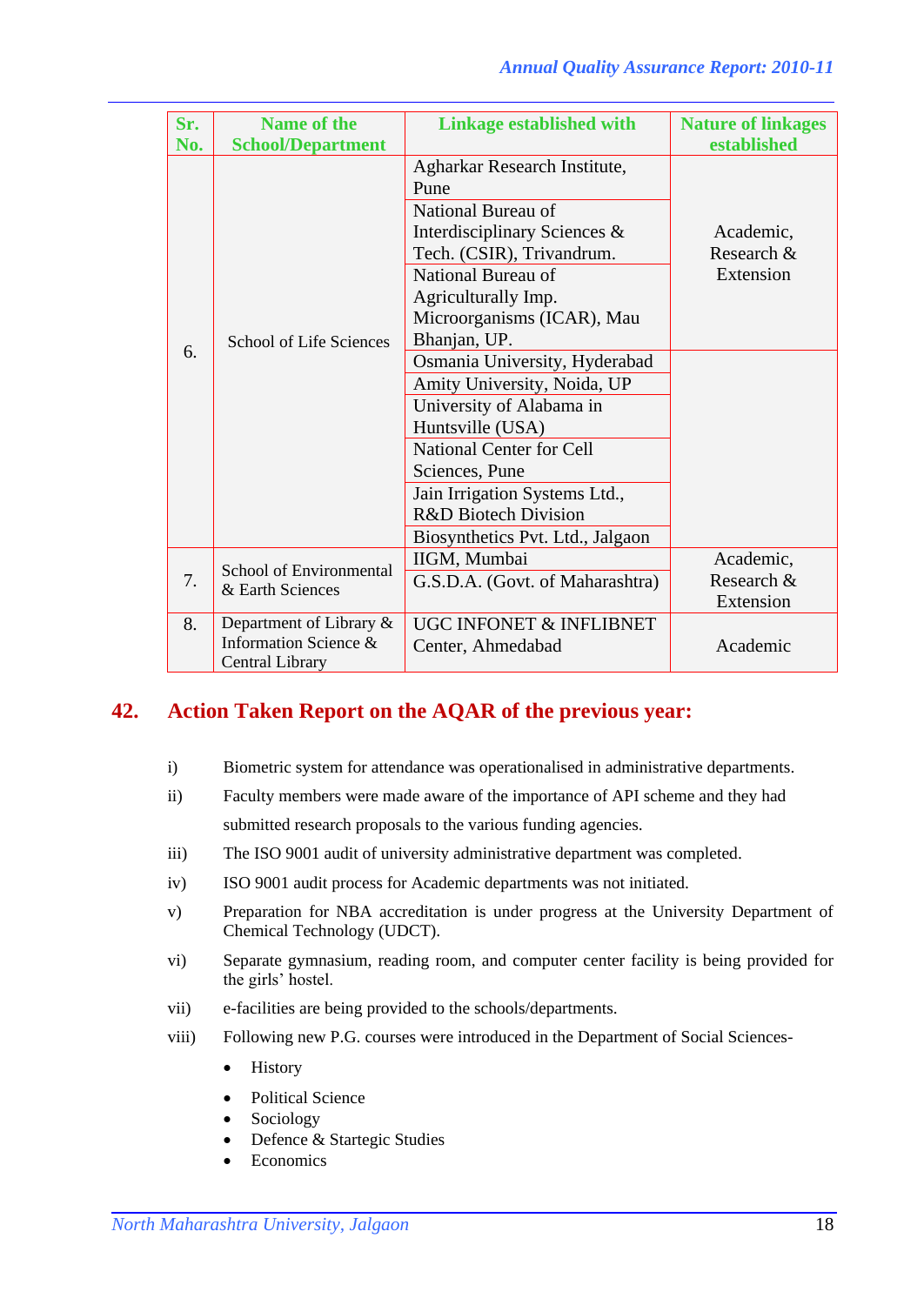- ix) Following new P.G. course was introduced in the Department of Adult and Continuing Eductaion-
	- Social Work
- x) Building extension of the Department of Comparative Languages and Literature, School of Mathematical Sciences, and Department of Management Studies has been sanctioned.
- xi) Individual departments were instructed to publish their research work.
- xii) FESEM has been received by the university.
- xiii) School children were benefited by the science exhibition, carried out through Mobile Van.
- xiv) Implementation of Wi-Fi internet system on the campus is in process.
- xv) Department wise 'Industry-Department Interaction Cell' is not yet established.
- xvi) The parking sheds were constructed at some teaching departments, and the rest is under construction.

#### **43. Any other relevant information the institution wishes to add:**

- i) The School of Chemical Sciences conducts applied courses with 100% placements each year in different industries.
- ii) Mass Media/Public Relation/Advertising related personalities visited the Department of Mass Communication & Journalism.
- iii) The Women Studies Centre was started in the University from 2010.

\*\*\*\*\*\*\*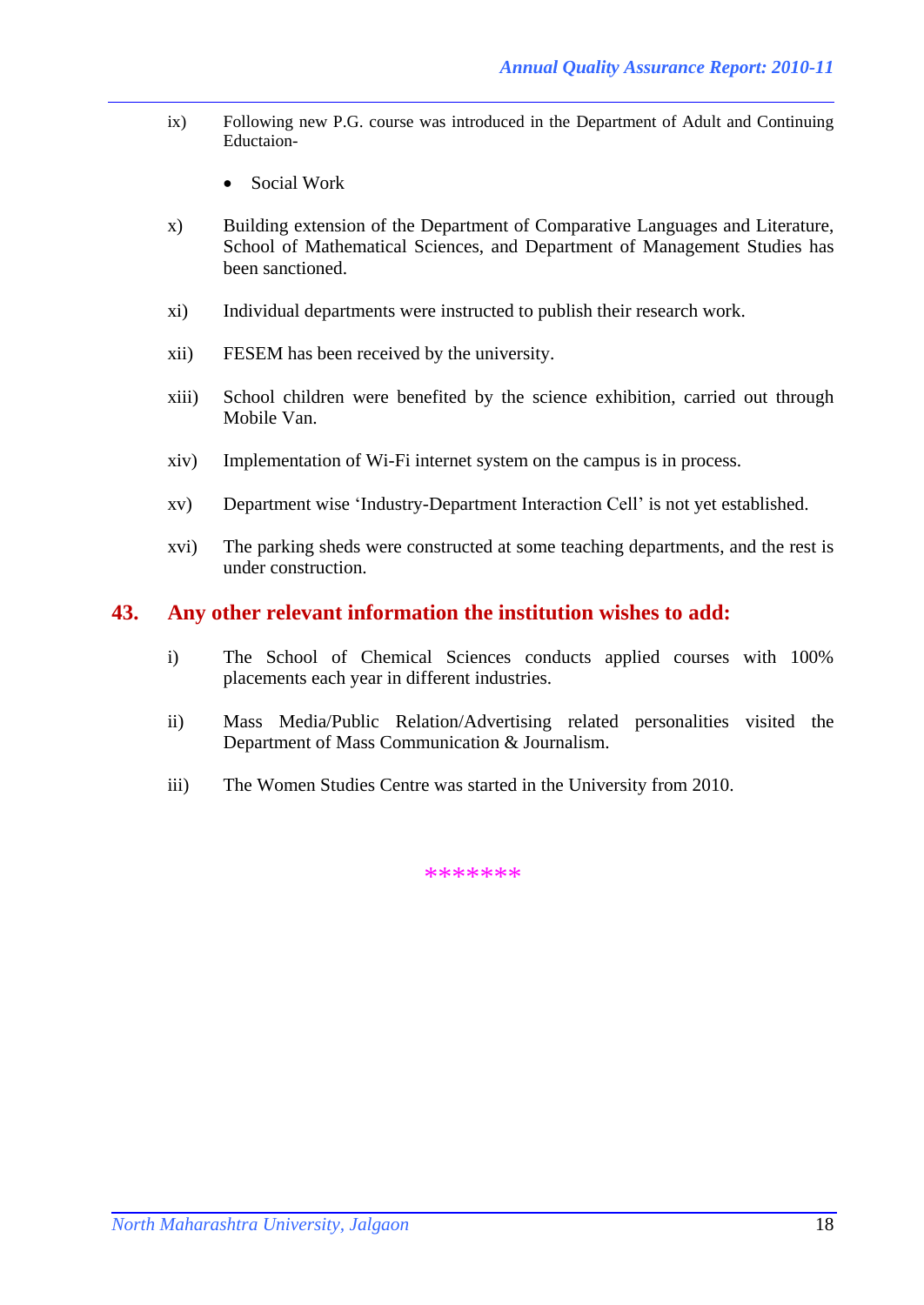# **SECTION– C**

#### **Outcomes Achieved by the end of the year:**

- a. Made the budgetary provision for providing financial assistance for organizing Conferences/Seminars/Symposia to the Colleges and University Departments and travel grants for attending International Conferences to college and campus teachers.
- b. Started five year integrated dual courses like B.Sc. + M.Sc. in Actuarial Science, P.G. Programs in Languages, Education and Performing Arts.
- c. Started four M. Tech. programmes in Polymer, Oleochemicals and Surfecant, Nano-Science and Pharmaceutical Technology.
- d. Established Student Facility Center on the campus.
- e. Started providing examination result through SMS to the students.
- f. Successfully completed the construction of Indoor Stadium with Multi-purpose Hall and Convocation Stage with Hall and commissioned.
- g. Constituted new statutory bodies (Management Council, Academic Council, Senate etc.) by elections as per the Maharashtra Universities Act, 1994.
- h. Procured a Fire Fighting Vehicle for protecting the resources on campus from fire.
- i. Procured Mobile Exhibiton Van under the Science Park initiatives and started utilizing for promotion of science in the region.
- j. Conducted audit for ISO-9001-2008 Certificate for the University administration, Exmination, Finance and BCUD Sections.
- k. Undertaken repairs and retaring of internal roads on campus.
- l. Established Khandesh Archives and Museum for preserving historical monuments of Khandesh Region in the Department of History on the University Campus.
- m. Conducted "Environmental and Watershed Awareness Programmes" in rural parts of the Jalgaon, Dhule and Nandurbar districts by the School of Environmental and Earth Sciences.
- n. Initiated process of purchasing a state of the art LC-MS-MS equipment for the School of Life Sciences under the DST-FIRST scheme and procured some equipment.
- o. Inaugurated Women's Studies Centre at North Maharashtra University, Jalgaon for the empowerment of women.

\*\*\*\*\*\*\*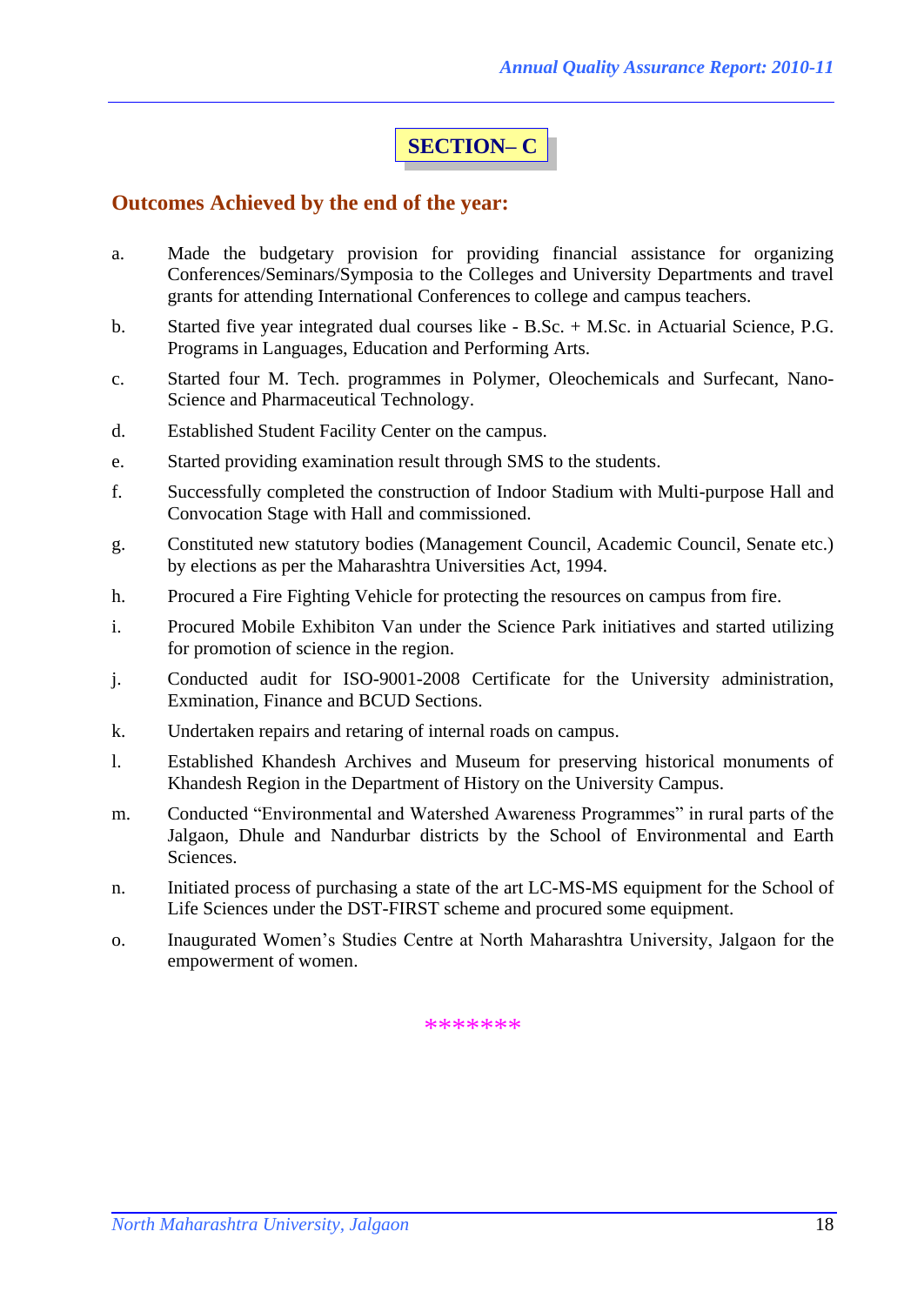# **PART – D**

## **Plans of the University for the next year 2011-12:**

- 1. To guide the Directors/Heads of Schools/Departments and Principals of affiliated college for the preparation of UGC XII Five Year Plan proposals.
- 2. To prepare the UGC XII Five Year Plan proposals of University/Schools/Departments to satisfy the future development needs of University.
- 3. Boys' and Girls' hostel- Due to the increased demand for the hostel facility, the university plans to construct the additional hostels for girls and boys.
- 4. Satellite Centers- The University has three satellite centers. It is proposed to strengthen these centers through conducting various activities at these centers.
- 5. The faculty of Mental & Moral Science- In order to make the faculty more comprehensive, it is proposed to strengthen this faculty by adding new courses in performing arts and fine arts.
- 6. Central Library- Increased budgetary provision is proposed for the central library.
- 7. Developing the research culture and aptitude amongst the students- The university intends to inculcate research culture and aptitude amongst the students through offering scholarships to them. Some budgeteary allocation is proposed for this purpose.
- 8. Foreign Students' Cell- The University intends to attaract foreign students on the campus; for which the university intends to establish a 'Foreign Students' Cell'. This cell will strive to simplify the admission process and offer required help to the foreign students. In order to create conducive environment for the students, the university has proposed to construct a separate hostel for foreign students.
- 9. Competitive Examination Coaching Centre- The university intends to start the competitive examination coaching center for which it intends to approach various state and national level funding agencies.
- 10. Construction of Multi-purpose hall and a building for non-teaching staff- The University wish to construct multi-purpose hall for its non-teaching faculty wherein different programmes can be organized for the non-teaching staff. Similarly, it is also proposed to construct a separate building for the non-teaching staff, wherein office and boarding facilities will be provided to the non-teaching staff.
- 11. Distance Education Programmes- In the wake of globalization, geographical barriers tends to disappear. The university intends to establish 20 such centres, imparting distance education programmes. The students, who are deprived of the main stream education, can learn through such programmes.
- 12. Human Rights Studies- The citizens should be aware of their rights and responsibilities. In order to create awareness among the citizens regarding their rights and responsibilities, the university intends to establish Human Rights Department.
- 13. Parking Facility- Considering the need of parking place in the university premises, it is intended to make available parking place for 200 vehicles.